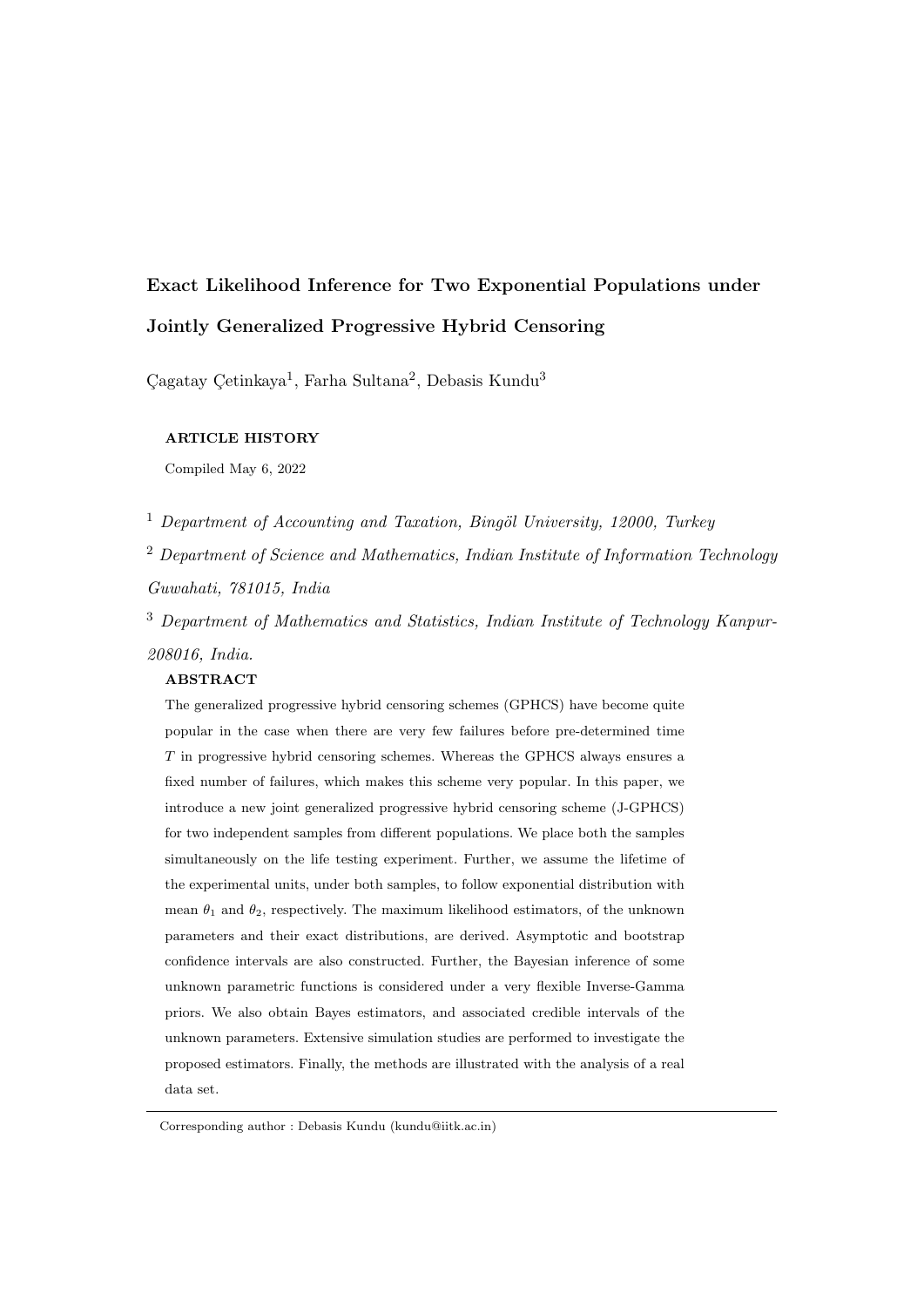#### KEYWORDS

Exponential Distribution; Generalized Progressive Hybrid Censoring; Joint Censoring Scheme; Maximum Likelihood Estimation; Bayes Estimation

#### 1. Introduction

In some life testing experiments the exact datasets of many observations can not be recorded due to time restrictions, deficiency of the cost, operational adversities etc. Censoring can be useful in such situations to reduce the experimental time or cost of the experiment as required. Therefore, in the reliability theory, many researchers are focused on the censoring schemes and their applications under various problems. The very basic censoring schemes are Type-I censoring or time censoring i.e., the experiment terminates at a pre-fixed time point  $T$  and Type-II censoring where experiment terminates at a pre-specified number of failures r. For more details one can see Schneider and Weissfeld [24], Balakrishnan [6], Write et al. [26]. Following these two types of censoring scheme, Epstein [15] introduced the hybrid censoring as combination of both Type-I and Type-II censoring schemes. All the above discussed censoring schemes the removals of the experimental units during the experiment are not allowed. To overcome such a situation different types of censoring schemes have been proposed in the literature such as progressive Type-I, progressive Type-II, progressive hybrid Type-I, generalized progressive censoring (see Balakrishnan and Cramer [7] for details).

In progressive hybrid censoring schemes there may be some cases where very few failures occurred before the pre-determined time point T, see Kundu and Joarder [20]. Recently, Cho et al. [13] proposed a new censoring scheme namely generalized progressive hybrid censoring scheme (GPHCS) which always ensures a fixed number of failures at the end of the experiment. The scheme is described as follows.

Suppose the life-testing experiment starts with  $n$  independent and identically distributed (i.i.d.) units  $(X_1, X_2, \dots, X_n)$ . Also, assume a pre-fixed time point T, the pre-determined integers  $k, r$  such that  $1 \leq k < r \leq n$ . Further, assume that the number of removals  $R_1, R_2, \cdots, R_r$  which satisfies  $\sum_{i=1}^r R_i = n-r$ . Therefore, at the time of the first failure, say  $X_{1:r:n}$  has occurred, remove  $R_1$  surviving units randomly from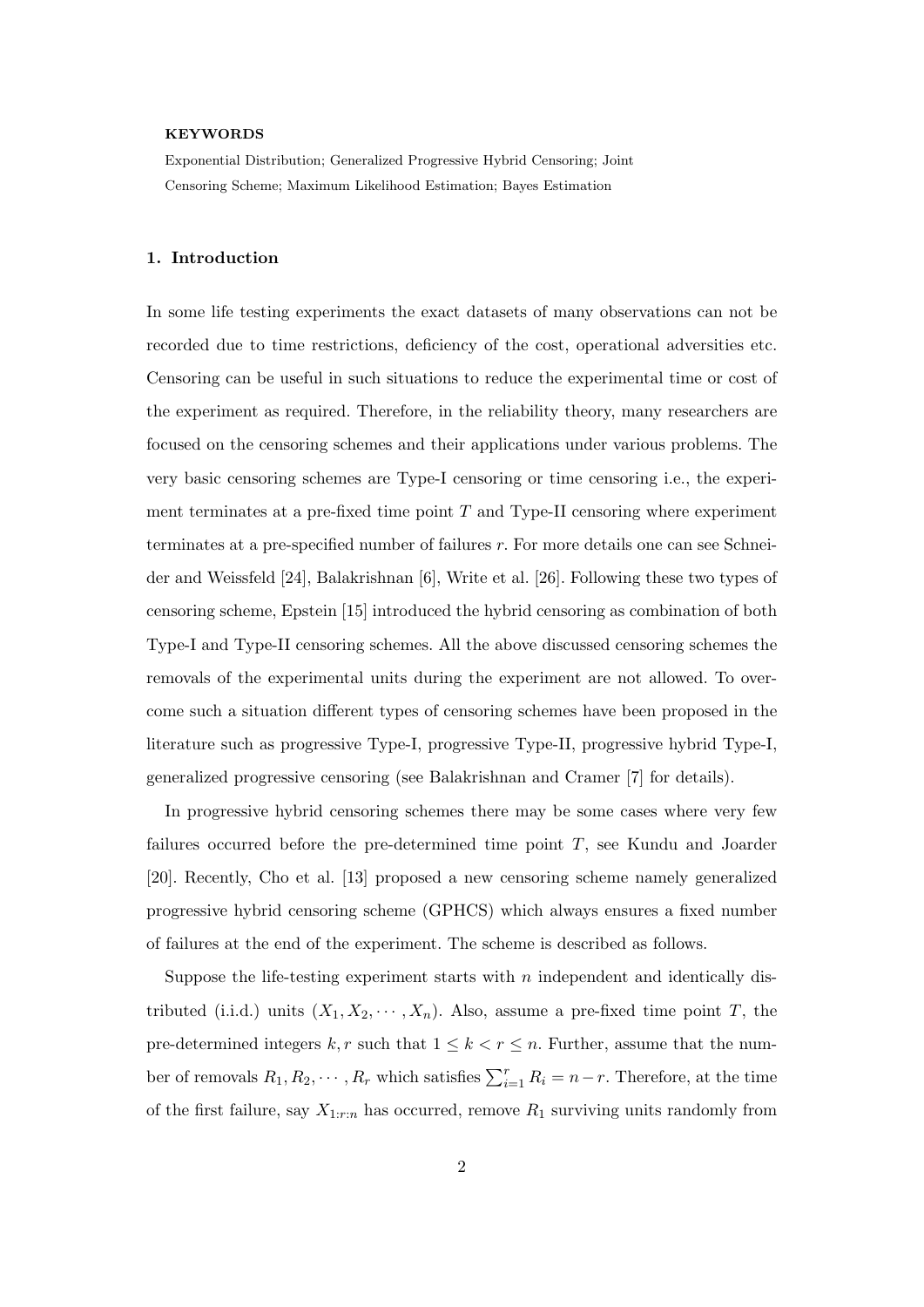the experiment. Similarly, at the time of the second failure,  $X_{2:r:n}$ ,  $R_2$  units are removed from remaining  $(n - R_1 - 2)$  surviving units and such a scheme continues until the terminated time

$$
T^* = \max\{X_{k:r:n}, \min\{T, X_{r:r:n}\}\},\
$$

occurred and at that time remove all the remaining units from the experiment (see Figure 1). Therefore, in this scheme, one of the following types of failure times are observed

$$
X_{1:r:n}, X_{2:r:n}, \cdots, X_{k:r:n}
$$
, if  $T < X_{k:r:n} < X_{r:r:n}$  (Case-I)  
\n $X_{1:r:n}, X_{2:r:n}, \cdots, X_{D:r:n}$ , if  $X_{k:r:n} < T < X_{r:r:n}$  (Case-II)  
\n $X_{1:r:n}, \cdots, X_{k:r:n}, \cdots, X_{r:r:n}$ , if  $X_{k:r:n} < X_{r:r:n} < T$ , (Case-III)

where  $X_{D:r:n} < T < X_{D+1:r:n}$  and D denotes the number of observed failures until pre-determined time point  $T$ . Note that at terminated time  $T^*$ , this censoring scheme always provides a minimum of  $k$  failures which will be the main advantage of this censoring scheme over the progressive hybrid censoring scheme.



Figure 1.: Schematic representation of generalized progressive hybrid censoring scheme.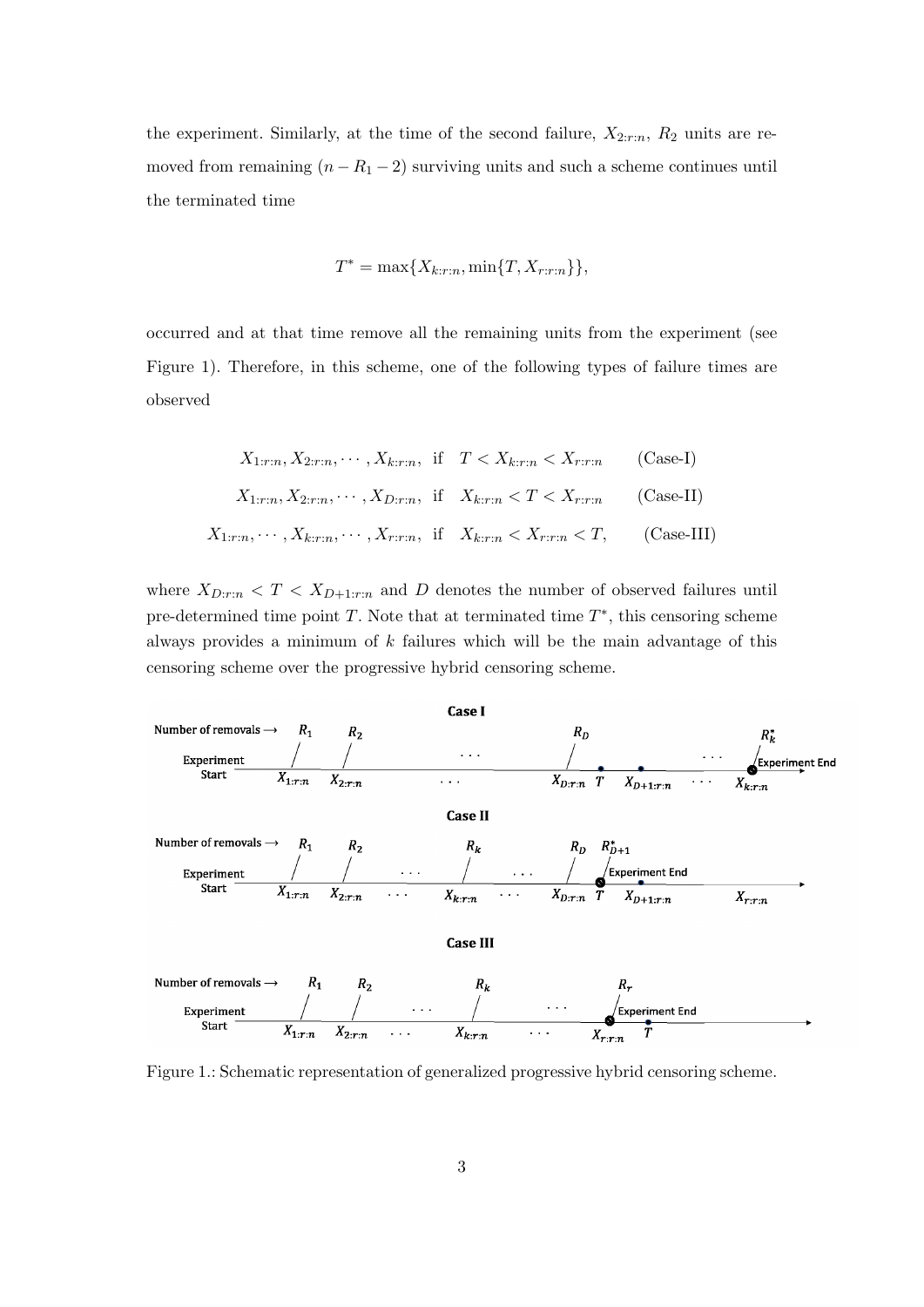In reliability theory, comparative lifetime experiments are needed to study to save experimental costs and to accelerate the execution of the experiments. To handle such problems many reliability studies used one-sample censoring schemes, however, recent studies head for the jointly censoring schemes since the experimenters may need to decide under conducting comparative life tests of units. Undoubtedly, some products can be produced by two different production lines within the same factory. An experimenter may need two independent samples from these two production lines and be placed simultaneously on a life-testing experiment due to cost consideration. For example, comparative lifetimes of two groups in insulating fluids subjected to high voltage stress, comparative lifetimes of the air conditioning system of a fleet of 13 Boeing 720 jet airplanes ( See Rasouli and Balakrishnan [21]), comparative lifetimes of the two fabric weaving in the same factory, comparative lifetimes of two simultaneously working rotogravure printing press in the same printery and etc. In these types of experiments, the experimenters can evaluate the individual performances of the devices. However, in the joint structure, the performances of the devices can be assessed in a simultaneous operation.

For more details on joint censoring schemes, Balakrishnan and Rasouli [9], Rasouli and Balakrishnan [21] introduced the joint Type-II censoring and the joint progressive Type-II censoring schemes, respectively. The jointly censored samples are handled in various studies by Ashour and Abo-Kasem [2]-[5], Balakrishnan and Su [11], Balakrishnan et al. [10], Doostparast et al. [14], Abo-Kasem et al. [1], Krishna and Goel [19]. In these studies, mainly Type-II and related censoring schemes are handled. Recently, Su and Zhu [22] studied the joint generalized Type-I hybrid censoring scheme for two exponential populations. Unlike similarities in mathematical structures of joint generalized Type-I hybrid censoring scheme and generalized progressive hybrid censoring scheme, there are significant differences between these censoring schemes. The major difference is considering the progressive censoring schemes i.e.,  $R_1, R_2, \cdots, R_m$ . It is known that there are many situations where progressive censoring schemes are very much useful like the life testing experiments where the lifetime units are allowed to remove from a test during the test time and one can use the removed items in some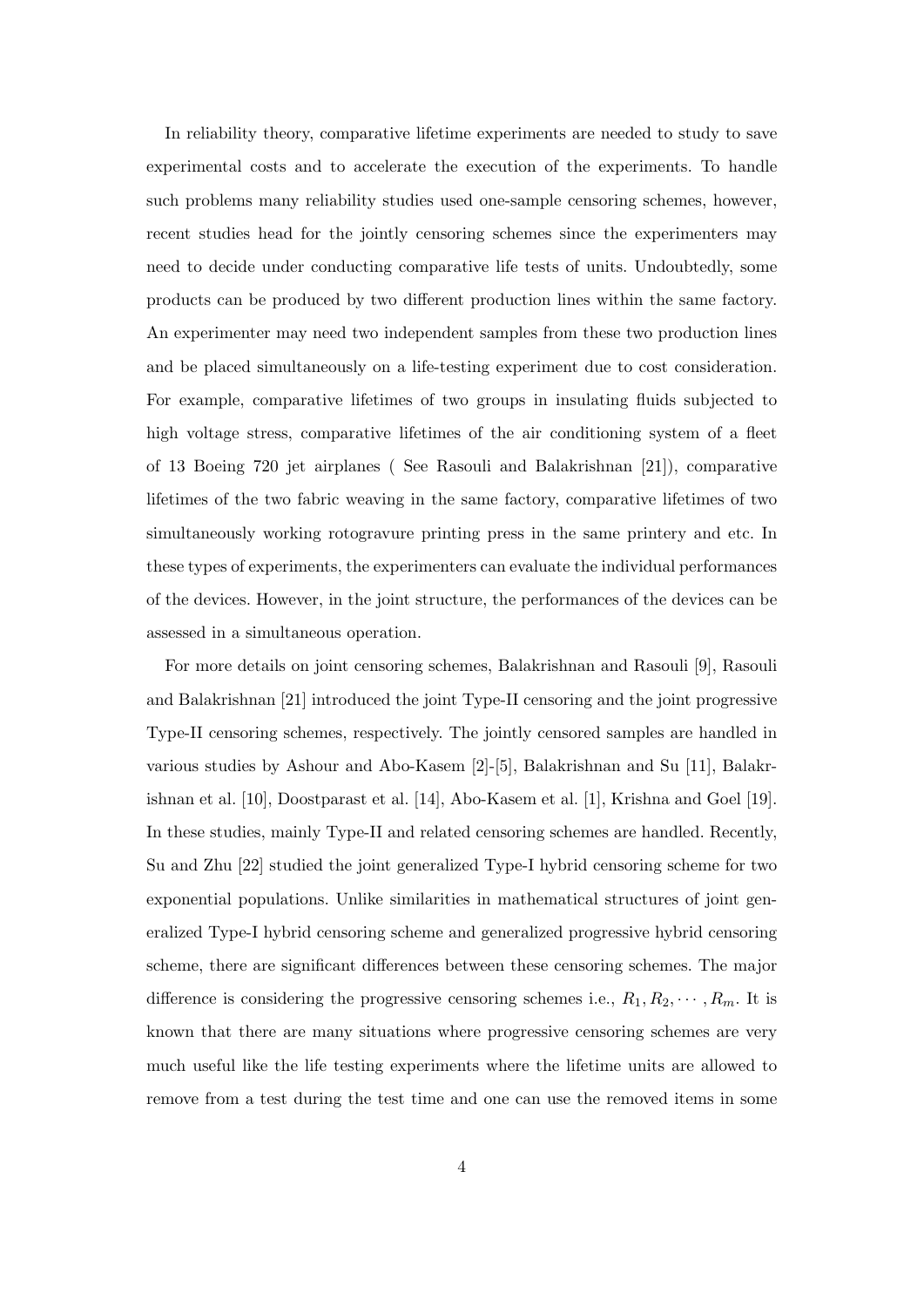future experiments. Further, we have shown that the joint generalized Type-I hybrid censoring proposed by Su and Zhu [22] is a special case of our proposed joint censoring scheme. For some particular choice of removals  $R_i$ 's we can get the joint generalized Type-I hybrid censoring scheme.

In this paper, our main aim is to introduce a new jointly censoring scheme which will be useful over the existing literature for joint censoring schemes due to its flexibility of getting a fixed number of failures in an adequate time range. We mainly consider two exponential populations, with mean  $\theta_1$  and  $\theta_2$ , respectively, under the jointly generalized progressive hybrid censoring scheme (J-GPHCS). We have considered only two different sample sizes of the different populations. This proposed scheme also ensures a pre-fixed number of failures as in single sample GPHCS. For simplicity we have considered only two sample cases but one can extend this methodology for more than two sample cases also.

Rest of the paper is organized as follows. We introduced the modeling of J-GPHCS for two samples in Section 2. Then, we derive the maximum likelihood estimators (MLEs) of the unknown parameters  $\theta_1$ ,  $\theta_2$  and their exact distributions are provided in Section 3. The approximate confidence intervals in two different methods namely asymptotic confidence intervals and bootstrap confidence intervals are constructed in Sections 4. We also obtain the Bayesian estimation and also calculate the credible intervals in Section 5. The simulations are provided to evaluate the performances of the estimators in Section 6. We illustrate the proposed methods through the analysis of a real life data set in Section 6, while Section 7 ends with some concluding remarks.

# 2. Model Description

Suppose the products of a life-testing experiment belong to two independent populations, say Pop-1 and Pop-2. We draw a random sample of size  $n_1$ , say Sam-1 from Pop-1 and a random sample of size  $n_2$  from Pop-2 say Sam-2. One can also take more than two different populations. More specifically, suppose the lifetimes of  $n_1$  units of Sam-1  $X_1, X_2, \cdots, X_{n_1}$  are i.i.d. random variables having exponential distribution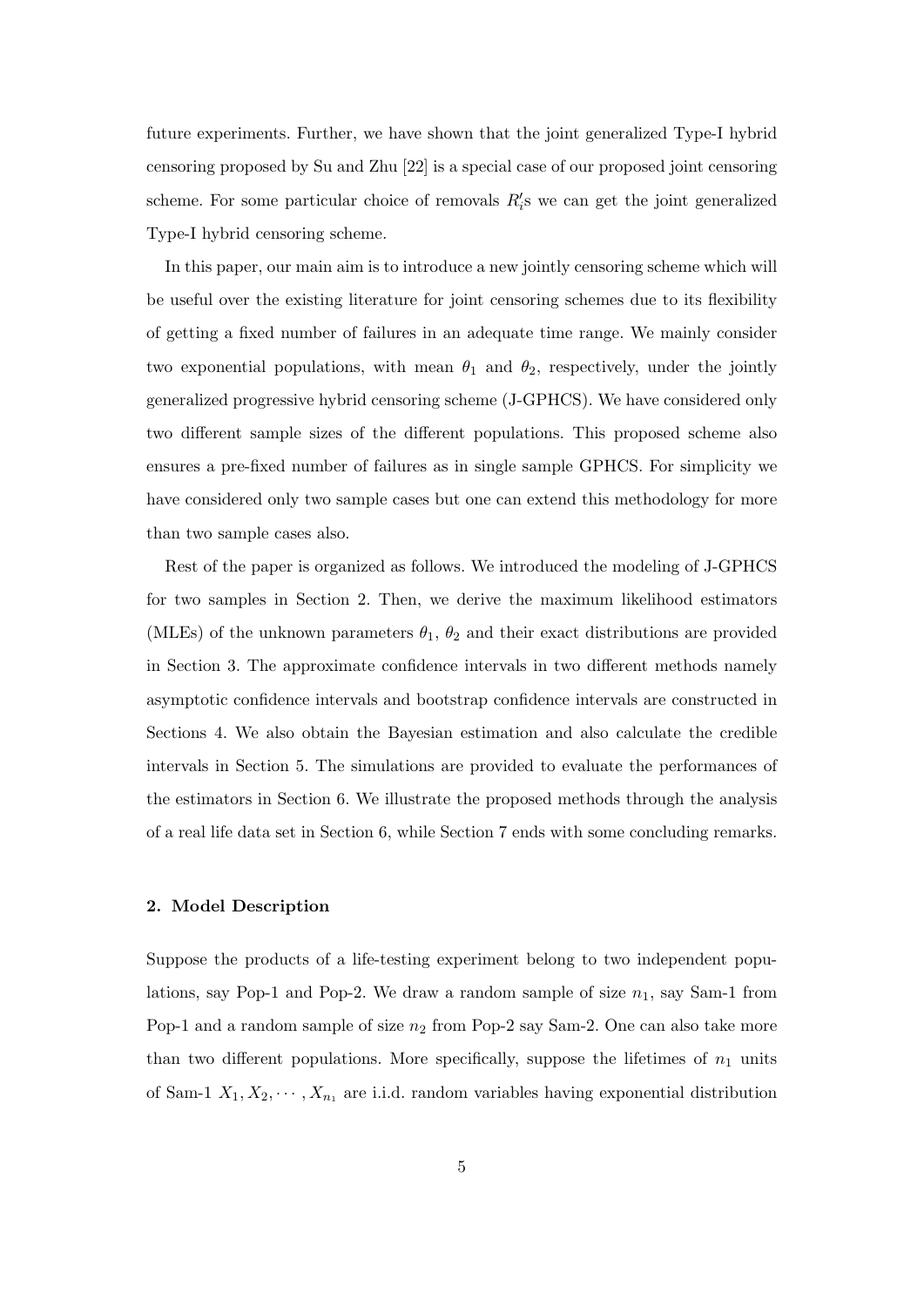with mean  $\theta_1$  with density and distribution functions as

$$
f(x) = \frac{1}{\theta_1} e^{-\frac{x}{\theta_1}} \quad \text{and} \quad F(x) = 1 - e^{-\frac{x}{\theta_1}} \quad \text{for} \quad x > 0, \quad \theta_1 > 0,\tag{1}
$$

respectively. Similarly, let the lifetimes of  $n_2$  units of Sam-2,  $Y_1, Y_2, \cdots, Y_{n_2}$  be i.i.d. random variables from exponential  $Exp(\theta_2)$  population with density and distribution functions as

$$
g(y) = \frac{1}{\theta_2} e^{-\frac{y}{\theta_2}}
$$
 and  $G(y) = 1 - e^{-\frac{y}{\theta_2}}$  for  $y > 0$ ,  $\theta_2 > 0$ , (2)

respectively. Therefore, it is assumed that  $w = (W_1, W_2, \cdots, W_n)$  denote the order statistics of the  $n = n_1 + n_2$  random variables  $(X_1, X_2, \dots, X_{n_1}, Y_1, Y_2, \dots, Y_{n_2})$ . Then the proposed J-GPHCS for two samples can be described as follows.

Let T be the pre-fixed time point and also fixed two integers r, k such that  $1 \leq k$  $r \leq n$  in advance. Firstly, at the time of the first failure (which may be from either Sam-1 or Sam-2),  $R_1$  surviving units are randomly withdrawn from the remaining  $(n-1)$ surviving units. Similarly, at the time of the second failure (which also from either Sam-1 or Sam-2),  $R_2$  units are randomly withdrawn from the remaining  $(n - R_1 - 2)$ surviving units, and such a scheme continues until the terminated time

$$
T^* = \max\{W_{k:r:n}, \min\{T, W_{r:r:n}\}\},\
$$

has arrived. Under the J-GPHCS the possible values of  $T^*$  would be

$$
T^* = \begin{cases} W_{k:r:n} & \text{if} \quad T < W_{k:r:n} < W_{r:r:n}, \\ T & \text{if} \quad W_{k:r:n} < T < W_{r:r:n}, \\ W_{r:r:n} & \text{if} \quad W_{k:r:n} < W_{r:r:n} < T, \end{cases}
$$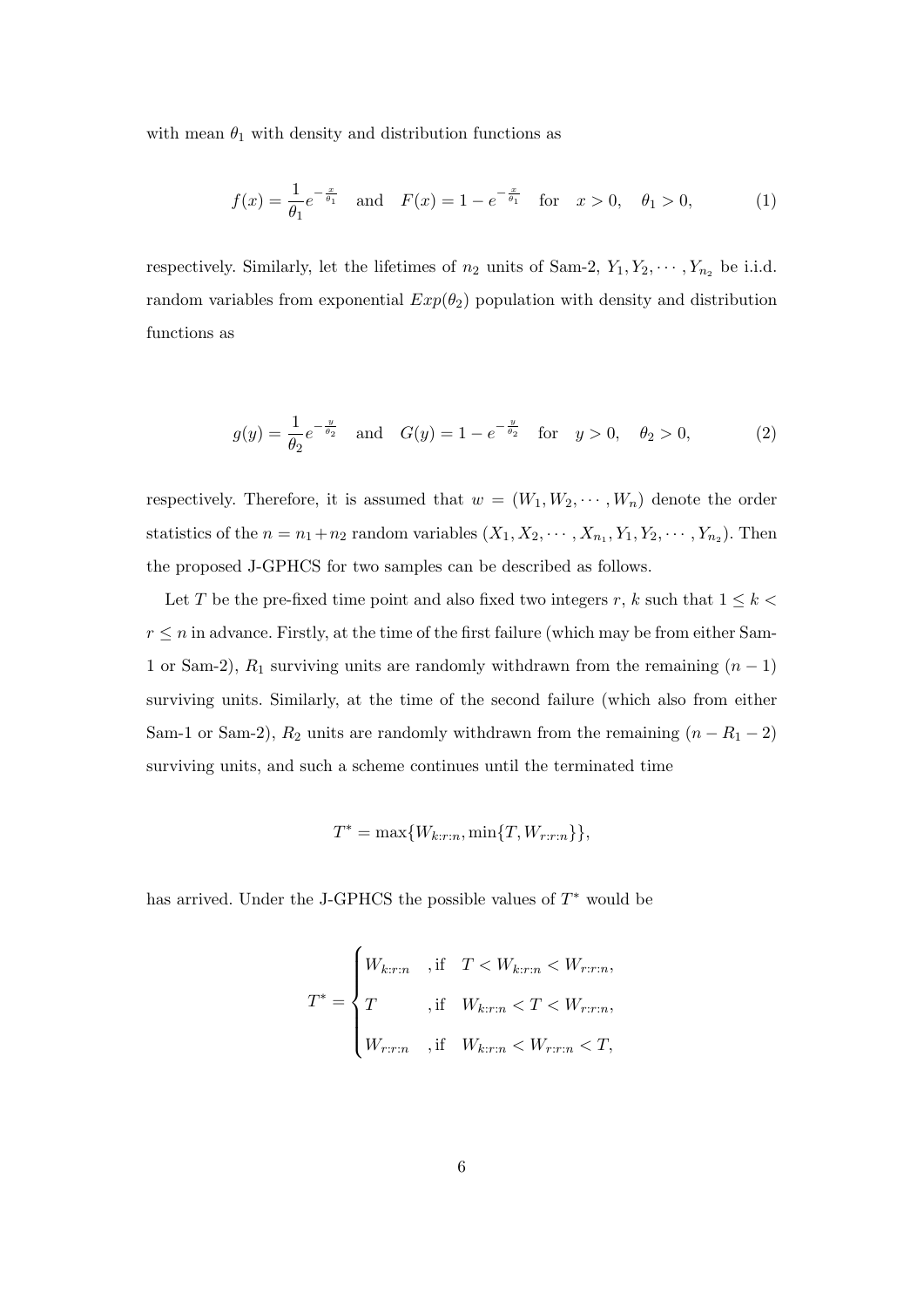and the corresponding number of observed failures are

$$
m = \begin{cases} k & , \text{Case-I} \\ D & , \text{Case-II} \\ r & , \text{Case-III}, \end{cases}
$$

where  $D$  denote the number of observed failures until predetermined time point  $T$  for Case-II, i.e.,  $W_{D:r:n} < T < W_{D+1:r:n}$ .

Note that the total number of failures m for different cases and the progressive censoring scheme  $R_1, R_2, \cdots, R_m$  are pre-specified. Further, suppose  $R_i = s_i + q_i$  $i = 1, 2, \dots, m$  where  $s_i$  and  $q_i$  denotes the pre-fixed number of units withdrawn at the time of i−th failure that belongs to Sam-1 and Sam-2, respectively. Observed that  $s_i$  and  $q_i$  are unknown and random variables. Therefore,  $R = (R_1, R_2, \dots, R_m)$  can be decomposed as  $R = S + T$ , where  $S = (s_1, s_2, \dots, s_m)$  and  $Q = (q_1, q_2, \dots, q_m)$ . In particular if  $m = r$  then the J-GPHCS reduce to a joint Type-II progressive censoring scheme established by Rasouli and Balakrishnan [21]. Let  $Z = (Z_1, Z_2, \cdots, Z_m)$  for which  $Z_i$ ,  $(\forall i = 1, 2, \dots, m)$  takes two values either 1 or 0 depending on  $W_i$  from Sam-I or Sam-II, respectively. Then, under J-GPHCS the likelihood function of  $(W, Z, R)$ where can be written as

$$
L_W(\theta_1, \theta_2) = C \begin{cases} \prod_{i=1}^k f(w_i)^{z_i} g(w_i)^{1-z_i} \left[ \bar{F}(w_i) \right]^{s_i} \left[ \bar{G}(w_i) \right]^{q_i} & , \text{Case-I} \\ \prod_{j=1}^D f(w_i)^{z_i} g(w_i)^{1-z_i} \left[ \bar{F}(w_i) \right]^{s_i} \left[ \bar{G}(w_i) \right]^{q_i} \left[ \bar{F}(T) \right]^{R_S^*} & , \text{Case-II} \\ \prod_{j=1}^r f(w_i)^{z_j} g(w_i)^{1-z_i} \left[ \bar{F}(w_i) \right]^{s_i} \left[ \bar{G}(w_i) \right]^{q_i} & , \text{Case-III}, \end{cases}
$$

where  $\bar{F} = 1 - F$ ,  $\bar{G} = 1 - G$ ,  $D_1 = \sum_{i=1}^d z_i$ ,  $D_2 = \sum_{i=1}^d (1 - z_i)$ ,  $\sum_{i=1}^m s_i + \sum_{i=1}^m q_i =$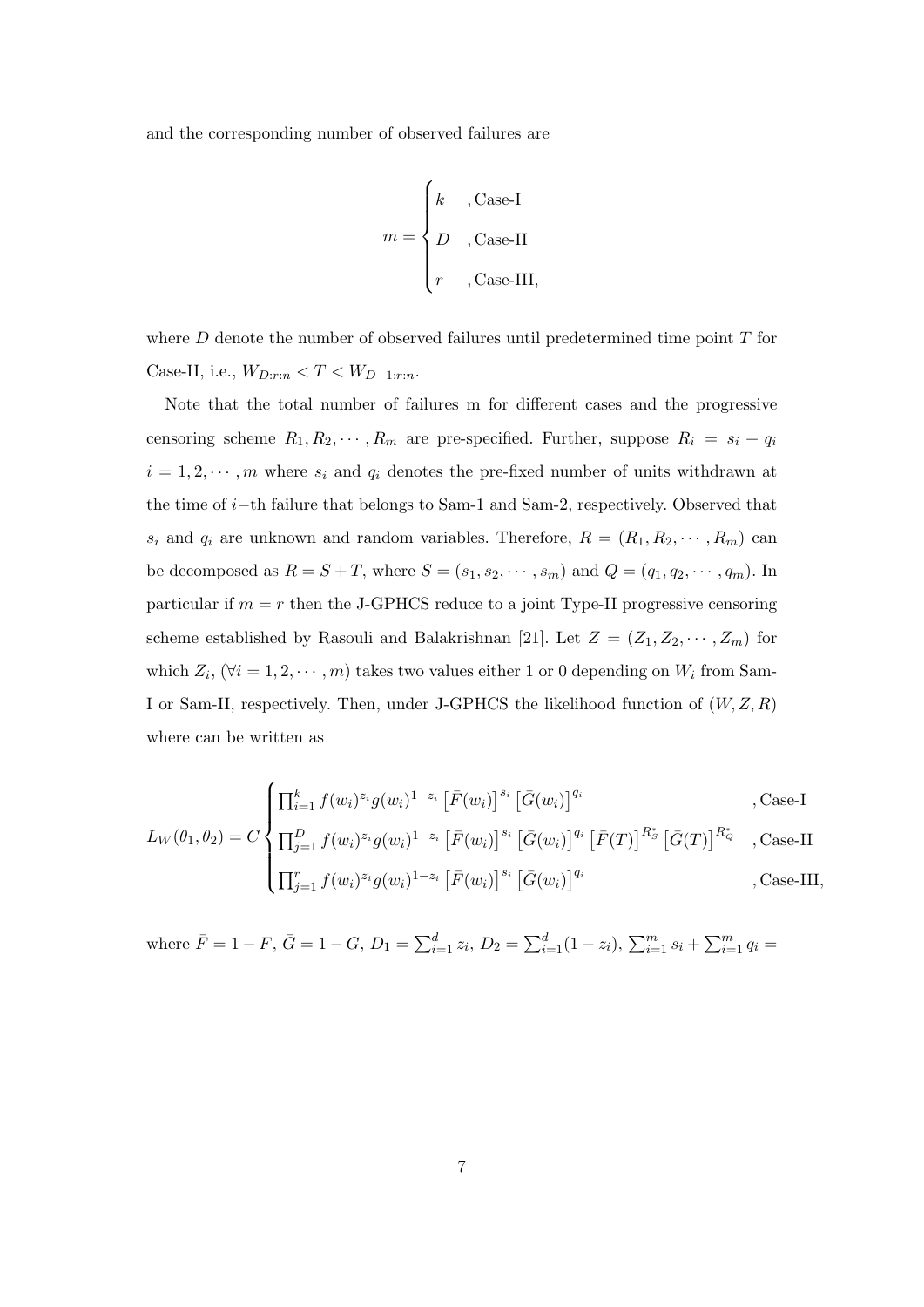$$
\sum_{i=1}^{m} R_i, R_S^* = n_1 - D_1 - \sum_{i=1}^{D} s_i, R_Q^* = n_2 - D_2 - \sum_{i=1}^{D} (R_i - s_i)
$$
 and constant

$$
C = \begin{cases} \prod_{j=1}^{k} \left[ \sum_{i=j}^{m} (s_i + z_i) \right] \left[ \sum_{i=j}^{m} ((R_i - s_i) + (1 - z_i)) \right] & , \text{Case-I} \\ \prod_{j=1}^{D} \left[ \sum_{i=j}^{m} (s_i + z_i) \right] \left[ \sum_{i=j}^{m} ((R_i - s_i) + (1 - z_i)) \right] & , \text{Case-II} \\ \prod_{j=1}^{r} \left[ \sum_{i=j}^{m} (s_i + z_i) \right] \left[ \sum_{i=j}^{m} ((R_i - s_i) + (1 - z_i)) \right] & , \text{Case-III.} \end{cases}
$$

On the other, a special case of this model can be obtained by ignoring the removals. If we take  $s_i = 0, q_i = 0$  for  $i = 1, 2, \dots, m - 1$  and  $s_m = n_1 - \sum_{i=1}^{m} z_i, q_m =$  $n_2 - \sum_{i=1}^{m} (1 - z_i)$  i.e., if we will not remove any surviving items in between the test, only the removals can occur at the stopping time of the test, then we obtain the model proposed by Su and Zhu [22] as the likelihood can be written in the following form

$$
L_W(\theta_1, \theta_2) = C \begin{cases} \prod_{i=1}^k f(w_i)^{z_i} g(w_i)^{1-z_i} \left[ \bar{F}(w_r) \right]^{n_1 - n_{1_k}} \left[ \bar{G}(w_r) \right]^{n_2 - n_{2_k}} & , \text{Case-I} \\ \prod_{j=1}^D f(w_i)^{z_j} g(w_i)^{1-z_i} \left[ \bar{F}(T) \right]^{n_1 - n_{1_D}} \left[ \bar{G}(T) \right]^{n_2 - n_{2_D}} & , \text{Case-II} \\ \prod_{j=1}^r f(w_i)^{z_j} g(w_i)^{1-z_i} \left[ \bar{F}(w_i) \right]^{n_1 - n_{1_r}} \left[ \bar{G}(w_i) \right]^{n_2 - n_{2_r}} & , \text{Case-III}, \end{cases}
$$

where  $n_{1_k} = \sum_{i=1}^k z_i$ ,  $n_{2_k} = \sum_{i=1}^k (1-z_i)$ ,  $n_{1_D} = \sum_{i=1}^D z_i$ ,  $n_{2_D} = \sum_{i=1}^D (1-z_i)$ ,  $n_{1_r} = \sum_{i=1}^r z_i$ ,  $n_{2_r} = \sum_{i=1}^r (1 - z_i)$  and  $C = n_1! n_2! / (n_1 - n_{1_k})! (n_2 - n_{2_k})!$  for the Case-I and also similarly can be obtained for the Case-II and Case-III.

On the other hand, in progressive censoring schemes, the most common censoring scheme  $R_1, R_2, \dots, R_m$  is mostly pre-determined before experiment. However, the amount of units removed from the test may not always be determined in advance, in reliability studies and these amounts can occur as random. Thus, random removals are need to be considered. Therefore, we assume that a random number of units removed at each failure time instead of pre-fixed number of units. For this purpose, we considered the values of  $R_i$  following a discrete uniform distribution such that

$$
P(R_1 = \varphi_1) = \frac{1}{n - r + 1},
$$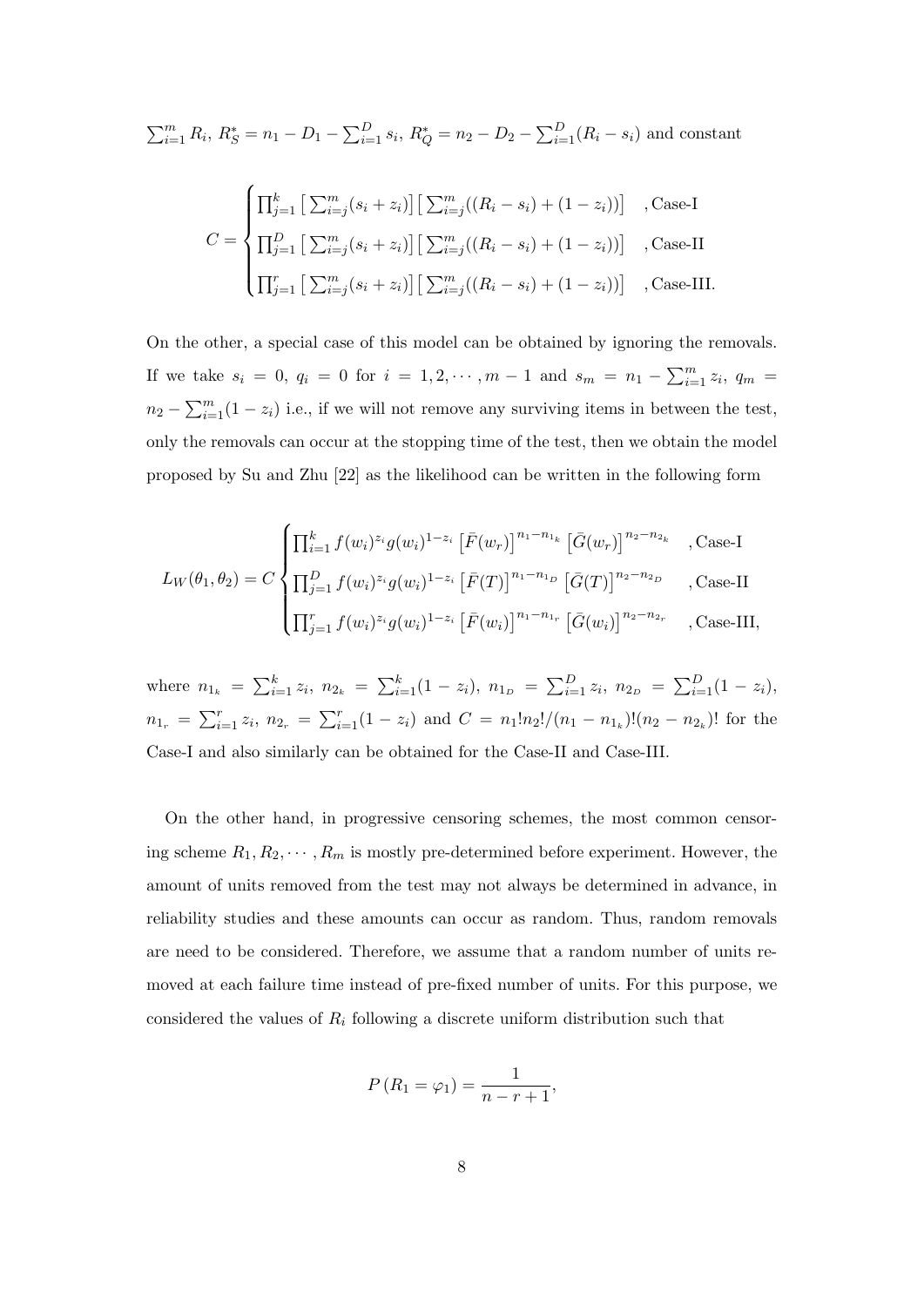where  $\varphi = (\varphi_1, \dots, \varphi_r)$  denotes the value of R and

$$
P(R_i = \varphi_i \mid R_{i-1} = \varphi_{i-1}, \dots, R_1 = \varphi_1) = \frac{1}{n - r - (\varphi_1 + \dots + \varphi_{i-1}) + 1}, \quad (3)
$$

where  $0 \le \varphi_1 \le n-r$  and  $0 \le \varphi_i \le n-r - (\varphi_1 + \varphi_2 + \cdots + \varphi_{i-1})$ . Similar procedures were used by various authors, one can see Wu [27], Wu et al. [28], Gunasekera [17]. Since  $R_i$  is independent of observations  $W_i$ , the likelihood function can be written as

$$
L(\theta_1, \theta_2 | \mathbf{W}, \mathbf{Z}) = L_W(\theta_1, \theta_2) P (R = \varphi),
$$

where

$$
P(R = \varphi) = P(R_{r-1} = \varphi_{r-1} | R_{r-2} = \varphi_{r-2}, \dots, R_1 = \varphi_1) \times \dots \times P(R_2 = \varphi_2 | R_1 = \varphi_1) P(R_1 = \varphi_1).
$$

It is clearly seen that  $P(R = \varphi)$  does not depend on the parameters  $\theta_1$  and  $\theta_2$ . Thus, the maximum likelihood estimators can be obtained by maximizing equation  $L_W(\theta_1, \theta_2)$ .

# 3. Maximum Likelihood Estimation

Suppose  $X_1, \dots, X_{n_1}$  denote the lifetimes of  $n_1$  i.i.d. units from Pop-1, which follows exponential random variables with mean  $\theta_1$ , denoted by  $Exp(\theta_1)$ . Similarly, let  $Y_1, \dots, Y_{n_2}$  denote the lifetimes of  $n_2$  i.i.d. units from Pop-2, which follows exponential random variables with mean  $\theta_2$ , denoted by  $Exp(\theta_2)$  Then, by replacing the equations (1) and (2) in  $L_W(\theta_1, \theta_2)$ , the likelihood function of the observed sample can be obtained as

$$
L(\theta_1, \theta_2) \propto \frac{1}{\theta_1^{D_1}} \frac{1}{\theta_2^{D_2}} e^{-\frac{V_1}{\theta_1}} e^{-\frac{V_2}{\theta_2}}, \tag{4}
$$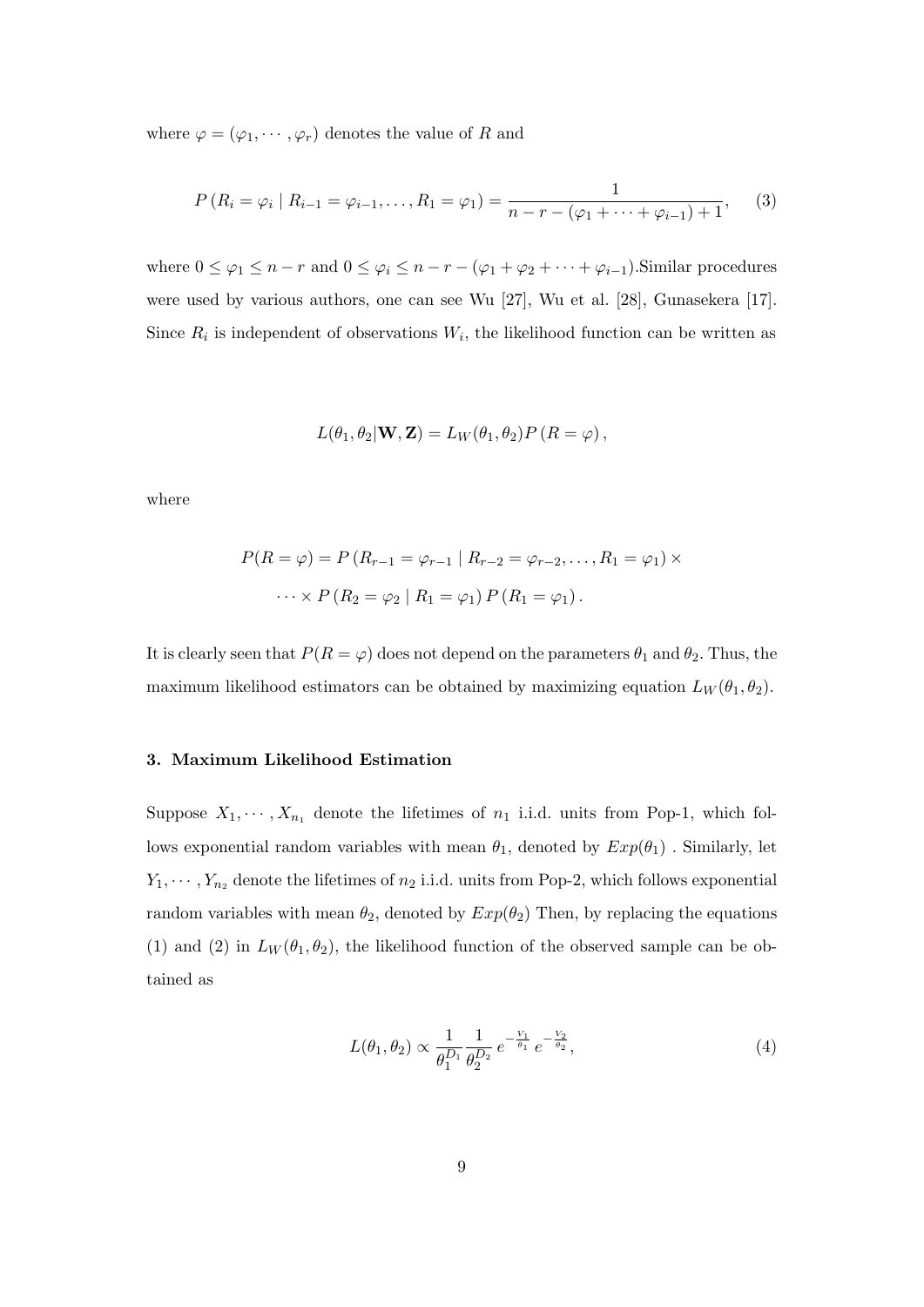where  $D_1 = \sum_{i=1}^m z_i$ ,  $D_2 = \sum_{i=1}^m (1 - z_i)$  are completely observed failures from Sam-1 and Sam-2, respectively with  $D_1 + D_2 = m$ . Also

$$
V_1 = \begin{cases} \sum_{i=1}^k w_i (z_i + s_i) & , \text{Case-I} \\ \sum_{i=1}^D w_i (z_i + s_i) + T R_S^* & , \text{Case-II} \\ \sum_{i=1}^r w_i (z_i + s_i) & , \text{Case-III}, \end{cases}
$$

and

$$
V_2 = \begin{cases} \sum_{i=1}^k w_i (1 - z_i) + \sum_{i=1}^k w_i (R_i - s_i) & , \text{Case-I} \\ \sum_{i=1}^D w_i (1 - z_i) + \sum_{i=1}^D w_i (R_i - s_i) + TR_Q^* & , \text{Case-II} \\ \sum_{i=1}^r w_i (1 - z_i) + \sum_{i=1}^r w_i (R_i - s_i) & , \text{Case-III.} \end{cases}
$$

The log-likelihood function is obtained as

$$
\ell(\theta_1, \theta_2) \propto -D_1 \ln \theta_1 - D_2 \ln \theta_2 - \frac{V_1}{\theta_1} - \frac{V_2}{\theta_2},
$$
\n(5)

and the MLEs of the parameters can be obtained as

$$
\hat{\theta}_1 = \frac{V_1}{D_1}, \qquad \hat{\theta}_2 = \frac{V_2}{D_2} = \frac{V_2}{m - D_1}.
$$
\n(6)

From the above equation (6), it is clear that the MLEs  $\hat{\theta_1}$  and  $\hat{\theta_2}$  do not exist if  $D_1 = 0$ or m for different cases of the J-GPHCS. Hence, the MLEs in (6) are only conditional MLEs, conditioned on  $1 \leq D_1 \leq m-1$ . Therefore, in the next section, we are now interested in deriving the exact conditional distributions of  $\hat{\theta_1}$  and  $\hat{\theta_2}$ , conditioned on  $1 \leq D_1 \leq m-1.$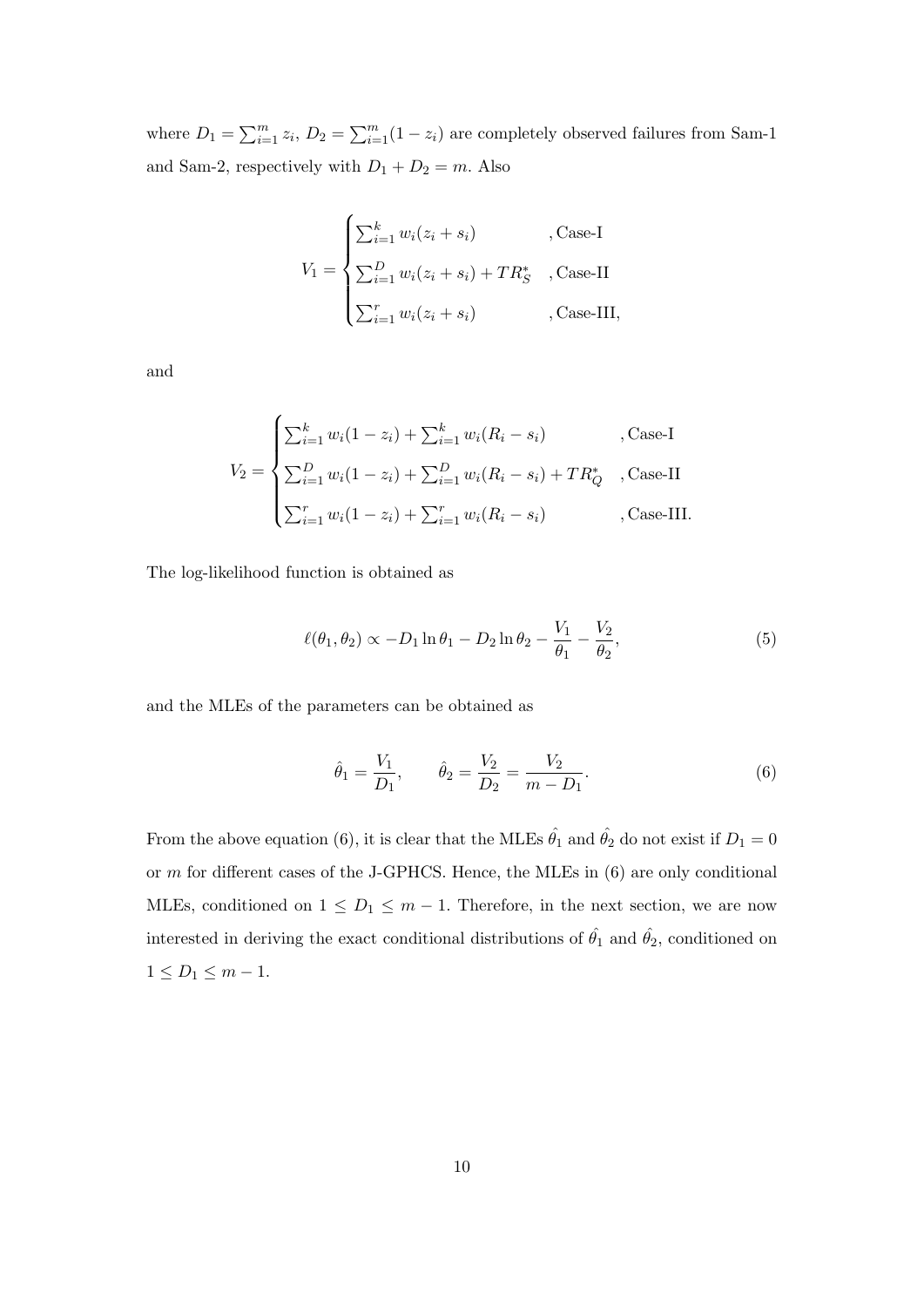# 3.1. Distribution of Estimators

**Theorem 3.1.** The probability mass function of  $D_1 = \sum_{i=1}^{m} Z_i$  is given by

$$
P(D_1 = i) = P(D_1 = i, T < W_{k:r:n} < W_{r:r:n}) + P(D_1 = i, W_{k:r:n} < T < W_{r:r:n})
$$
\n
$$
+ P(D_1 = i, W_{k:r:n} < W_{r:r:n} < T)
$$
\n
$$
= \sum_{(z_1, \dots, z_k) \in Q_i^{(1)}(s_1, \dots, s_{k-1}) \in T_i^{(1)}} \prod_{j=1}^k P_j^{(1)} \prod_{l=1}^{k-1} P_{s_l | z_l^*; s_{l-1}^*}^{(1)}
$$
\n
$$
+ \sum_{(z_1, \dots, z_D) \in Q_i^{(2)}(s_1, \dots, s_{D-1}) \in T_i^{(2)}} \prod_{j=1}^D P_j^{(2)} \prod_{l=1}^{D-1} P_{s_l | z_l^*; s_{l-1}^*}^{(2)}
$$
\n
$$
+ \sum_{(z_1, \dots, z_D) \in Q_i^{(3)}(s_1, \dots, s_{D-1}) \in T_i^{(3)}} \prod_{j=1}^r P_j^{(3)} \prod_{l=1}^{r-1} P_{s_l | z_l^*; s_{l-1}^*}^{(3)},
$$

where

$$
P_j^{(i_1)} = \frac{(n_1 - d_1_{j-1}^{i_1} - \sum_{i=1}^{j-1} s_i) z_j + (n_2 - d_2_{j-1}^{i_1} - \sum_{i=1}^{j-1} (R_i - s_i)) (1 - z_j)}{(n_1 - d_1_{j-1}^{i_1} - \sum_{i=1}^{j-1} s_i) \theta_2 + (n_2 - d_2_{j-1}^{i_1} - \sum_{i=1}^{j-1} (R_i - s_i)) \theta_1} \theta_1^{1 - z_j} \theta_2^{z_j},
$$

and

$$
P_{s_l|z_l^*;s_{l-1}^*}^{(i_1)} = P(S_l = s_l | Z_1 = z_1, \cdots, Z_l = z_l; S_1 = s_1, \cdots, S_{l-1} = s_{l-1})
$$
  
= 
$$
\frac{\binom{(n_1 - \sum_{i=1}^{l-1} z_i - \sum_{i=1}^{l-1} s_i)}{s_l} \binom{(n_2 - \sum_{i=1}^{l-1} (1 - z_i) - \sum_{i=1}^{l-1} (R_i - s_i)}{q_l}}{\binom{(n - l - \sum_{i=1}^{l-1} R_i)}{R_l}}.
$$

Also,

$$
Q_i^{(i_1)} = \{ (z_1, \cdots, z_m) : z_j = 0 \text{ or } 1 \text{ and } \sum_{j=1}^m z_j = i \},
$$

and

$$
T_i^{(i_1)} = \{ (s_1, \cdots, s_{m-1}) : \sum_{j=1}^m s_j = n_1 - i \text{ with } 0 \le s_m \le R_m \}.
$$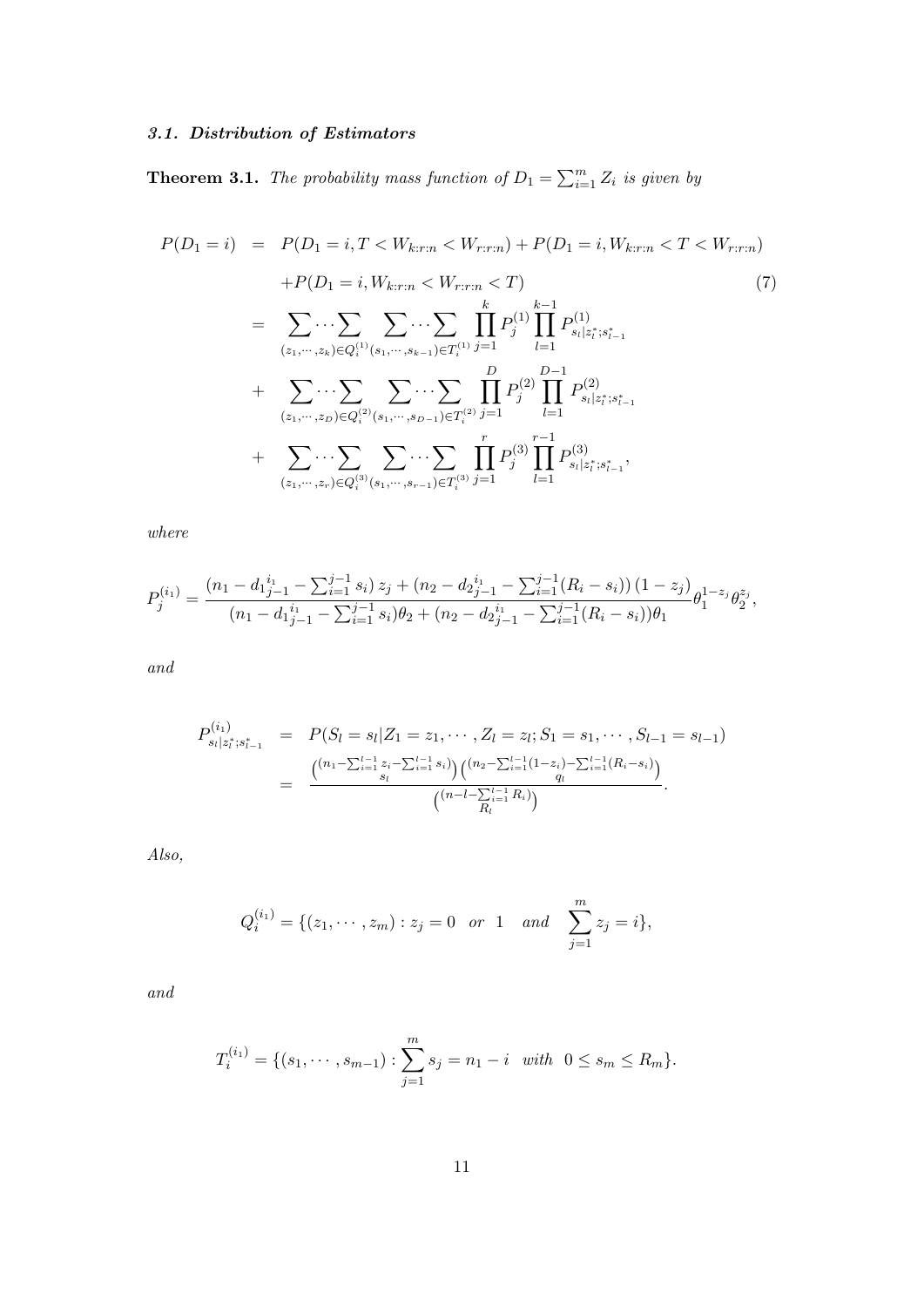Note that  $d_1i_1^{i_1} = \sum_{i=1}^{j-1} z_i$  and  $d_2i_1^{i_1} = \sum_{i=1}^{j-1} (1 - z_i)$  for  $i_1 = 1, 2, 3$ , corresponding to Case-I, Case-II, and Case-III, respectively.

Proof: Proof of this theorem is given in Appendix.

**Theorem 3.2.** Conditional on  $1 \leq D_1 < m-1$  the moment generating function (MGF) of  $\hat{\theta}_1$  is given by

$$
M_{\hat{\theta}_1}(t) = \frac{1}{P(1 \leq D_1 < k-1)} \sum_{i=1}^{k-1} \sum_{(z_1, \dots, z_k) \in Q_i^{(1)}(s_1, \dots, s_{k-1}) \in T_i^{(1)}} \prod_{j=1}^k P_j^{(1)} \prod_{l=1}^{k-1} P_{s_l | z_l^*; s_{l-1}^*}^{(1)} \prod_{l_1=1}^{k-1} (1 - \alpha_{l_1}^{(1)} t)^{-1} + \frac{e^{-(\frac{T R_S^*}{\theta_1} - \frac{T R_S^* t}{i} + \frac{T R_Q^*}{\theta_2})}}{P(1 \leq D_1 < D - 1)} \sum_{i=1}^{k-1} \sum_{(z_1, \dots, z_D) \in Q_i^{(2)}(s_1, \dots, s_{D-1}) \in T_i^{(2)}} \sum_{j=1}^{j-1} P_j^{(2)} \prod_{l=1}^{D-1} P_{s_l | z_l^*; s_{l-1}^*}^{(2)} \prod_{l_1=1}^{D-1} (1 - \alpha_{l_1}^{(2)} t)^{-1} + \frac{1}{P(1 \leq D_1 < r - 1)} \sum_{i=1}^{r-1} \sum_{(z_1, \dots, z_r) \in Q_i^{(3)}(s_1, \dots, s_{r-1}) \in T_i^{(3)}} \sum_{j=1}^{j-1} P_j^{(3)} \prod_{l=1}^{r-1} P_{s_l | z_l^*; s_{l-1}^*}^{(3)} \prod_{l_1=1}^{r-1} (1 - \alpha_{l_1}^{(3)} t)^{-1},
$$

where

$$
\alpha_{l_1}^{(i_1)} = \frac{(n_1 - d_1)_{j-1}^{i_1} - \sum_{i=1}^{l_1 - 1} s_i) \theta_1 \theta_2}{\left( (n_1 - d_1)_{j-1}^{i_1} - \sum_{i=1}^{l_1 - 1} s_i) \theta_2 + (n_2 - d_2)_{j-1}^{i_1} - \sum_{i=1}^{l_1 - 1} (R_i - s_i)) \theta_1 \right)}.
$$

Proof: Proof of this theorem is given in Appendix.

**Theorem 3.3.** Conditioning on  $1 \leq D_1 < m-1$ , the conditional density function of  $\hat{\theta}_1$  is given by

$$
f_{\hat{\theta}_1}(x) = \frac{1}{P(1 \leq D_1 < k - 1)} \sum_{i=1}^{k-1} \sum_{(z_1, \dots, z_k) \in Q_i^{(1)}(s_1, \dots, s_{k-1}) \in T_i^{(1)}} \sum_{j=1}^k P_j^{(1)} \prod_{l=1}^{k-1} P_{s_l | z_l^*; s_{l-1}^*}^{(1)} \times g_{Y_1}^{(1)}(y_1) + \frac{e^{-(\frac{T R_S^*}{\theta_1} - \frac{T R_S^* t}{i} + \frac{T R_Q^*}{\theta_2})}}{P(1 \leq D_1 < D - 1)} \sum_{i=1}^{k-1} \sum_{(z_1, \dots, z_D) \in Q_i^{(2)}(s_1, \dots, s_{D-1}) \in T_i^{(2)}} \sum_{j=1}^N \sum_{l=1}^D P_j^{(2)} \prod_{l=1}^{D-1} P_{s_l | z_l^*; s_{l-1}^*}^{(2)} \times g_{Y_1}^{(2)}(y_1) + \frac{1}{P(1 \leq D_1 < r - 1)} \sum_{i=1}^{r-1} \sum_{(z_1, \dots, z_r) \in Q_i^{(3)}(s_1, \dots, s_{r-1}) \in T_i^{(3)}} \sum_{j=1}^T P_j^{(3)} \prod_{l=1}^{r-1} P_{s_l | z_l^*; s_{l-1}^*}^{(3)} g_{Y_1}^{(3)}(y_1), \quad (8)
$$

where  $Y_1^{(i_1)}$  $Y_1^{(i_1)} \stackrel{d}{=} \sum_{i=1}^m Y_{l_1}^{(i_1)}$  $\chi_{l_1}^{(i_1)}$  with  $Y_{l_1}^{(i_1)}$  $\mathcal{L}_{l_1}^{(i_1)}$  is the independent random variables having ex-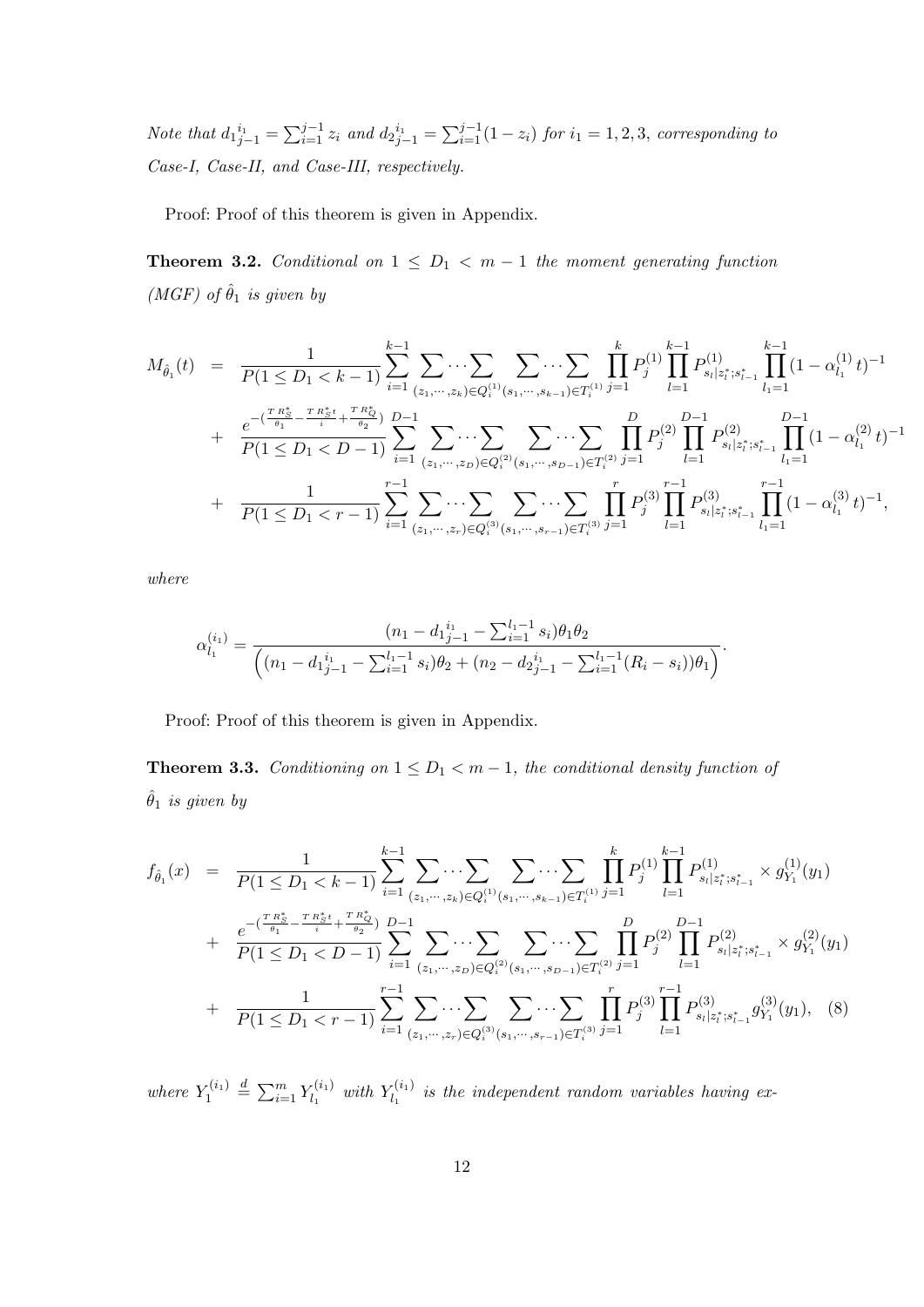ponential distributions with scale parameters  $\alpha_{l}^{(i_1)}$  $\binom{(i_1)}{l_1}$ , and  $g_{Y_1}^{(i_1)}$  $y_1^{(i_1)}$  is the PDF of  $Y_1^{(i_1)}$  $\int_1^{(i_1)}$  for  $i_1 = 1, 2, 3$  corresponding to all the three cases in J-GPHCS, respectively.

Proof: This result follows immediately from the MGF of  $\hat{\theta}_1$  given in Theorem 3.2. Notice that  $(1 - \alpha_l^{(i_1)})$  $\int_{l_1}^{(l_1)}(t)$ <sup>-1</sup> is the MGF of an exponential distribution with scale parameter  $\alpha_{l}^{(i_1)}$  $\int_{l_1}^{l_1}$  for  $i_1 = 1, 2, 3$ .

Similarly, we can find the conditional density function of  $\hat{\theta}_2$  by some necessary changes in the expressions for  $\hat{\theta}_1$ . For example replacing  $D_1$  and  $\theta_1$  by  $D_2$  and  $\theta_2$ , respectively and other variables accordingly changes. For more details one case see Rosouli and Balakrishnan [21], Koley and Kundu [18].

# 4. Approximate Confidence Intervals

A symmetric approximate confidence interval of each of the parameters  $\theta_i$ ,  $i = 1, 2$ can be constructed by using conditional distribution of  $\theta_i$  as derived in Section 3.1. In this purpose, it is required that for  $i = 1, 2, F_{\hat{\theta}_i}(x)$  from  $f_{\hat{\theta}_i}(x)$  the conditional distribution of  $\theta_i$  at any arbitrary value x monotonically decreases as  $\theta_i$  increases. Then, For  $0 < \gamma < 1$ , the  $100(1 - \gamma)$  symmetric approximate confidence interval of  $\theta_i$ can be constructed using the conditional distribution of  $\theta_i$  for  $i = 1, 2$ . Following the approach of Koley and Kundu [18], for  $i = 1, 2$ , the lower and upper confidence limits of  $\theta_i$  are obtained by solving the following two equations in  $\theta_i$ ;

$$
F_{\hat{\theta}_i}(\hat{\theta}_{i\ observed}) = 1 - \frac{\gamma}{2} \qquad \text{and} \qquad F_{\hat{\theta}_i}(\hat{\theta}_{i\ observed}) = \frac{\gamma}{2}
$$

Here, the unknown parameter  $\theta_i$  is replaced by its estimate. Thus, the confidence interval obtained by solving the above equations is called approximate confidence interval. Various authors such as Balakrishnan et al. [8] Childs et al. [12] used this technique to construct confidence intervals for the parameters. By considering the complexity on proving the monotonicity property and the complicated nature of the conditional CDF  $F_{\hat{\theta}_i}(x)$  some numerical methods such as Newton-Rapshon method or Bisection method are needed to obtain these exact confidence intervals.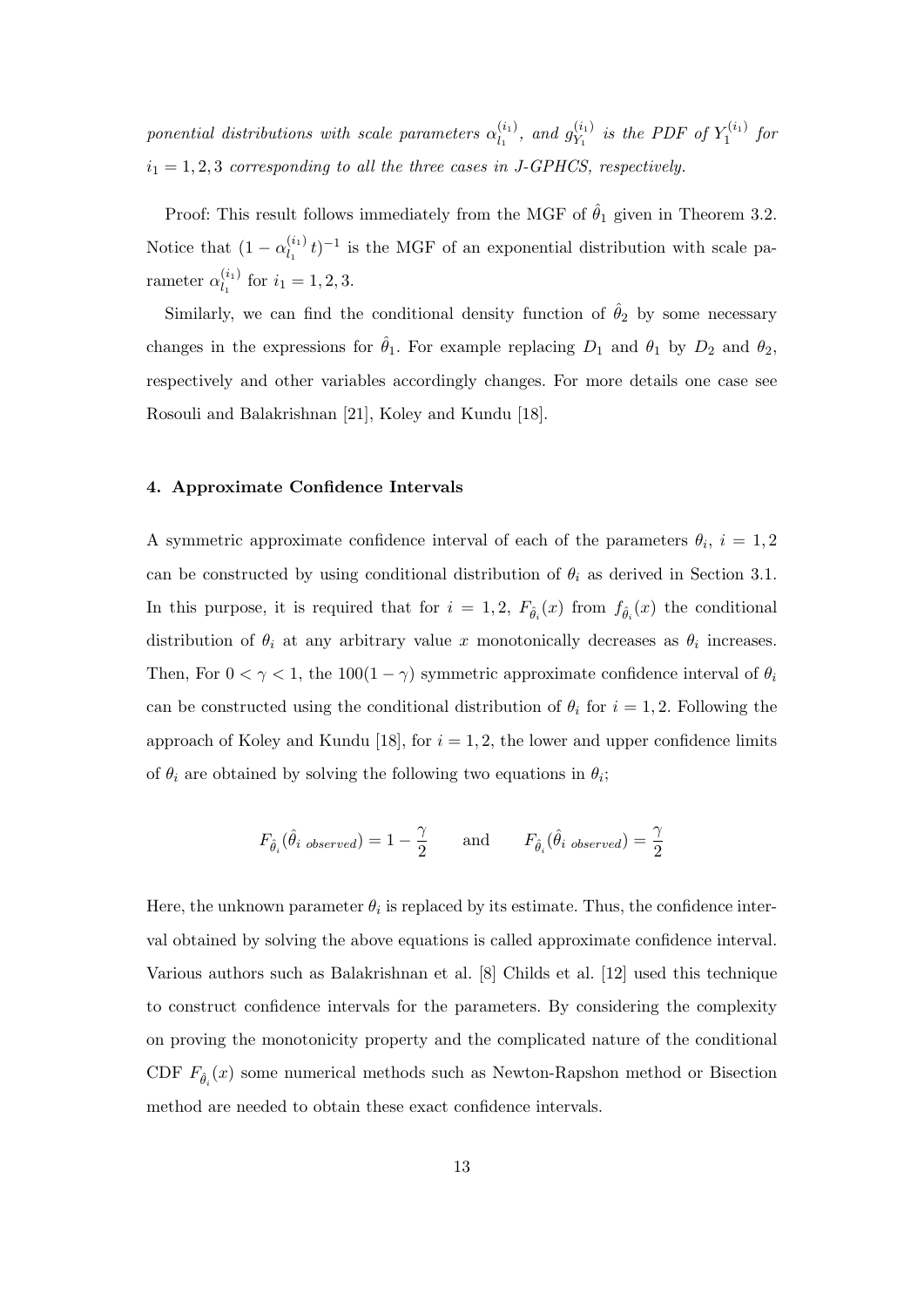Alternatively, we consider the approximate confidence intervals for the unknown parameters  $\theta_1$  and  $\theta_2$  based on the large sample approximations of the maximum likelihood estimators (may be referred as asymptotic theory). For this purpose, we can use the Fisher information matrix,  $I(\theta_1, \theta_2)$ , to obtain the asymptotic variance of MLEs. The observed Fisher information matrix is given by

$$
I(\hat{\theta}_1, \hat{\theta}_2)^{-1} = \begin{pmatrix} -E(\frac{\partial^2 l}{\partial \theta_1^2}) & 0 \\ 0 & -E(\frac{\partial^2 l}{\partial \theta_2^2}) \end{pmatrix}_{(\theta_1, \theta_2) = (\hat{\theta}_1, \hat{\theta}_2)}^{-1} = \begin{pmatrix} Var(\hat{\theta}_1) & 0 \\ 0 & Var(\hat{\theta}_2) \end{pmatrix}.
$$

From the log-likelihood function in equation (5), we have

$$
\frac{\partial^2 \ell}{\partial \theta_1^2} = \frac{D_1}{\theta_1^2} - \frac{2V_1}{\theta_1^3} \quad \text{and} \quad \frac{\partial^2 \ell}{\partial \theta_2^2} = \frac{D_2}{\theta_2^2} - \frac{2V_2}{\theta_2^3}.
$$
 (9)

By replacing  $(\theta_1, \theta_2) = (\hat{\theta}_1, \hat{\theta}_2)$  in equation (9) we obtain

$$
Var(\hat{\theta}_1) = \frac{V_1^2}{D_1^3}
$$
 and  $Var(\hat{\theta}_2) = \frac{V_2^2}{D_2^3}$ .

The asymptotic normality of the MLEs tells us that  $(\hat{\theta}_1, \hat{\theta}_2)$  is approximately bivariate normal with mean  $(\theta_1, \theta_2)$  and the variance-covariance matrix  $I(\theta_1, \theta_2)$ . That is,  $(\hat{\theta}_1, \hat{\theta}_2) \sim N((\theta_1, \theta_2), I(\hat{\theta}_1, \hat{\theta}_2)).$  Then, the approximate  $100(1 - \gamma)\%$  confidence intervals for  $\theta_1$  and  $\theta_2$  are obtained as

$$
\left(\hat{\theta}_1 - z_{\frac{\gamma}{2}} \frac{V_1}{\sqrt{D_1^3}}, \hat{\theta}_1 + z_{\frac{\gamma}{2}} \frac{V_1}{\sqrt{D_1^3}}\right)
$$
 and  $\left(\hat{\theta}_2 - z_{\frac{\gamma}{2}} \frac{V_2}{\sqrt{D_2^3}}, \hat{\theta}_2 + z_{\frac{\gamma}{2}} \frac{V_2}{\sqrt{D_2^3}}\right)$ 

where  $z_{\frac{\gamma}{2}}$  denotes the upper  $\gamma/2$  percentage point of the standard normal distribution.

Further, an approximate  $100(1 - \gamma)\%$  joint (or simultaneous) confidence set for  $\theta_1$ and  $\theta_2$  can be obtained as

$$
\left\{ \left( \hat{\theta}_1 \pm z_{\frac{1-\sqrt{1-\gamma}}{2}} \frac{V_1}{\sqrt{D_1^3}} \right); \left( \hat{\theta}_2 \pm z_{\frac{1-\sqrt{1-\gamma}}{2}} \frac{V_2}{\sqrt{D_2^3}} \right) \right\}
$$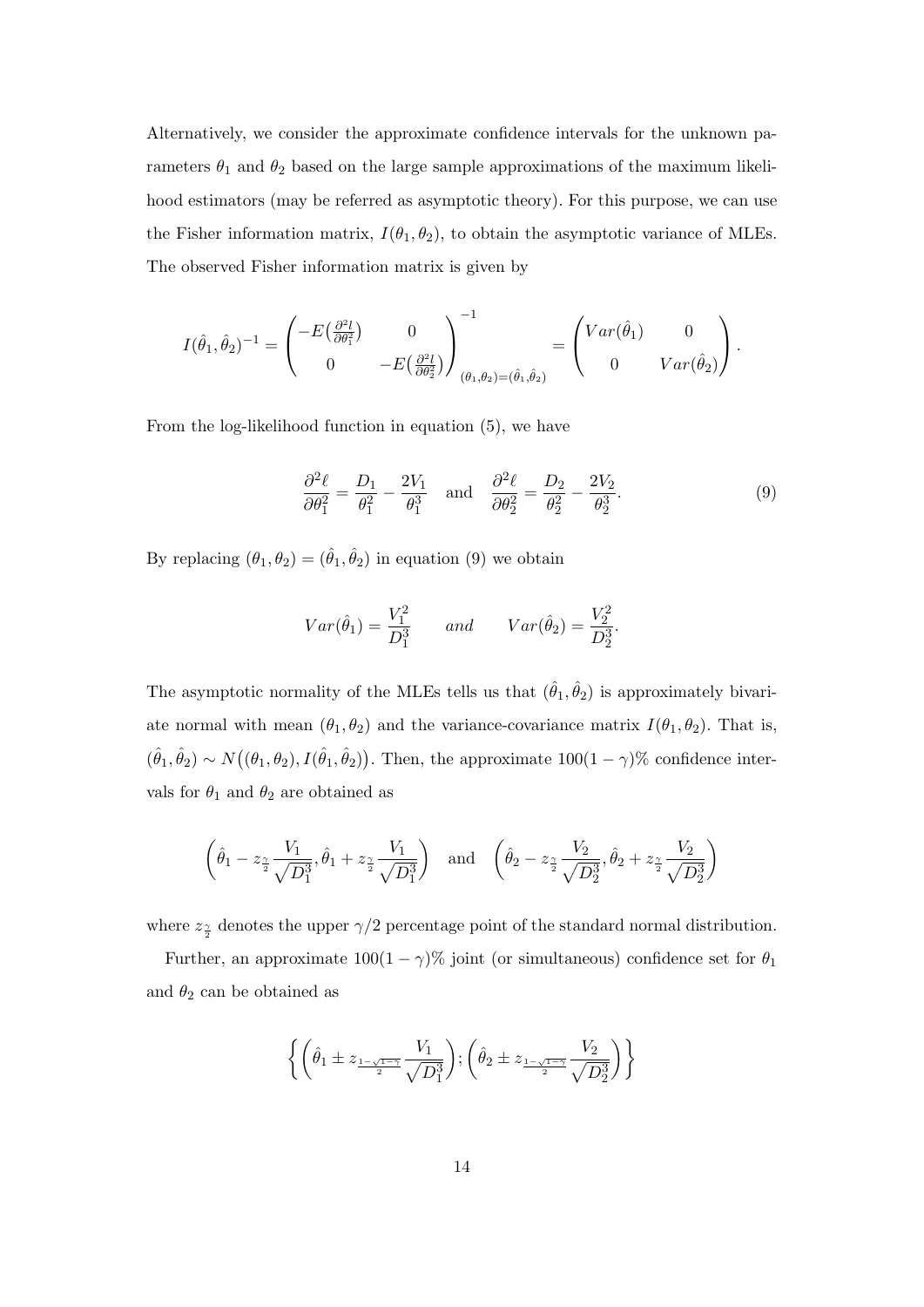### 4.1. Bootstrap Confidence Intervals

Following asymptotic confidence intervals (ACI) for MLEs, bootstrap confidence intervals are obtained in this subsection. For this purpose, we obtain parametric percentile bootstrap method (boot-p) and studentized bootstrap method (boot-t) to obtain approximate confidence intervals for estimation. The corresponding algorithms which is defined by Efron and Tibshirani [16] can be described as follows.

For boot-p confidence intervals

- Step 1: Generate two samples  $X = (X_1, \dots, X_{n_1})$  and  $Y = (Y_1, \dots, Y_{n_2})$  of size  $n_1$ and  $n_2$  from exponential populations, with corresponding scale parameters  $\theta_1$ and  $\theta_2$ , respectively.
- Step 2: Evaluate the censored sample  $\{w_1, w_2, \cdots, w_m; z_1, z_2, \cdots, z_m\}$  where m is the number of failures for different cases of J-GPHCS. Then, calculate MLEs of  $\hat{\theta}_1$  and  $\hat{\theta}_2$  by using equation (6).
- Step 3: Generate bootstrap samples  $(X_1^*, X_2^*, \cdots, X_{n_1}^*)$  and  $(Y_1^*, Y_2^*, \cdots, Y_{n_2}^*)$  based on  $Exp(\hat{\theta}_1)$  and  $Exp(\hat{\theta}_2)$  then compute the bootstrap estimates of  $\theta_1$  and  $\theta_2$ which is denoted by  $\hat{\theta}_1^*$  and  $\hat{\theta}_2^*$ , respectively.
- Step 4: Repeat steps 2-3 for B times and obtain bootstap estimates  $\hat{\theta}_{1_j}^*$  and  $\hat{\theta}_{2_j}^*$ ,  $j =$  $1, 2, \cdots, B$ .
- Step 5: Let  $G_1(z) = P(\hat{\theta}_i^* \leq z)$ , for  $i = 1, 2$ , be the cumulative distribution function (CDF) of  $\hat{\theta}_i^*$ . Define  $\hat{\theta}_{i_{Boot-p}} = G_1^{-1}(z)$  for a given z. Then, the approximate  $100(1 - \gamma)$ % confidence interval of  $\theta_i$ , for  $i = 1, 2$ , is given by

$$
\left(\hat{\theta}^{*(\gamma/2)}_{i_{\mathit{Boot}-p}},\hat{\theta}^{*(1-\gamma/2)}_{i_{\mathit{Boot}-p}}\right)\!.
$$

where  $\hat{\theta}_{i_B}^{*(\gamma)}$ \* $\binom{*(\gamma)}{i_{B_{oot-p}}}$  is the  $\gamma$  percentile of  $\hat{\theta}^*_{i_j}$ ,  $i = 1, 2$  and  $j = 1, 2, \cdots, B$ . Further, using the Bonferroni method, the  $100(1 - \gamma)$ % simultaneous Boot-p confidence interval for  $(\theta_1, \theta_2)$  can be obtained as given by

$$
\left\{\left(\hat{\theta}_{1_{Boot-p}}^{*(\gamma/4)},\hat{\theta}_{1_{Boot-p}}^{*(1-\gamma/4)}\right);\left(\hat{\theta}_{2_{Boot-p}}^{*(\gamma/4)},\hat{\theta}_{2_{Boot-p}}^{*(1-\gamma/4)}\right)\right\}
$$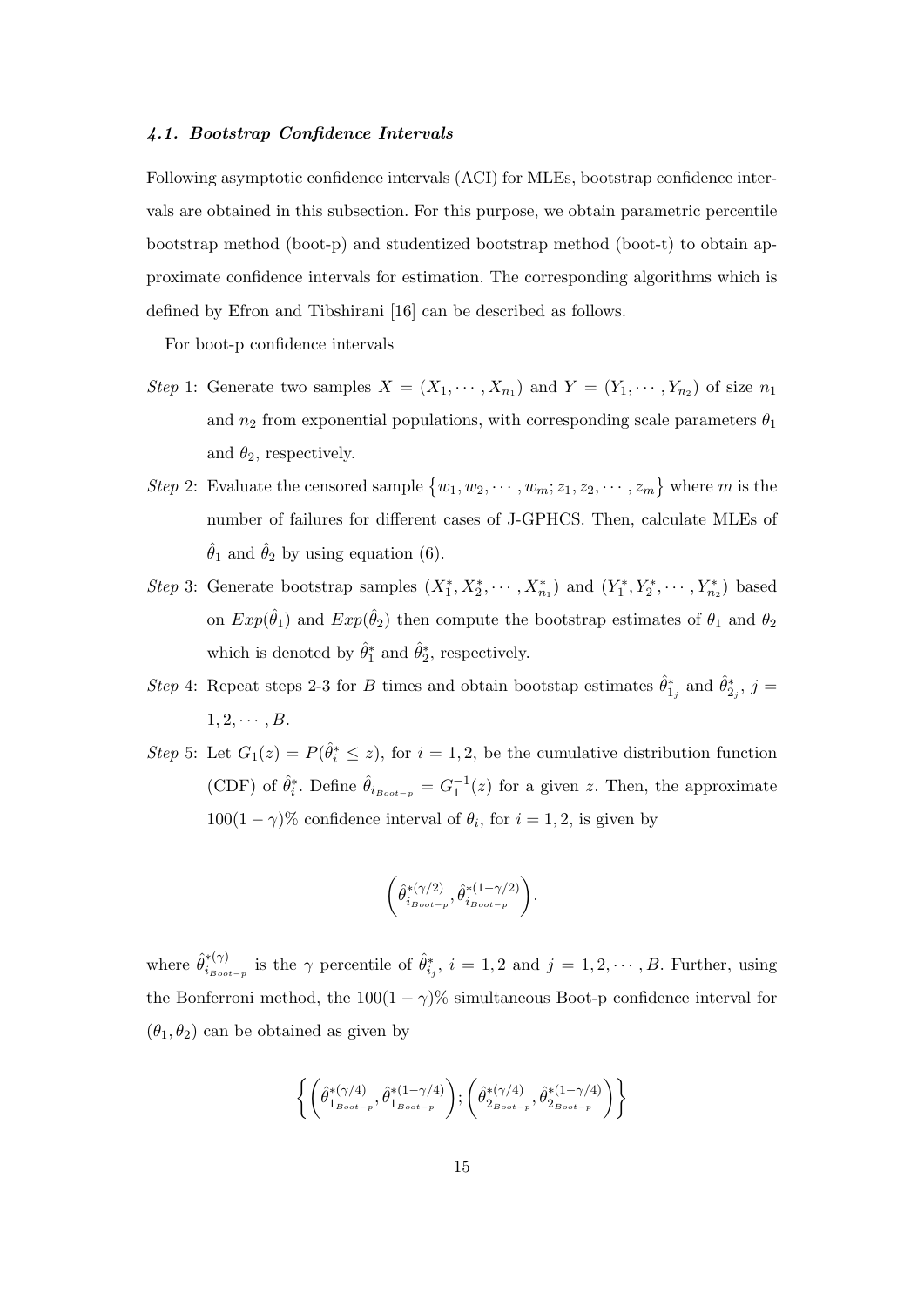For boot-t confidence intervals, after generating the bootstrap samples and calculating the bootstrap estimates in the first four steps;

Step 1: Compute estimates of  $Var(\hat{\theta}_i^*)$  from the observed Fisher information matrix in equation (9).

Step 2: Calculate,

$$
T^* = \frac{\hat{\theta}_i^* - \hat{\theta}_i}{\sqrt{Var(\hat{\theta}_i^*)}}, \ i = 1, 2.
$$

Step 3: Let  $G_2(z) = P(T^* \leq z)$  be the CDF of  $T^*$ . From the obtained  $T^*$  values, the approximate  $100(1 - \gamma)$ % confidence interval of  $\theta_i$ , for  $i = 1, 2$ , can be obtained as follows. For a given z, define

$$
\hat{\theta}_{iBoot-t} = \hat{\theta}_i + G_2^{-1}(z) \sqrt{Var(\hat{\theta}_i)}.
$$

Then, the approximate  $100(1 - \gamma)$ % confidence interval of  $\theta_i$ , for  $i = 1, 2$ , is given by

$$
\left(\hat{\theta}^{*(\gamma/2)}_{i_{Boot-t}}, \hat{\theta}^{*(1-\gamma/2)}_{i_{Boot-t}}\right).
$$

Similarly to boot-p method, the simultaneous  $100(1 - \gamma)\%$  boot-t confidence interval for  $(\theta_1, \theta_2)$  is given by

$$
\left\{ \left( \hat{\theta}_{1_{Boot-t}}^{*(\gamma/4)}, \hat{\theta}_{1_{Boot-t}}^{*(1-\gamma/4)} \right); \left( \hat{\theta}_{2_{Boot-t}}^{*(\gamma/4)}, \hat{\theta}_{2_{Boot-t}}^{*(1-\gamma/4)} \right) \right\}
$$

### 5. Bayesian Estimation

In this section, we obtained the Bayes' estimators, under the squared error loss function, of the unknown parameters and their corresponding credible intervals based on the J-GPHCS data. Since  $\theta_1$  and  $\theta_2$  are both unknown, we may choose any specific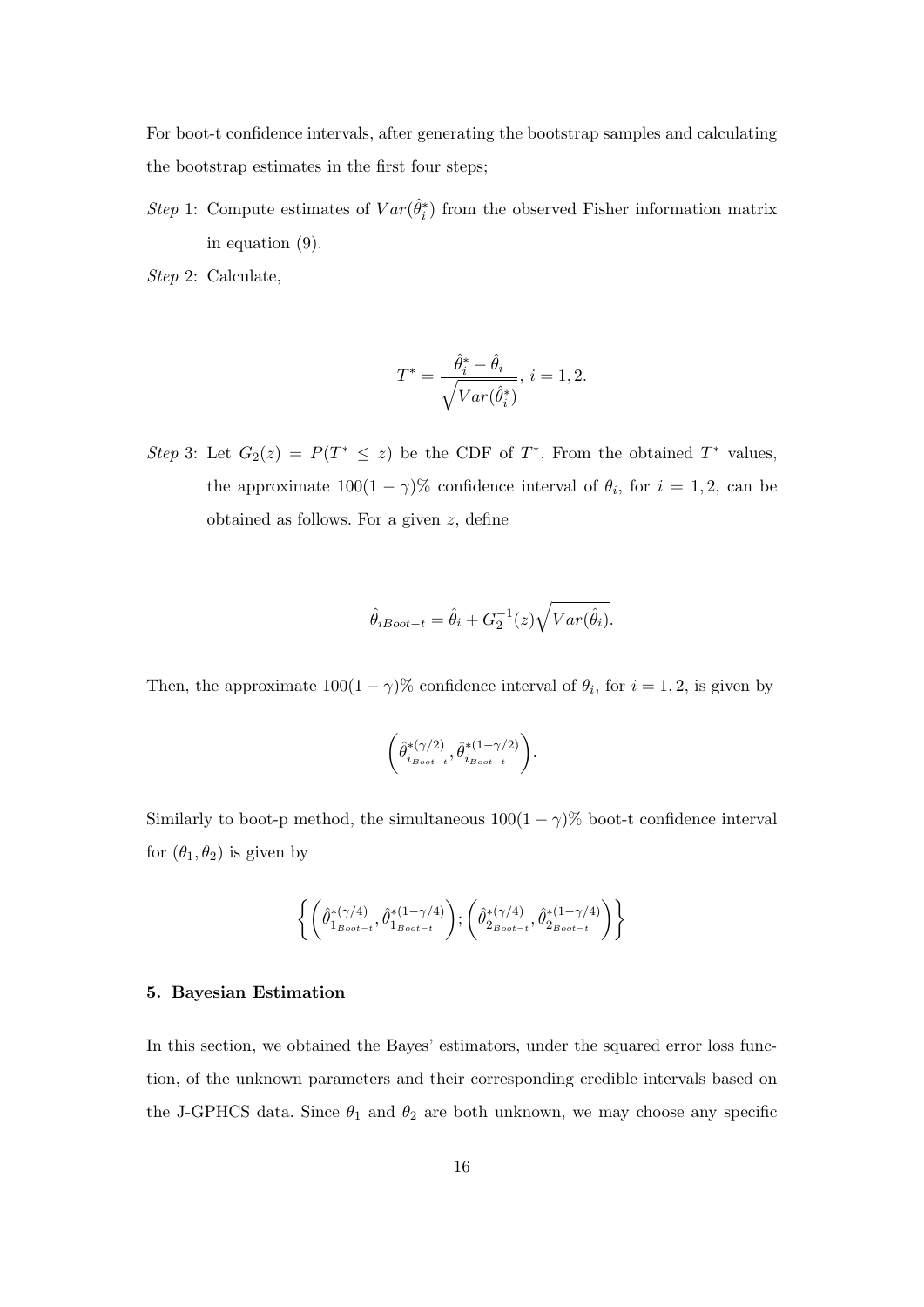forms of the priors. Here, we assume independent Inverse Gamma (IG) priors for both the unknow parameters  $\theta_1$  and  $\theta_2$ . Therefore, let us assume that  $\theta_1$  and  $\theta_2$  have  $IG(a_1, b_1)$  and  $IG(a_2, b_2)$  priors, respectively, with non-negative hyper-parameters  $a_1, b_1, a_2, b_2$ . Hence, the joint prior distribution for  $\theta_1$  and  $\theta_2$  is given by

$$
\pi_0(\theta_1, \theta_2) \propto \theta_1^{-a_1 - 1} e^{-b_1/\theta_1} \theta_2^{-a_2 - 1} e^{-b_2/\theta_2},
$$

where  $\theta_1, \theta_2 > 0$  and  $a_1, b_1, a_2, b_2 > 0$ . Using the observed censored samples and the prior distributions for the parameters, the joint posterior density function of parameters  $\theta_1$  and  $\theta_2$  are obtained as

$$
\pi(\theta_1, \theta_2 | \mathbf{w}, \mathbf{z}) \propto \theta_1^{-D_1 - a_1 - 1} \theta_2^{-D_2 - a_2 - 1} e^{-\frac{(V_1 + b_1)}{\theta_1}} e^{-\frac{(V_2 + b_2)}{\theta_2}}.
$$
\n(10)

It is clear that, the joint posterior density of  $\theta_1$  and  $\theta_2$  are combination of two independent Inverse Gamma distributions such as

$$
\pi(\theta_1) \sim \text{IG}\bigg(\sum_{i=1}^m z_i + a_1, V_1 + b_1\bigg)
$$

$$
\pi(\theta_2) \sim \text{IG}\bigg(\sum_{i=1}^m (1 - z_i) + a_2, V_2 + b_2\bigg).
$$

Under the squared error loss function, the Bayes' estimators of  $\theta_1$  and  $\theta_2$ , denoted by  $\hat{\theta}_1^B$  and  $\hat{\theta}_2^B$ , are obtained as

$$
\hat{\theta}_1^B = \frac{V_1 + b_1}{\sum_{i=1}^m z_i + a_1 - 1} \quad \text{and} \quad \hat{\theta}_2^B = \frac{V_2 + b_2}{\sum_{i=1}^m (1 - z_i) + a_2 - 1}, \quad (11)
$$

where  $\sum_{i=1}^{m} z_i + a_1 > 1$  and  $\sum_{i=1}^{m} (1 - z_i) + a_2 > 1$ . The  $\hat{\theta}_1^B$  and  $\hat{\theta}_2^B$  are the unique Bayesian estimators of  $\theta_1$  and  $\theta_2$  under the squared error loss function and so they are admissible (Shafay et al. [25]). In particular, if the hyper-parameters  $a_1 = a_2 = 1$  and  $b_1 = b_2 = 0$ , the Bayes' estimators of  $\theta_1$ ,  $\theta_2$  are equal to their corresponding MLEs. The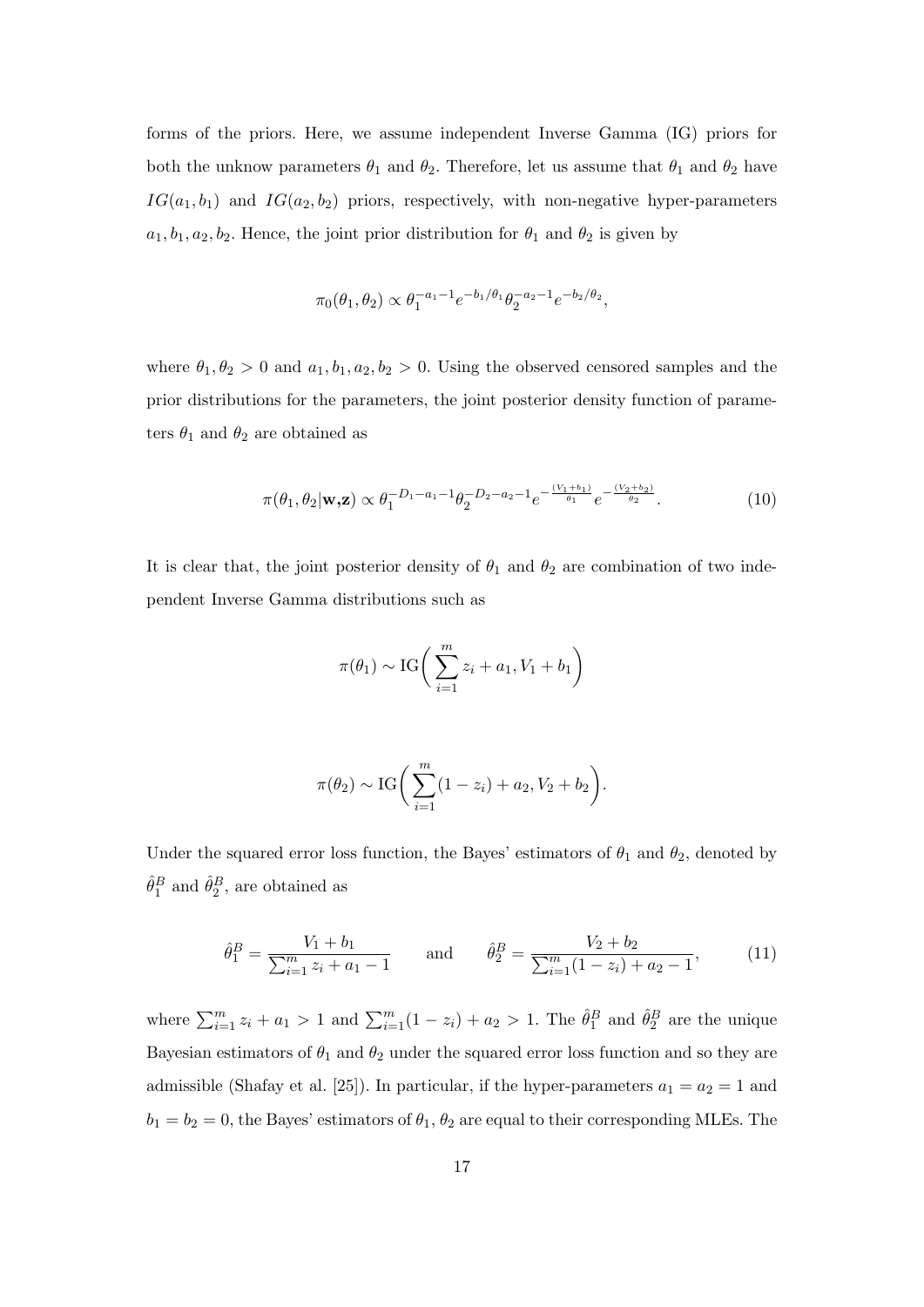joint posterior distribution of  $\theta_1$  and  $\theta_2$  is used to provide Bayesian credible intervals (BCI) for the Bayes' estimation. For this purpose, let us assume

$$
\xi_1 = \frac{2(V_1 + b_1)}{\theta_1}
$$
 and  $\xi_2 = \frac{2(V_2 + b_2)}{\theta_2}$ .

The pivots  $\xi_1$  and  $\xi_2$  follows  $\chi^2$  distribution with degrees of freedom  $2(D_1 + a_1 - 1)$ and  $2(D_2 + a_2 - 1)$ , respectively. Thus, the  $100(1 - \gamma)\%$  confidence intervals for  $\theta_1$  and  $\theta_2$  can be obtained as

$$
\left[\frac{2(V_1+b_1)}{\chi_{2(D_1+a_1),1-\gamma/2}^2},\frac{2(V_1+b_1)}{\chi_{2(D_1+a_1),\gamma/2}^2}\right] \text{ and } \left[\frac{2(V_2+b_2)}{\chi_{2(D_2+a_2),1-\gamma/2}^2},\frac{2(V_2+b_2)}{\chi_{2(D_2+a_2),\gamma/2}^2}\right],
$$

respectively, where  $\chi^2_{u,\gamma}$  is the  $\gamma$  percentage point of the  $\chi^2_u$  distribution with degrees of freedom u. Note that gamma distribution can be used to construct the credible intervals if  $2(D_1 + a_1)$  and  $2(D_2 + a_2)$  are not integers. We can also obtain the  $100(1$  $γ$ <sup>(γ</sup>)% simultaneous HPD credible interval for  $(θ_1, θ_2)$  from the joint posterior density functions as

$$
\left\{ \left[ \frac{2(V_1 + b_1)}{\chi_{2(D_1 + a_1), \frac{1 + \sqrt{(1 - \gamma)}}{2}}^2}, \frac{2(V_1 + b_1)}{\chi_{2(D_1 + a_1), \frac{1 + \sqrt{(1 + \gamma)}}{2}}^2} \right]; \left[ \frac{2(V_2 + b_2)}{\chi_{2(D_2 + a_2), \frac{1 + \sqrt{(1 - \gamma)}}{2}}^2}, \frac{2(V_2 + b_2)}{\chi_{2(D_2 + a_2), \frac{1 + \sqrt{(1 + \gamma)}}{2}}^2} \right] \right\}
$$

# 6. Simulation Study

It is clear that numerous censoring schemes can be constructed for the proposed J-GPHCS since the presence of guaranteed failure number  $k$ , pre-determined time  $T$ , and failure number  $r$ . These pre-fixed values have unlimited combinations between them and also the arbitrary actual parameter values have a worthwhile effect on these values. In this section, we provided simulation studies by considering arbitrary censoring schemes to illustrate the theoretical outcomes. We constructed these censoring schemes to observe the three cases of the censoring schemes at each values of the parameters. We also avoided fast failure options since the increase in unobserved sample size affects the confidence intervals of bootstrap samples.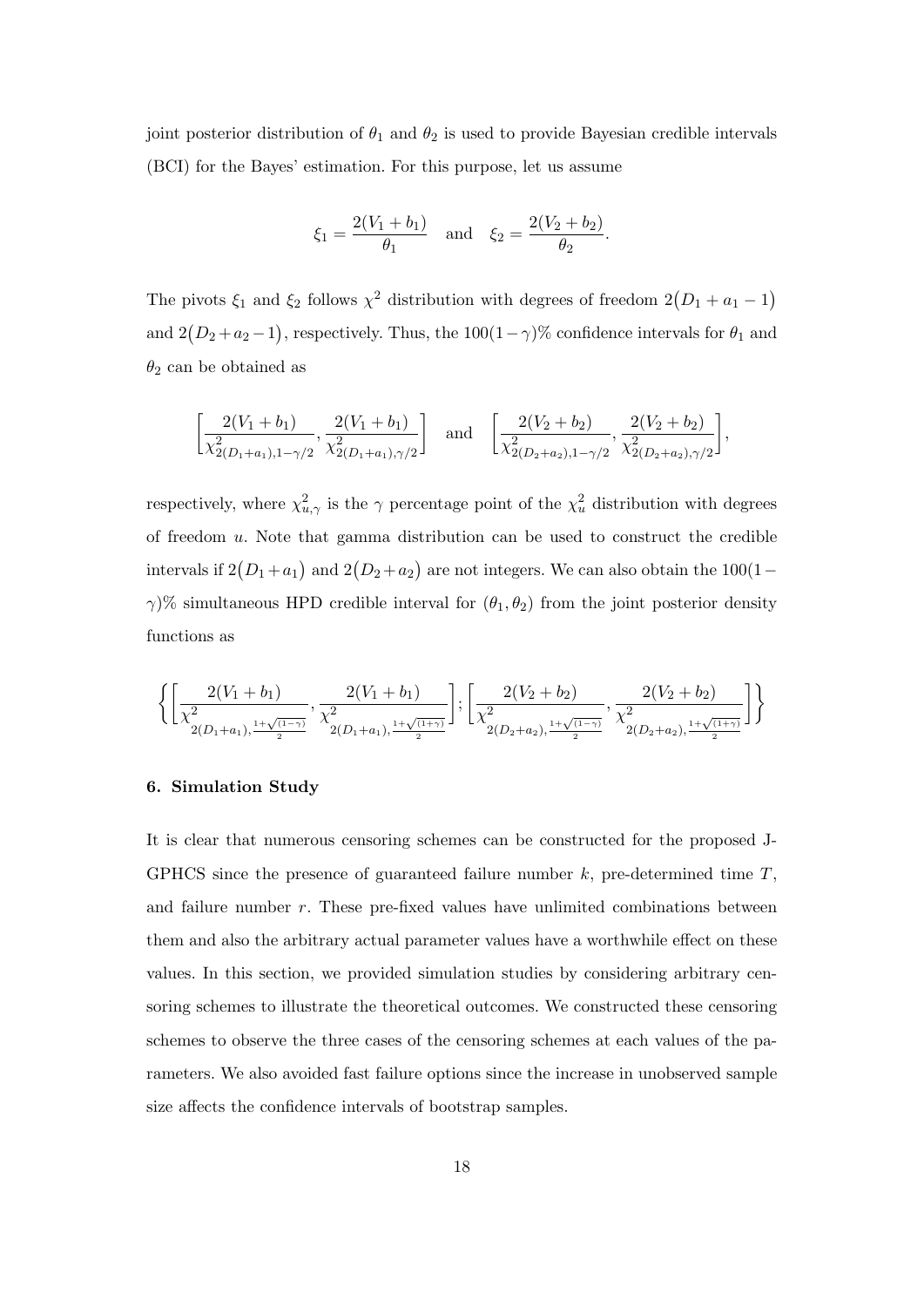We considered two sets of actual values of the parameters such as  $(\theta_1, \theta_2) = (1.5, 1.5)$ and (0.75, 1.25) to compare the performances of the estimators under equal and unequal parameter values. We generated random samples with different sample sizes such as  $(n_1, n_2) = (12, 16), (20, 20), (28, 24),$  and  $(35, 40)$ . Then, we considered three different censoring schemes (CS) as

- I  $\rightarrow$  Providing at least 50% failures, that is  $k = (0.50) \times N$  where  $(N = n_1 + n_2)$  and we determined  $r = (0.70) \times N$  to provide 70% observed sample.
- II  $\rightarrow$  Providing at least 50% failures, that is  $k = (0.50) \times N$  and we determined  $r = (0.90) \times N$  to provide 90% observed sample.
- III  $\rightarrow$  Providing at least 80% failures, that is  $k = (0.80) \times N$  and we determined  $r = (0.90) \times N$  to provide 90% observed sample.

Then, we generate removals  $R_1, R_2, \cdots, R_m$  for each CS from the discrete uniform distribution by using Equation 3. Further, the different pre-fixed time points are determined by considering the ranges of generated samples in each case of the parameters. In the first set of parameter we considered two values of pre-fixed time point as  $T = (2, 4)$ . Then, we take  $T = (2, 3)$  for the second set of the actual parameter values. In Bayesian estimation procedure, we considered informative hyper-parameters. In this purpose, we determined the values of hyper-parameters from Inverse Gamma distributions as providing the actual values of the parameters. We used  $a_1 = a_2 = 2$ ,  $b_1 = b_2 = 1.5$  for  $(\theta_1, \theta_2) = (1.5, 1.5)$  and  $a_1 = a_2 = 3$ ,  $b_1 = 1.5$ ,  $b_2 = 2.5$  for  $(\theta_1, \theta_2) = (0.75, 1.25)$ . Thus, we run the simulations for 3, 000 replications and 1, 000 bootstrap sample in each iteration. Then, we evaluated the estimations with their biases and mean squared error (MSE). We also compared the performances of the approximate confidence intervals with their average length (AL) and the coverage probabilities (CP). The corresponding results of these simulation schemes are reported in Tables 1-4. We further presented the comparative plots of the MSEs of the estimates in Figures 2-3. The simulation results can be summarized as follows:

– It is observed that the MSEs and ALs decrease in parallel to increasing sample sizes, as expected. Especially in small sample sizes, The Bayes estimates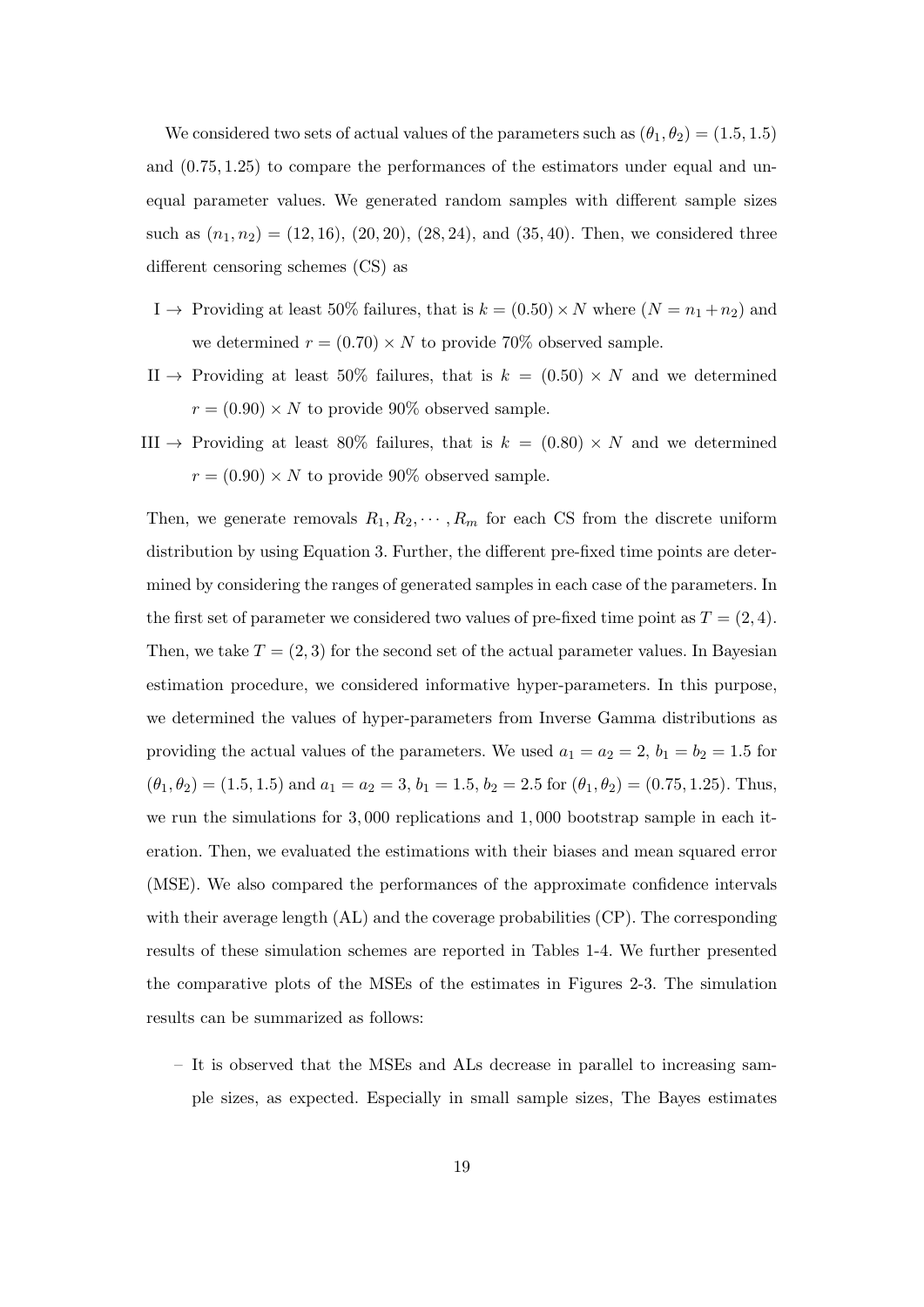shows better performance and the differences between the MLEs decrease with increasing sample sizes.

- We see that this joint censoring scheme is very sensitive in the case of fast failure. We constructed simulation schemes by considering this observation. Especially, the boot-t confidence intervals have larger intervals in the fast failure cases. Among the three censoring plan that we handled, the estimations of the Case-III show better performances than estimations of the Cases II and Case-I, respectively. Similarly, estimations of the Case-II performes better than Case-I's.
- The HPD credible intervals of the Bayes' estimates are more robust than the ACIs of the MLEs. In terms of the coverage probabilities, the HPD CIs are obtained more close than ACI to their actual values 0.95. The boot-p CIs mostly have smaller lengths among the CIs of the MLEs.
- It is clear that the emergence of the Case-I occurs fast failure in the experiment if k is relatively small since it has terminated at k-th  $(T < k < r)$  failure. We constructed the simulation tables for the purpose of comparing the performances of the estimators in different cases. In Table I  $(T = 2)$ , we mostly observed the Case-I and the Case-II and III are mostly observed in Table II  $(T = 4)$ . It is seen that performances of the estimations are better in Table 2 since more observed samples are provided in its simulation plans.
- The estimation methods provided consistent results in both cases of equal and different actual parameter values.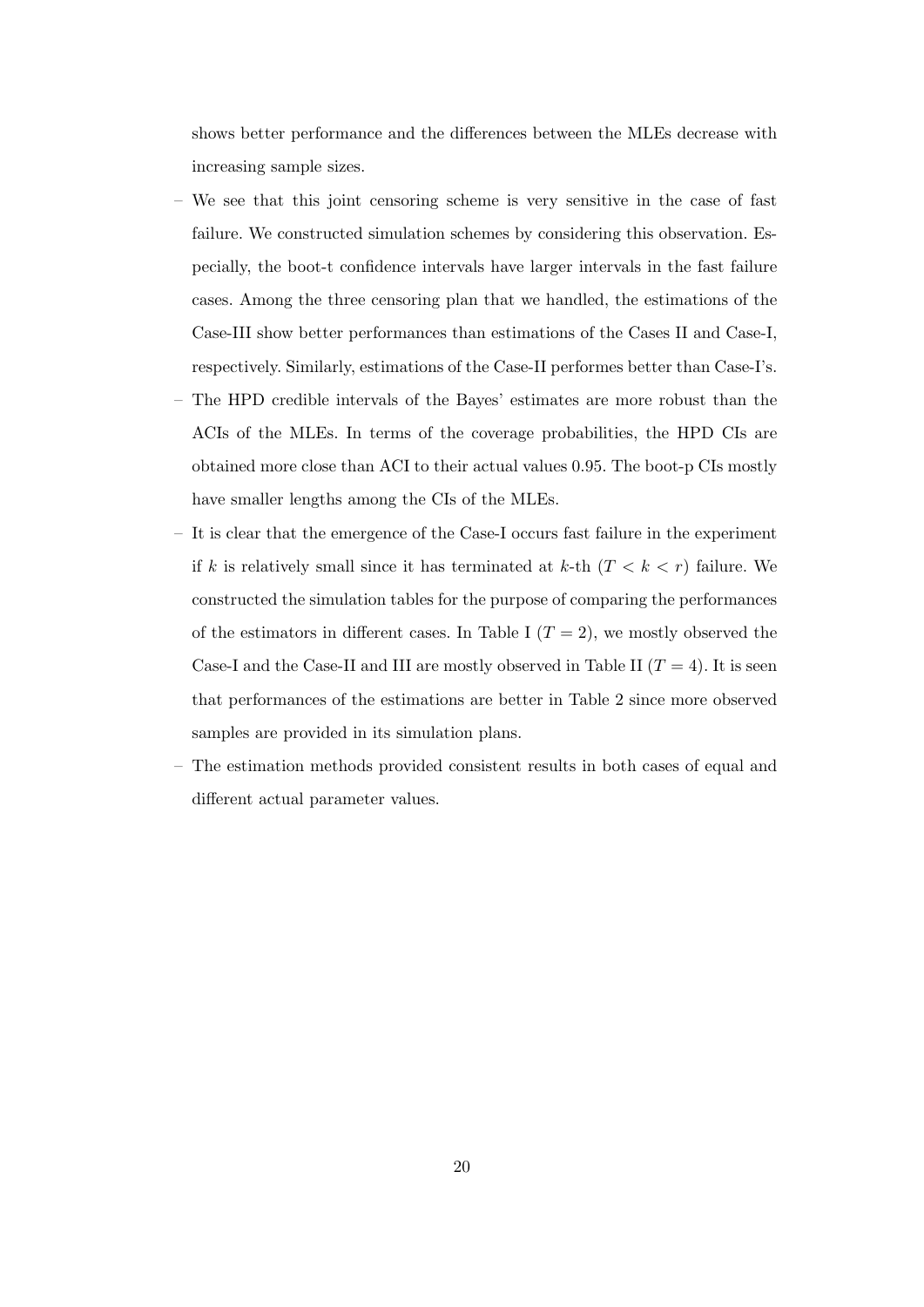

Figure 2.: MSE values of the estimations in the case of  $(\theta_1, \theta_2) = (1.5, 1.5)$ .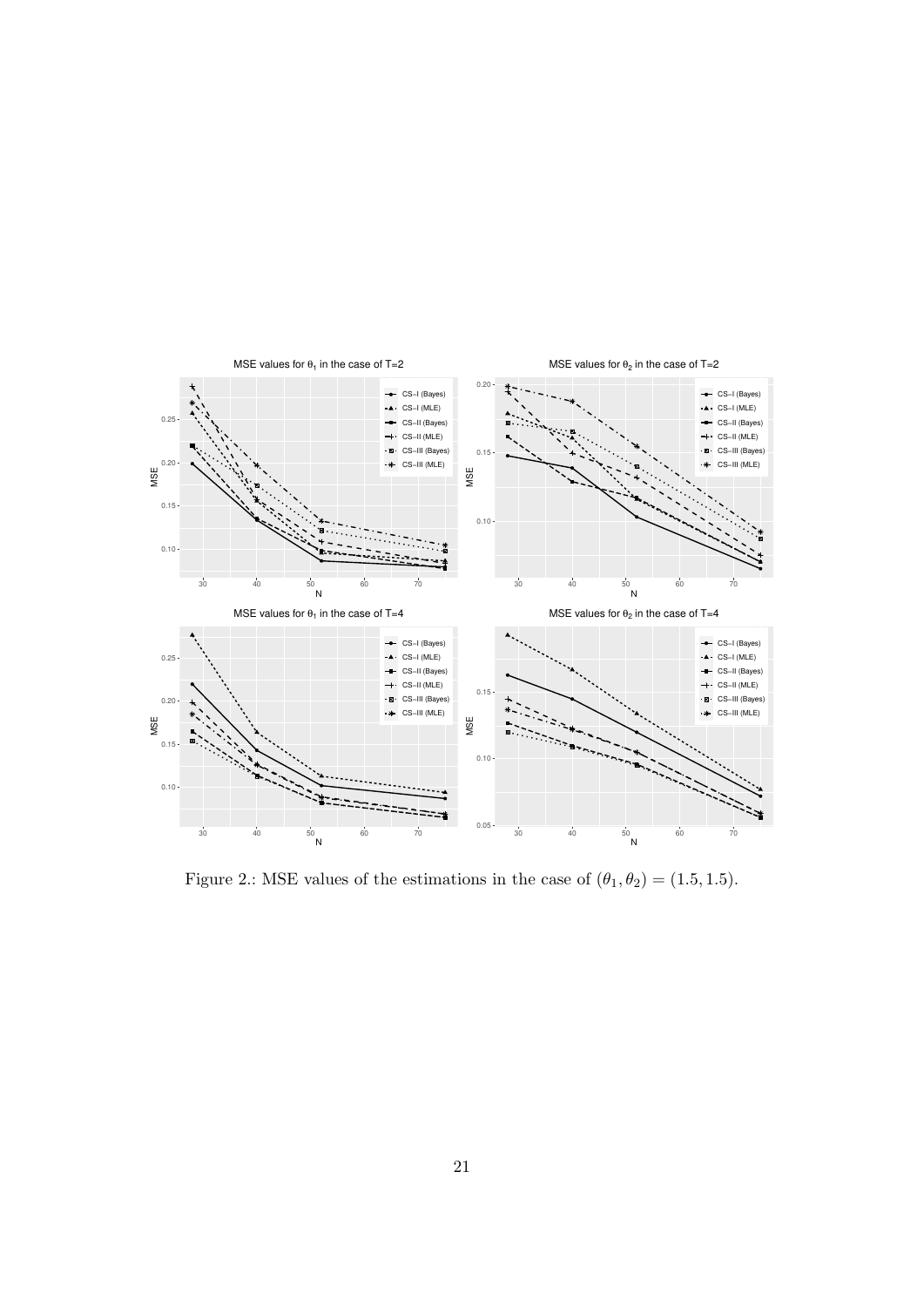

Figure 3.: MSE values of the estimations in the case of  $(\theta_1, \theta_2) = (0.75, 1.25)$ .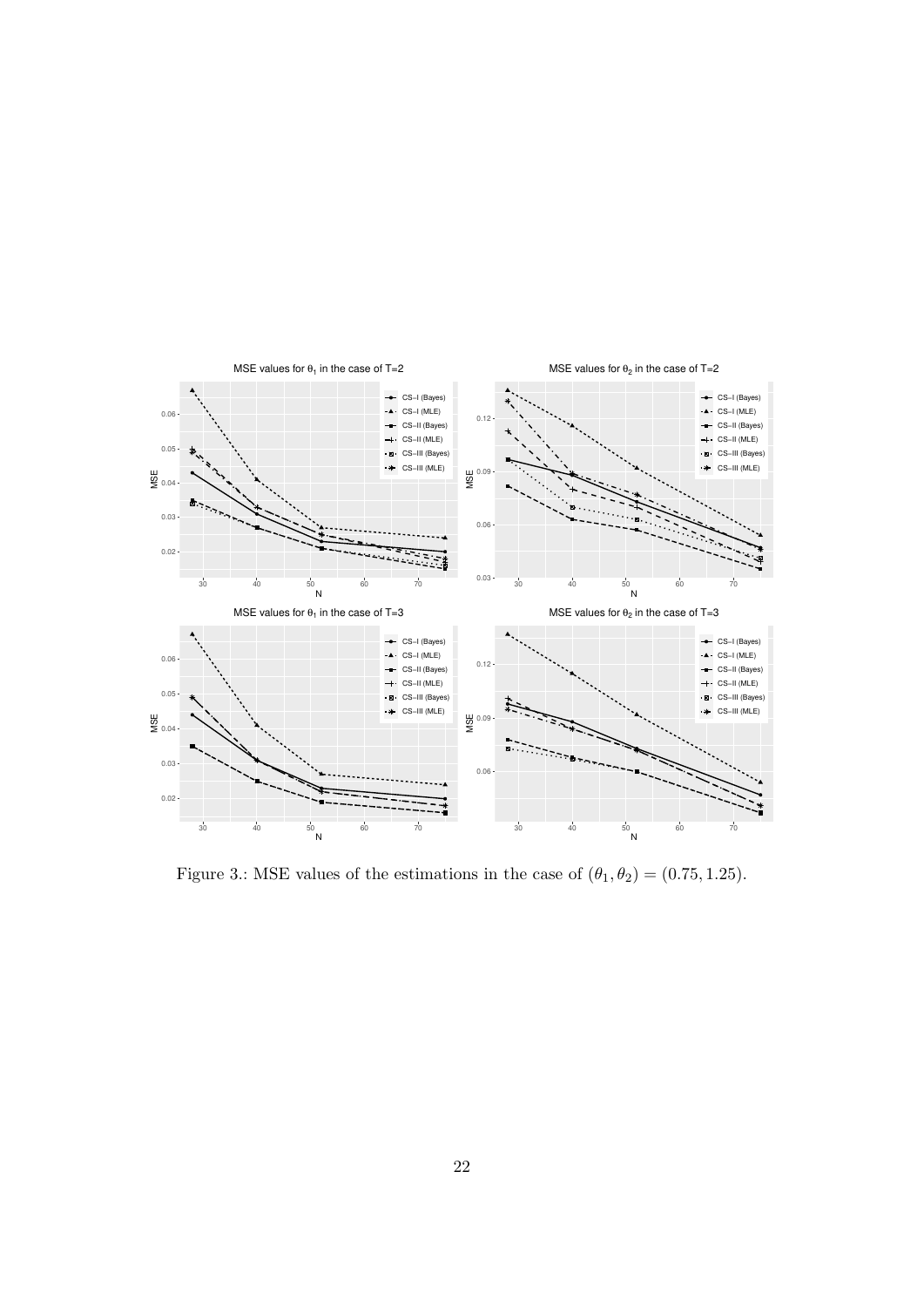Table 1.: The average estimates (AE) of the parameters with their mean squared errors (MSE), average lengths (AL) of the ACI, boot-p, boot-t CIs and HPD credible intervals with their coverage probabilities (CP). Table 1.: The average estimates (AE) of the parameters with their mean squared errors (MSE), average lengths (AL) of the ACI, boot-p, boot-t CIs and HPD credible intervals with their coverage probabilities (CP).

|                                            |     | FРD         | 0.958         | 1.961 | 0.53  | 0.948            | 0.924                                                                                                                                                                                                                                                                                               |       |       | 1.917<br>0.945<br>0.945 |       |       |       | 0.943<br>0.943 0.035 10.035 10.035 10.035<br>0.035 10.035 10.035 10.035<br>0.035 10.035 10.035 10.04                                                                                                                                                                                              |       |                                                                                   |       |            |       |                |       |                               |                                  | 0.931 | 0.896                   |            |
|--------------------------------------------|-----|-------------|---------------|-------|-------|------------------|-----------------------------------------------------------------------------------------------------------------------------------------------------------------------------------------------------------------------------------------------------------------------------------------------------|-------|-------|-------------------------|-------|-------|-------|---------------------------------------------------------------------------------------------------------------------------------------------------------------------------------------------------------------------------------------------------------------------------------------------------|-------|-----------------------------------------------------------------------------------|-------|------------|-------|----------------|-------|-------------------------------|----------------------------------|-------|-------------------------|------------|
|                                            |     | Boot-t      | $\frac{1}{2}$ | 0.914 |       | 0.914            | 0.904                                                                                                                                                                                                                                                                                               | 0.91( | 0.924 | 0.91                    | 0.927 | 0.333 | 0.904 | 0.918                                                                                                                                                                                                                                                                                             |       | $\begin{array}{l} 0.916 \\ 0.917 \\ 0.932 \\ 0.928 \\ 0.902 \\ 0.902 \end{array}$ |       |            |       |                | 0.919 |                               | 1.921<br>1.932                   | 0.933 | 388.<br>388.<br>387     |            |
|                                            | පි  | soot-p      | 0.916         | 0.929 | 0.920 |                  | 0.920<br>0.836                                                                                                                                                                                                                                                                                      | 0.819 |       | 0.926<br>0.929          |       |       |       | 0.903<br>0.90438888<br>0.82633388882<br>0.832388882<br>0.832                                                                                                                                                                                                                                      |       |                                                                                   |       |            |       |                | 0.945 | 0.948                         | 1.864                            |       | 0.845<br>0.838<br>0.836 |            |
|                                            |     | ACI         | 0.888         | 0.909 |       |                  | 0.897<br>0.902<br>0.865                                                                                                                                                                                                                                                                             |       |       |                         |       |       |       |                                                                                                                                                                                                                                                                                                   |       |                                                                                   |       |            |       |                |       |                               |                                  |       | 3889<br>3875<br>373.    |            |
|                                            |     | <b>CLEE</b> | .995          | .728  |       |                  |                                                                                                                                                                                                                                                                                                     |       |       |                         |       |       |       |                                                                                                                                                                                                                                                                                                   |       |                                                                                   |       |            |       |                |       | $0.092$<br>$0.023$<br>$0.097$ |                                  |       |                         | .020       |
| 2                                          |     | Boot-t      | .567          | 2.040 | 2.503 |                  |                                                                                                                                                                                                                                                                                                     |       |       |                         |       |       |       |                                                                                                                                                                                                                                                                                                   |       |                                                                                   |       |            |       |                |       |                               |                                  |       |                         |            |
| $\left\vert {}\right\vert$<br>and $T$      |     | $3$ oot-p   | 1.898         | .590  | .061  | 199.             | $.783$<br>566                                                                                                                                                                                                                                                                                       |       | .493  | .489                    | .434  |       |       | $\begin{array}{l} 1.437 \\ 1.475 \\ 1.179 \\ 1.179 \\ 1.179 \\ 1.290 \\ 1.203 \\ 1.363 \\ 1.358 \\ 1.358 \\ 1.005 \\ 1.1063 \\ 1.103 \\ 1.103 \\ 1.103 \\ 1.103 \\ 1.103 \\ 1.103 \\ 1.103 \\ 1.103 \\ 1.103 \\ 1.103 \\ 1.103 \\ 1.103 \\ 1.1163 \\ 1.1163 \\ 1.1163 \\ 1.1163 \\ 1.1163 \\ 1.1$ |       |                                                                                   |       |            |       |                |       |                               |                                  |       |                         |            |
| $\frac{5}{1}$<br>$\parallel$<br>$\theta_2$ |     | ă           | .054          | .761  | .040  |                  | $.721$<br>$.858$                                                                                                                                                                                                                                                                                    |       |       |                         |       |       |       |                                                                                                                                                                                                                                                                                                   |       |                                                                                   |       |            |       |                |       |                               | 1098<br>801.<br>1027             |       | 10 <sub>4</sub>         | 025        |
| $1.5,$<br>$\vert\vert$                     |     | Bayes       | 0.190         | 0.148 | 0.219 | 0.162            | $0.220$<br>$0.172$                                                                                                                                                                                                                                                                                  |       |       | 1.34<br>1.139           |       |       |       | 36<br>0.129<br>0.174<br>0.166<br>0.1037<br>0.122<br>0.140                                                                                                                                                                                                                                         |       |                                                                                   |       |            |       |                | 080.  |                               | 780.05<br>070.078<br>000.070.088 |       |                         |            |
| $\phi$                                     | MSE | MLE         |               |       |       |                  | $\begin{array}{c} 0.257 \\ 1.79 \\ 0.178 \\ 0.38 \\ 0.195 \\ 0.199 \\ 0.199 \\ 0.199 \\ 0.199 \\ 0.199 \\ 0.199 \\ 0.199 \\ 0.199 \\ 0.199 \\ 0.199 \\ 0.199 \\ 0.199 \\ 0.199 \\ 0.199 \\ 0.199 \\ 0.199 \\ 0.199 \\ 0.199 \\ 0.199 \\ 0.199 \\ 0.199 \\ 0.199 \\ 0.199 \\ 0.199 \\ 0.199 \\ 0.19$ |       |       |                         |       |       |       | 1.156<br>1.161<br>1.158<br>1.197<br>1.109<br>1.132<br>1.132                                                                                                                                                                                                                                       |       |                                                                                   |       |            |       | 1.133<br>1.155 | 0.087 |                               | 1.070<br>1.084<br>1.075          |       | 0.105                   | 0.092      |
|                                            |     | Bayes       | 476           | .474  | 478   | .464             | 474                                                                                                                                                                                                                                                                                                 | 466   | 474   | .473                    | .435  | .438  |       | 1.473<br>1.473                                                                                                                                                                                                                                                                                    | 1.469 | L474<br>L423                                                                      |       | $\cdot$ 43 | .480  | .482           | .485  | .476                          | .42 <sub>0</sub>                 | 408   | .486                    | 325        |
|                                            | AE  | ⊠           | 1Ŧ.           | 1.473 | $-48$ | $\widetilde{96}$ | 47.                                                                                                                                                                                                                                                                                                 | 1.46  | 1473  | 1.472                   | 1.434 | 1.437 | 1.47  | 1.472                                                                                                                                                                                                                                                                                             | 1.468 | 1.473                                                                             | 1.42  | 1.429      | 1.480 | 1.48           | 1.485 | $-47$                         | 1.41                             | 1.406 | .486                    | 'nЭ<br>47. |
|                                            |     | Parameter   |               |       |       |                  |                                                                                                                                                                                                                                                                                                     |       |       |                         |       |       |       |                                                                                                                                                                                                                                                                                                   |       |                                                                                   |       |            |       |                |       |                               |                                  |       |                         |            |
|                                            |     | SS          |               |       |       |                  |                                                                                                                                                                                                                                                                                                     |       |       |                         |       |       |       |                                                                                                                                                                                                                                                                                                   |       |                                                                                   |       |            |       |                |       |                               |                                  |       |                         |            |
|                                            |     | $n_1, n_2$  |               |       |       |                  |                                                                                                                                                                                                                                                                                                     |       |       |                         | 20,20 |       |       |                                                                                                                                                                                                                                                                                                   |       |                                                                                   | 28,24 |            |       |                |       |                               | 35,40                            |       |                         |            |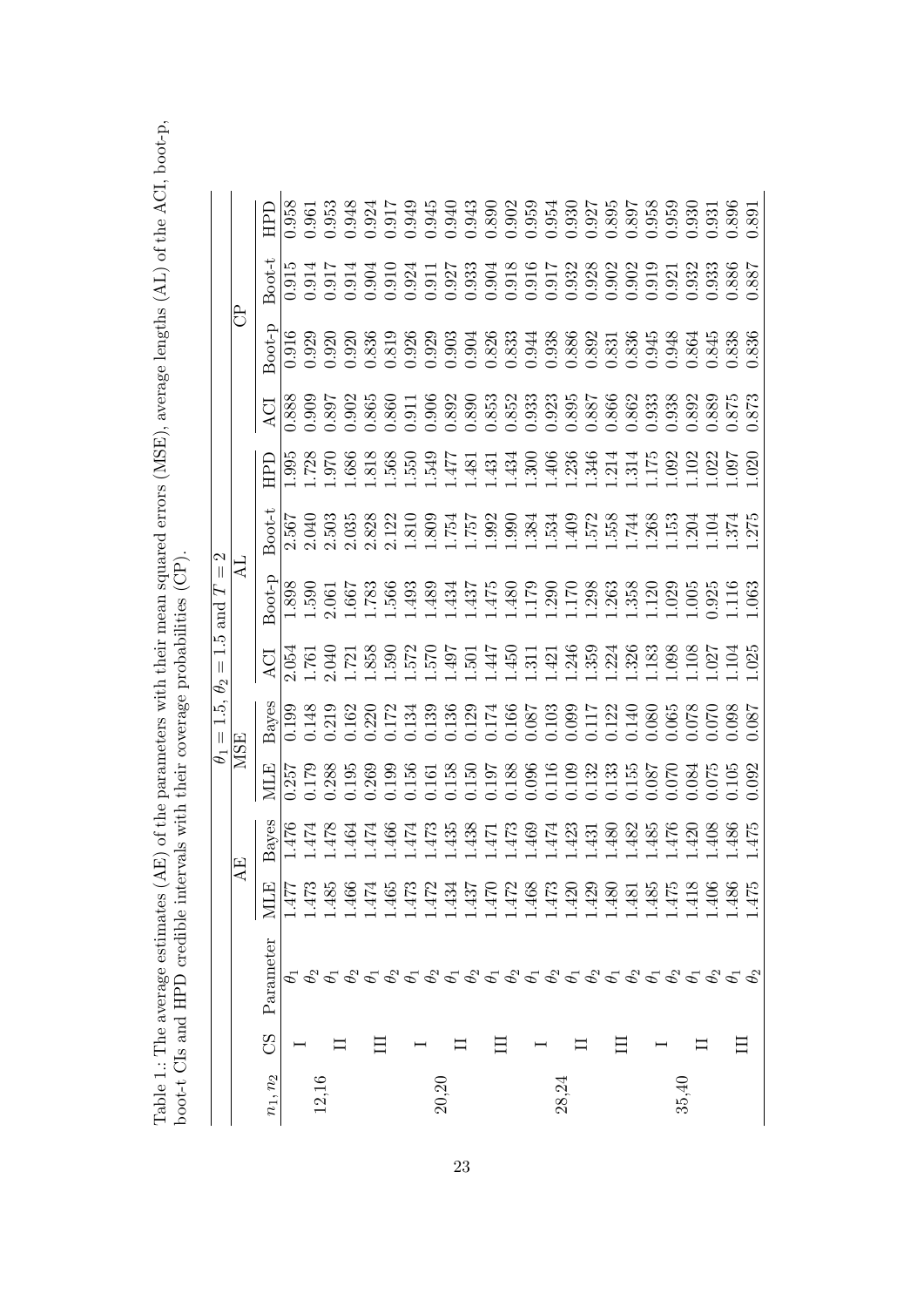Table 2.: The average estimates (AE) of the parameters with their mean squared errors (MSE), average lengths (AL) of the ACI, boot-p, boot-t CIs and HPD credible intervals with their coverage probabilities (CP). Table 2.: The average estimates (AE) of the parameters with their mean squared errors (MSE), average lengths (AL) of the ACI, boot-p, boot-t CIs and HPD credible intervals with their coverage probabilities (CP).

|                            |     | НPГ        | 0.954         | 1.954             |            | 0.954<br>0.952<br>0.955 |                                                                                                                                                                                                                                                                                                     |       | 0.953<br>0.947<br>0.945 |                                                                                                                                                                                                     |       |       |       |                          |       |       |       |       |       |       |                 | 946<br>0.956 0.943<br>0.956 0.943 344<br>0.956 0.943 344<br>0.956 0.958 358 358                                                                                                                                                                                                                     |       | 0.954<br>0.951<br>0.954 |                |                 |
|----------------------------|-----|------------|---------------|-------------------|------------|-------------------------|-----------------------------------------------------------------------------------------------------------------------------------------------------------------------------------------------------------------------------------------------------------------------------------------------------|-------|-------------------------|-----------------------------------------------------------------------------------------------------------------------------------------------------------------------------------------------------|-------|-------|-------|--------------------------|-------|-------|-------|-------|-------|-------|-----------------|-----------------------------------------------------------------------------------------------------------------------------------------------------------------------------------------------------------------------------------------------------------------------------------------------------|-------|-------------------------|----------------|-----------------|
|                            |     | $3$ oot-t  | 0.947         | 0.949             | 0.925      | 0.932                   | 0.912                                                                                                                                                                                                                                                                                               | 0.905 | 0.946                   | 0.941                                                                                                                                                                                               | 0.933 |       |       |                          |       |       |       |       |       |       |                 |                                                                                                                                                                                                                                                                                                     |       | $0.931$<br>$0.925$      |                | 0.925           |
|                            | ಕಿ  | Boot-p     | 0.919         | 0.931             |            | 0.924<br>0.929<br>0.927 |                                                                                                                                                                                                                                                                                                     |       | 0.931<br>0.932<br>0.931 |                                                                                                                                                                                                     |       |       |       |                          |       |       |       |       |       |       |                 | $\begin{array}{l} 0.928 \\ 0.937 \\ 0.937 \\ 0.941 \\ 0.941 \\ 0.939 \\ 0.930 \\ 0.933 \\ 0.933 \\ 0.938 \\ 0.939 \\ 0.949 \\ 0.941 \\ 0.941 \\ 0.949 \\ 0.949 \\ 0.949 \\ 0.949 \\ 0.949 \\ 0.949 \\ 0.949 \\ 0.949 \\ 0.949 \\ 0.949 \\ 0.949 \\ 0.949 \\ 0.949 \\ 0.949 \\ 0.949 \\ 0.949 \\ 0.$ |       | 1.941                   | 0.940          |                 |
|                            |     | ACI        | 0.894         | .912              | 1.906      | 0.914<br>0.905          |                                                                                                                                                                                                                                                                                                     |       | 0.912<br>0.918<br>0.915 |                                                                                                                                                                                                     |       |       |       |                          |       |       |       |       |       |       |                 |                                                                                                                                                                                                                                                                                                     |       |                         |                |                 |
|                            |     | НPD        | $\frac{1}{2}$ | $.721$ .<br>$746$ |            |                         | $\begin{array}{l} 1.511 \\ 1.726 \\ 1.415 \\ 1.415 \\ 1.426 \\ 1.437 \\ 1.458 \\ 1.459 \\ 1.459 \\ 1.459 \\ 1.459 \\ 1.459 \\ 1.459 \\ 1.459 \\ 1.459 \\ 1.459 \\ 1.459 \\ 1.459 \\ 1.459 \\ 1.459 \\ 1.459 \\ 1.459 \\ 1.459 \\ 1.459 \\ 1.459 \\ 1.459 \\ 1.459 \\ 1.459 \\ 1.459 \\ 1.459 \\ 1.$ |       |                         |                                                                                                                                                                                                     |       |       |       |                          |       |       |       |       |       |       |                 |                                                                                                                                                                                                                                                                                                     |       |                         |                |                 |
|                            |     | $3$ oot-t  | 2.534         | 053               |            | 2.059<br>1.692<br>2.085 |                                                                                                                                                                                                                                                                                                     |       |                         | $1.681\n1.798\n1.533\n1.549\n1.551\n1.561\n1.572\n1.573\n1.573\n1.573\n1.575\n1.576\n1.577\n1.578\n1.576\n1.577\n1.578\n1.578\n1.578\n1.578\n1.578\n1.578\n1.578\n1.578\n1.578\n1.578\n1.578\n1.57$ |       |       |       |                          |       |       |       |       |       |       |                 |                                                                                                                                                                                                                                                                                                     |       |                         |                | $\overline{0}0$ |
| $\parallel$<br>1.5 and $T$ | ₹   | $3-100$    | 2.023         | .735              | $E1$       | .485                    | .616                                                                                                                                                                                                                                                                                                | .374  | 563.<br>795.            |                                                                                                                                                                                                     |       |       |       |                          |       |       |       |       |       |       |                 |                                                                                                                                                                                                                                                                                                     |       |                         |                |                 |
| $\vert\vert$<br>$\theta_2$ |     | ζ          | .045          | .752              | 342.       |                         |                                                                                                                                                                                                                                                                                                     |       |                         |                                                                                                                                                                                                     |       |       |       |                          |       |       |       |       |       |       |                 |                                                                                                                                                                                                                                                                                                     |       | .973                    | .044           | .973            |
| 1.5,<br>$\mid \mid$        |     | Bayes      | 0.220         | 0.163             | 0.165      | $0.127$<br>$0.154$      |                                                                                                                                                                                                                                                                                                     |       | 120<br>143<br>145       |                                                                                                                                                                                                     |       |       |       |                          |       |       |       |       |       |       |                 | $\begin{array}{l} 1.114 \\ 1.110 \\ 1.113 \\ 1.119 \\ 1.110 \\ 1.110 \\ 1.110 \\ 1.110 \\ 1.110 \\ 1.110 \\ 1.110 \\ 1.110 \\ 1.100 \\ 1.100 \\ 1.100 \\ 1.100 \\ 1.100 \\ 1.100 \\ 1.100 \\ 1.100 \\ 1.100 \\ 1.100 \\ 1.100 \\ 1.100 \\ 1.100 \\ 1.100 \\ 1.100 \\ 1.100 \\ 1.100 \\ 1.100 \\ 1.$ |       | 0.056                   | 0.065<br>0.056 |                 |
| $\theta_1$                 | MSE | ЛЩ         | 0.277         | 0.193             | 0.199      | 1.145<br>0.185          |                                                                                                                                                                                                                                                                                                     |       | 137<br>164<br>167       |                                                                                                                                                                                                     |       |       |       |                          |       |       |       |       |       |       |                 |                                                                                                                                                                                                                                                                                                     |       | 050.                    | 0.069<br>0.059 |                 |
|                            |     | Bayes      | $\frac{1}{2}$ | .503              | $-49$      | .485                    | .476                                                                                                                                                                                                                                                                                                | 47    | 50(                     | 498                                                                                                                                                                                                 | .489  | -497  | .488  | $7.63$<br>$503$<br>$793$ |       |       | 065.  |       | .489  | .495  | $\frac{5}{150}$ |                                                                                                                                                                                                                                                                                                     | $-49$ | $-490$                  | $-49$          | $-490$          |
|                            | AE  | МĿ         | 1.512         | 1.504             | $\ddot{9}$ | 1.485                   | $-47$                                                                                                                                                                                                                                                                                               | 1.469 | $\overline{50}$         | 1.498                                                                                                                                                                                               | 1.489 | 1.498 | 1.488 | 1.497                    | 1.504 | 1.508 | 1.490 | 1.495 | 1.489 | 1.494 | 1.51            | $-500$                                                                                                                                                                                                                                                                                              | 1.497 | 1.490                   | -197           | $-49$           |
|                            |     | Parameter  |               |                   |            |                         |                                                                                                                                                                                                                                                                                                     |       |                         |                                                                                                                                                                                                     |       |       |       |                          |       |       |       |       |       |       |                 |                                                                                                                                                                                                                                                                                                     |       |                         |                |                 |
|                            |     | 85         |               |                   |            |                         |                                                                                                                                                                                                                                                                                                     |       |                         |                                                                                                                                                                                                     |       |       |       |                          |       |       |       |       |       |       |                 |                                                                                                                                                                                                                                                                                                     |       |                         |                |                 |
|                            |     | $n_1, n_2$ |               |                   |            |                         |                                                                                                                                                                                                                                                                                                     |       |                         | 20,20                                                                                                                                                                                               |       |       |       |                          |       | 28,24 |       |       |       |       |                 |                                                                                                                                                                                                                                                                                                     | 35,40 |                         |                |                 |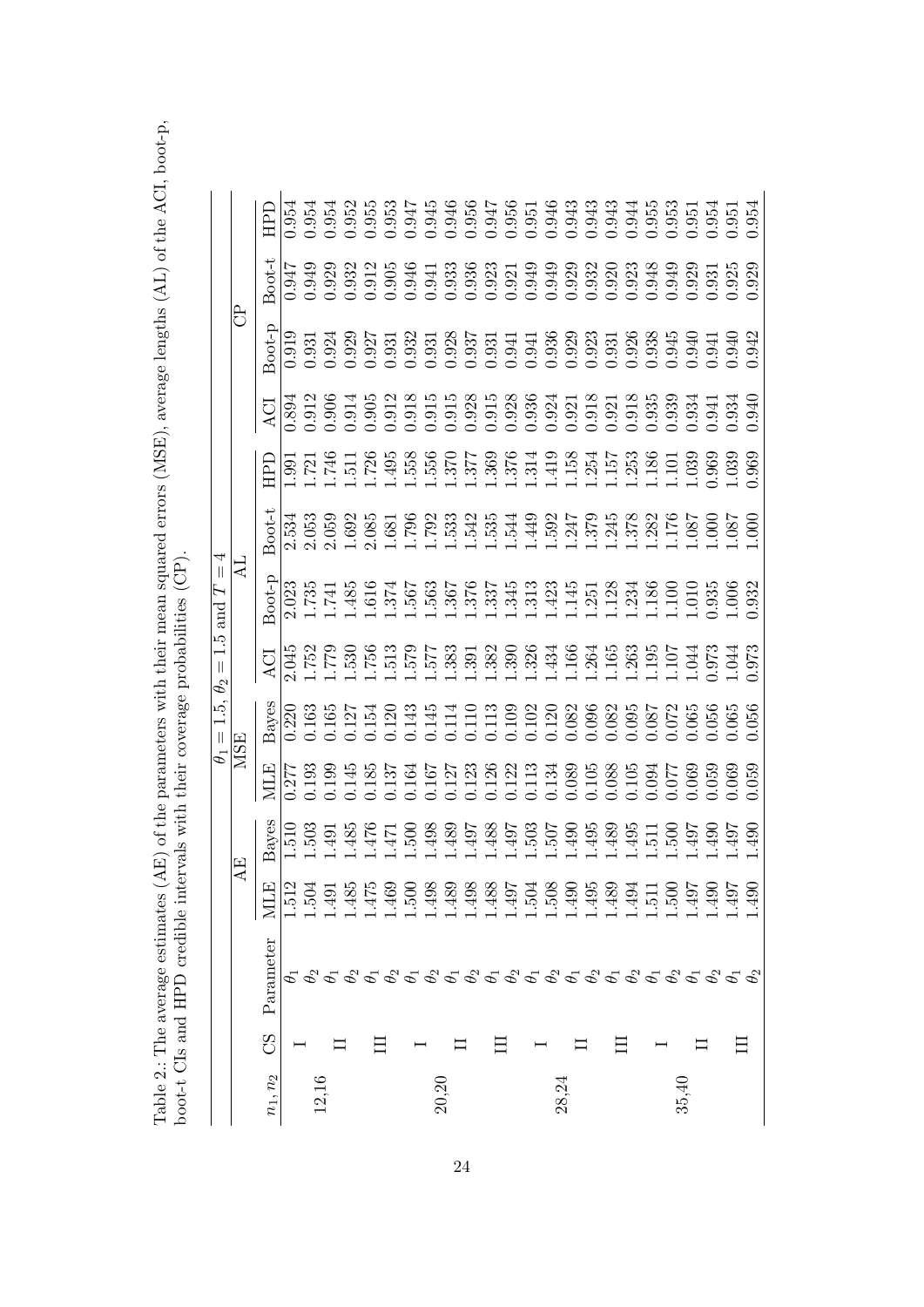Table 3.: The average estimates (AE) of the parameters with their mean squared errors (MSE), average lengths (AL) of the ACI, boot-p, boot-t CIs and HPD credible intervals with their coverage probabilities (CP). Table 3.: The average estimates (AE) of the parameters with their mean squared errors (MSE), average lengths (AL) of the ACI, boot-p, boot-t CIs and HPD credible intervals with their coverage probabilities (CP).

|                                                             |                 | Boot-t    | 0.939   | 0.929          |       |                                  | 1.935<br>1.938<br>1.918<br>0.943<br>0.936                                                                                                                                                                                                                                                   |       |       |                                                                                                                                                                                                                                                                                         |                      |      | $\begin{array}{cccc} 0.945 & 0.949 & 0.949 & 0.949 & 0.949 & 0.949 & 0.949 & 0.949 & 0.949 & 0.949 & 0.949 & 0.949 & 0.949 & 0.949 & 0.949 & 0.949 & 0.949 & 0.949 & 0.949 & 0.949 & 0.949 & 0.949 & 0.949 & 0.949 & 0.949 & 0.949 & 0.949 & 0.949 & 0.949 & 0.949 & 0.$ |       |       |                                                                                            |       |       |       |       |       |                      |       | 0.936<br>0.938<br>0.930 |                  |       |
|-------------------------------------------------------------|-----------------|-----------|---------|----------------|-------|----------------------------------|---------------------------------------------------------------------------------------------------------------------------------------------------------------------------------------------------------------------------------------------------------------------------------------------|-------|-------|-----------------------------------------------------------------------------------------------------------------------------------------------------------------------------------------------------------------------------------------------------------------------------------------|----------------------|------|--------------------------------------------------------------------------------------------------------------------------------------------------------------------------------------------------------------------------------------------------------------------------|-------|-------|--------------------------------------------------------------------------------------------|-------|-------|-------|-------|-------|----------------------|-------|-------------------------|------------------|-------|
|                                                             | සි              | $3$ oot-p | 0.928   | 0.929          |       |                                  | 0.923<br>0.925<br>0.925                                                                                                                                                                                                                                                                     |       |       |                                                                                                                                                                                                                                                                                         |                      |      |                                                                                                                                                                                                                                                                          |       |       |                                                                                            |       |       |       |       |       |                      |       |                         |                  |       |
|                                                             |                 | ACI       | 0.903   | 0.909          |       |                                  |                                                                                                                                                                                                                                                                                             |       |       |                                                                                                                                                                                                                                                                                         |                      |      |                                                                                                                                                                                                                                                                          |       |       |                                                                                            |       |       |       |       |       |                      |       |                         |                  | 0.901 |
|                                                             |                 | 日<br>田    |         |                |       |                                  | $\begin{array}{cccccccc} 0.938 & 0.84 & 0.84 & 0.84 & 0.84 & 0.84 & 0.84 & 0.84 & 0.84 & 0.84 & 0.84 & 0.84 & 0.84 & 0.84 & 0.84 & 0.84 & 0.84 & 0.84 & 0.84 & 0.84 & 0.84 & 0.84 & 0.84 & 0.84 & 0.84 & 0.84 & 0.84 & 0.84 & 0.84 & 0.84 & 0.84 & 0.84 & 0.84 & 0.84 & 0.84 & $            |       |       |                                                                                                                                                                                                                                                                                         |                      |      |                                                                                                                                                                                                                                                                          |       |       |                                                                                            |       |       |       |       |       |                      |       |                         |                  |       |
| $\mathbf{c}$                                                |                 | Boot-t    |         |                |       | $\frac{1}{1716}$<br>360.<br>475. | $\begin{array}{l} 1.4303 \\ 1.5233 \\ 1.6363 \\ 1.6463 \\ 1.6504 \\ 1.6504 \\ 1.6504 \\ 1.6504 \\ 1.6504 \\ 1.6504 \\ 1.6504 \\ 1.6504 \\ 1.6504 \\ 1.6504 \\ 1.6504 \\ 1.6504 \\ 1.6504 \\ 1.6504 \\ 1.6504 \\ 1.6504 \\ 1.6504 \\ 1.6504 \\ 1.6504 \\ 1.6504 \\ 1.6504 \\ 1.6504 \\ 1.65$ |       |       |                                                                                                                                                                                                                                                                                         |                      |      |                                                                                                                                                                                                                                                                          |       |       |                                                                                            |       |       |       |       |       |                      |       |                         |                  |       |
| $\mathbb I$<br>and $T$                                      | ₹               | ioot-p    | $-00.1$ |                |       |                                  | $1.427$<br>$1.883$<br>$1.367$<br>$1.867$                                                                                                                                                                                                                                                    |       |       | $\begin{array}{l} 1.127 \\ 1.781 \\ 1.699 \\ 1.1000 \\ 1.11000 \\ 1.11000 \\ 1.11000 \\ 1.11000 \\ 1.11000 \\ 1.11000 \\ 1.11000 \\ 1.11000 \\ 1.11000 \\ 1.11000 \\ 1.11000 \\ 1.11000 \\ 1.11000 \\ 1.11000 \\ 1.11000 \\ 1.11000 \\ 1.11000 \\ 1.11000 \\ 1.11000 \\ 1.11000 \\ 1.1$ |                      |      |                                                                                                                                                                                                                                                                          |       |       |                                                                                            |       |       |       |       |       |                      |       |                         |                  |       |
| 1.25<br>$\begin{array}{c} \hline \end{array}$<br>$\theta_2$ |                 | ACI       |         | .475           |       |                                  |                                                                                                                                                                                                                                                                                             |       |       |                                                                                                                                                                                                                                                                                         |                      |      |                                                                                                                                                                                                                                                                          |       |       |                                                                                            |       |       |       |       |       |                      |       |                         |                  |       |
| $= 0.75,$                                                   |                 | Bayes     | 0.043   | 0.097          |       |                                  | $0.035$<br>$0.082$<br>$0.034$                                                                                                                                                                                                                                                               |       |       | 0.097<br>0.0327 0.027 0.027 0.033<br>0.027 0.027 0.033 0.034 0.035 0.037<br>0.030 0.030 0.030 0.030 0.030 0.041                                                                                                                                                                         |                      |      |                                                                                                                                                                                                                                                                          |       |       |                                                                                            |       |       |       |       |       |                      |       |                         |                  |       |
| $\theta_1$                                                  | <b>MSE</b>      | ДП        | 0.067   |                |       |                                  | $\begin{array}{l} 1.36 \\ 1.050 \\ 1.130 \\ 1.130 \\ 1.049 \\ 1.130 \\ 1.140 \\ 1.160 \\ 1.033 \\ 1.030 \\ 1.030 \\ 1.033 \\ 1.033 \\ 1.033 \\ 1.033 \\ 1.033 \\ \end{array}$                                                                                                               |       |       |                                                                                                                                                                                                                                                                                         |                      |      |                                                                                                                                                                                                                                                                          |       |       | 0.089<br>0.027<br>0.0200.025<br>0.025<br>0.025<br>0.017                                    |       |       |       |       |       |                      |       | 039                     | 0.018<br>0.046   |       |
|                                                             | $\overline{AB}$ | Bayes     |         | 0.753<br>1.253 | E     |                                  | $.731$<br>$.731$<br>$.162$<br>$.749$<br>$.350$                                                                                                                                                                                                                                              |       |       |                                                                                                                                                                                                                                                                                         | 1733<br>1734<br>1734 |      |                                                                                                                                                                                                                                                                          |       |       | $\begin{array}{c} 1.189 \\ 0.751 \\ 1.256 \\ 0.736 \\ 0.732 \\ 1.192 \\ 1.192 \end{array}$ |       |       |       |       |       | 1758<br>04740<br>183 |       |                         | 172 <sup>7</sup> |       |
|                                                             |                 | MLE       | 0.755   | 1.255          | 0.745 | 1.218                            | 0.728                                                                                                                                                                                                                                                                                       | 1.150 | 0.749 | 1.250                                                                                                                                                                                                                                                                                   | 0.739                | 1.21 | 0.733                                                                                                                                                                                                                                                                    | 1.183 | 0.752 | 1.257                                                                                      | 0.735 | 1.208 | 0.731 | 1.187 | 0.759 | 1.247                | 0.739 | 1.180                   | 0.736            | 1.168 |
|                                                             |                 | Parameter |         |                |       |                                  |                                                                                                                                                                                                                                                                                             |       |       |                                                                                                                                                                                                                                                                                         |                      |      |                                                                                                                                                                                                                                                                          |       |       |                                                                                            |       |       |       |       |       |                      |       |                         |                  |       |
|                                                             |                 | 85        |         |                |       |                                  |                                                                                                                                                                                                                                                                                             |       |       |                                                                                                                                                                                                                                                                                         |                      |      |                                                                                                                                                                                                                                                                          |       |       |                                                                                            |       |       |       |       |       |                      |       |                         |                  |       |
|                                                             |                 | $n_1,n_2$ |         |                |       |                                  |                                                                                                                                                                                                                                                                                             |       |       |                                                                                                                                                                                                                                                                                         | 20,20                |      |                                                                                                                                                                                                                                                                          |       |       |                                                                                            | 28,24 |       |       |       |       |                      | 35,40 |                         |                  |       |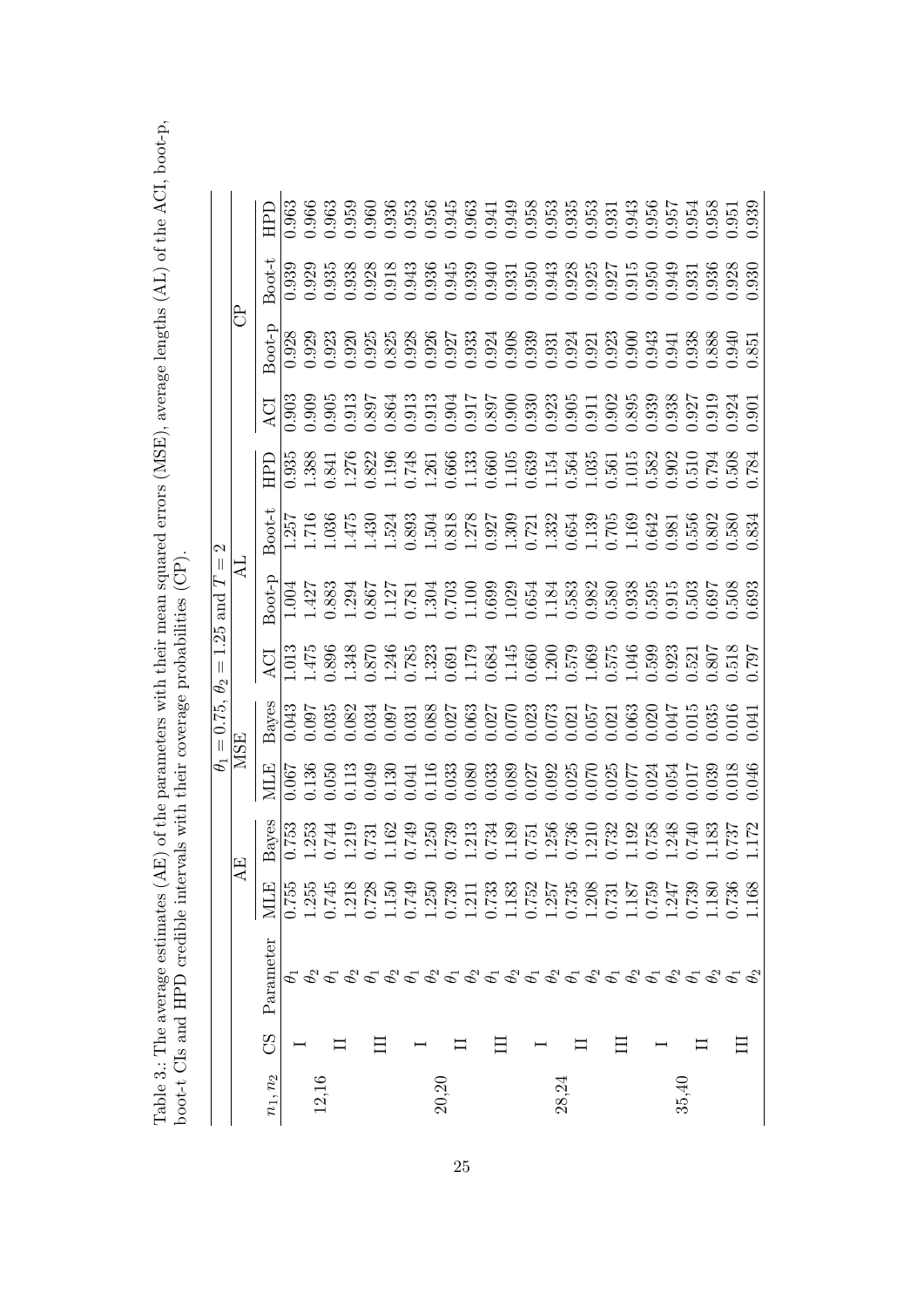Table 4.: The average estimates (AE) of the parameters with their mean squared errors (MSE), average lengths (AL) of the ACI, boot-p, boot-t CIs and HPD credible intervals with their coverage probabilities (CP). Table 4.: The average estimates (AE) of the parameters with their mean squared errors (MSE), average lengths (AL) of the ACI, boot-p, boot-t CIs and HPD credible intervals with their coverage probabilities (CP).

|                                                                                                                                                                                         |  |                         | $= 0.75,$  | $\label{eq:1} \prod_{i=1}^n \left\{ \prod_{i=1}^n \frac{1}{n_i} \right\}$<br>$\theta_2$                                                                                                                                                                                                                     | $1.25$ and $T$                                                                                                                                                                                                                                                                                      | ೧.<br>$\mathbb I$                                                                                                                                                                                                                                                                                |    |                   |                   |                         |   |
|-----------------------------------------------------------------------------------------------------------------------------------------------------------------------------------------|--|-------------------------|------------|-------------------------------------------------------------------------------------------------------------------------------------------------------------------------------------------------------------------------------------------------------------------------------------------------------------|-----------------------------------------------------------------------------------------------------------------------------------------------------------------------------------------------------------------------------------------------------------------------------------------------------|--------------------------------------------------------------------------------------------------------------------------------------------------------------------------------------------------------------------------------------------------------------------------------------------------|----|-------------------|-------------------|-------------------------|---|
| AE                                                                                                                                                                                      |  |                         | <b>MSE</b> |                                                                                                                                                                                                                                                                                                             |                                                                                                                                                                                                                                                                                                     |                                                                                                                                                                                                                                                                                                  |    |                   |                   | සි                      |   |
| Bayes<br>MLE<br>Parameter                                                                                                                                                               |  | ЯПИ                     | Bayes      | <b>ACI</b>                                                                                                                                                                                                                                                                                                  | $\cot$ -D                                                                                                                                                                                                                                                                                           | $3$ oot-t                                                                                                                                                                                                                                                                                        | ПE | ACI               | $3oot-p$          | $3$ oot-t               | П |
| 0.756                                                                                                                                                                                   |  |                         | 0.044      | $\overline{0}13$                                                                                                                                                                                                                                                                                            |                                                                                                                                                                                                                                                                                                     | $\frac{250}{731}$                                                                                                                                                                                                                                                                                |    | $\frac{1}{0.903}$ | $\frac{1}{0.928}$ | 0.944                   |   |
| $0.754$<br>$.254$<br>1.255                                                                                                                                                              |  | 0.067<br>137            | 0.098      | .474                                                                                                                                                                                                                                                                                                        | .454                                                                                                                                                                                                                                                                                                |                                                                                                                                                                                                                                                                                                  |    |                   |                   | 0.948                   |   |
| 147<br>0.747                                                                                                                                                                            |  |                         |            |                                                                                                                                                                                                                                                                                                             |                                                                                                                                                                                                                                                                                                     | .03(                                                                                                                                                                                                                                                                                             |    |                   |                   | 0.942                   |   |
| $.239$<br>$-746$<br>1.239                                                                                                                                                               |  | 0.049<br>0.101<br>0.049 |            |                                                                                                                                                                                                                                                                                                             | 0.866<br>1.233<br>0.862                                                                                                                                                                                                                                                                             | LLO:<br>200F                                                                                                                                                                                                                                                                                     |    |                   |                   | 0.933<br>0.933          |   |
| 0.745                                                                                                                                                                                   |  |                         |            |                                                                                                                                                                                                                                                                                                             |                                                                                                                                                                                                                                                                                                     |                                                                                                                                                                                                                                                                                                  |    |                   |                   |                         |   |
| 1.229                                                                                                                                                                                   |  | 0.095<br>0.041<br>0.115 |            |                                                                                                                                                                                                                                                                                                             |                                                                                                                                                                                                                                                                                                     |                                                                                                                                                                                                                                                                                                  |    |                   |                   |                         |   |
| $.749$<br>$.749$<br>0.749                                                                                                                                                               |  |                         |            |                                                                                                                                                                                                                                                                                                             |                                                                                                                                                                                                                                                                                                     |                                                                                                                                                                                                                                                                                                  |    |                   |                   | 0.895<br>0.946<br>0.943 |   |
| 1.250                                                                                                                                                                                   |  |                         |            |                                                                                                                                                                                                                                                                                                             |                                                                                                                                                                                                                                                                                                     |                                                                                                                                                                                                                                                                                                  |    |                   |                   |                         |   |
| LFZ'<br>0.747                                                                                                                                                                           |  |                         |            |                                                                                                                                                                                                                                                                                                             |                                                                                                                                                                                                                                                                                                     |                                                                                                                                                                                                                                                                                                  |    |                   |                   |                         |   |
| 1.249                                                                                                                                                                                   |  |                         |            |                                                                                                                                                                                                                                                                                                             |                                                                                                                                                                                                                                                                                                     |                                                                                                                                                                                                                                                                                                  |    |                   |                   |                         |   |
| 0.746                                                                                                                                                                                   |  |                         |            |                                                                                                                                                                                                                                                                                                             |                                                                                                                                                                                                                                                                                                     |                                                                                                                                                                                                                                                                                                  |    |                   |                   |                         |   |
| 1.249                                                                                                                                                                                   |  |                         |            |                                                                                                                                                                                                                                                                                                             |                                                                                                                                                                                                                                                                                                     |                                                                                                                                                                                                                                                                                                  |    |                   |                   |                         |   |
| 0.752                                                                                                                                                                                   |  |                         |            |                                                                                                                                                                                                                                                                                                             |                                                                                                                                                                                                                                                                                                     |                                                                                                                                                                                                                                                                                                  |    |                   |                   |                         |   |
| 1.257                                                                                                                                                                                   |  |                         |            |                                                                                                                                                                                                                                                                                                             |                                                                                                                                                                                                                                                                                                     |                                                                                                                                                                                                                                                                                                  |    |                   |                   |                         |   |
| 0.745                                                                                                                                                                                   |  |                         |            |                                                                                                                                                                                                                                                                                                             |                                                                                                                                                                                                                                                                                                     |                                                                                                                                                                                                                                                                                                  |    |                   |                   |                         |   |
| 1.252                                                                                                                                                                                   |  |                         |            |                                                                                                                                                                                                                                                                                                             |                                                                                                                                                                                                                                                                                                     |                                                                                                                                                                                                                                                                                                  |    |                   |                   |                         |   |
| 0.745                                                                                                                                                                                   |  |                         |            |                                                                                                                                                                                                                                                                                                             |                                                                                                                                                                                                                                                                                                     |                                                                                                                                                                                                                                                                                                  |    |                   |                   |                         |   |
| 1.252                                                                                                                                                                                   |  |                         |            |                                                                                                                                                                                                                                                                                                             |                                                                                                                                                                                                                                                                                                     |                                                                                                                                                                                                                                                                                                  |    |                   |                   |                         |   |
| 0.759                                                                                                                                                                                   |  |                         |            |                                                                                                                                                                                                                                                                                                             |                                                                                                                                                                                                                                                                                                     |                                                                                                                                                                                                                                                                                                  |    |                   |                   |                         |   |
| 1.247                                                                                                                                                                                   |  |                         |            | $\begin{array}{l} 0.880 \\ 0.280 \\ 1.263 \\ 0.778 \\ 0.783 \\ 0.69 \\ 0.61 \\ 0.69 \\ 0.60 \\ 0.60 \\ 0.60 \\ 0.60 \\ 0.60 \\ 0.60 \\ 0.60 \\ 0.60 \\ 0.60 \\ 0.60 \\ 0.60 \\ 0.60 \\ 0.60 \\ 0.60 \\ 0.60 \\ 0.60 \\ 0.60 \\ 0.60 \\ 0.60 \\ 0.60 \\ 0.60 \\ 0.60 \\ 0.60 \\ 0.60 \\ 0.60 \\ 0.60 \\ 0.6$ |                                                                                                                                                                                                                                                                                                     |                                                                                                                                                                                                                                                                                                  |    |                   |                   |                         |   |
| 0.752                                                                                                                                                                                   |  |                         |            |                                                                                                                                                                                                                                                                                                             |                                                                                                                                                                                                                                                                                                     |                                                                                                                                                                                                                                                                                                  |    |                   |                   |                         |   |
| 1.243                                                                                                                                                                                   |  |                         |            | 1.811<br>0.524                                                                                                                                                                                                                                                                                              |                                                                                                                                                                                                                                                                                                     |                                                                                                                                                                                                                                                                                                  |    |                   |                   |                         |   |
| $\begin{array}{l} 1.249 \\ 0.747 \\ 0.749 \\ 0.751 \\ 0.751 \\ 0.749 \\ 0.749 \\ 0.749 \\ 0.749 \\ 0.749 \\ 0.749 \\ 0.749 \\ 0.749 \\ 0.749 \\ 0.752 \\ 0.752 \\ \end{array}$<br>0.752 |  |                         |            |                                                                                                                                                                                                                                                                                                             | $\begin{array}{l} 1.127 \\ 1.781 \\ 0.698 \\ 0.698 \\ 0.119 \\ 0.696 \\ 0.119 \\ 0.696 \\ 0.119 \\ 0.119 \\ 0.119 \\ 0.119 \\ 0.119 \\ 0.119 \\ 0.119 \\ 0.119 \\ 0.119 \\ 0.119 \\ 0.119 \\ 0.119 \\ 0.119 \\ 0.119 \\ 0.119 \\ 0.119 \\ 0.119 \\ 0.119 \\ 0.119 \\ 0.119 \\ 0.119 \\ 0.119 \\ 0.$ | $\begin{array}{l} 383\\[-4pt] 1.389\\[-4pt] 0.490\\[-4pt] 0.490\\[-4pt] 0.490\\[-4pt] 0.490\\[-4pt] 0.490\\[-4pt] 0.490\\[-4pt] 0.490\\[-4pt] 0.490\\[-4pt] 0.490\\[-4pt] 0.490\\[-4pt] 0.490\\[-4pt] 0.490\\[-4pt] 0.490\\[-4pt] 0.490\\[-4pt] 0.490\\[-4pt] 0.490\\[-4pt] 0.490\\[-4pt] 0.490$ |    |                   |                   |                         |   |
| .243<br>.243                                                                                                                                                                            |  |                         |            | $\overline{18}$ .                                                                                                                                                                                                                                                                                           |                                                                                                                                                                                                                                                                                                     |                                                                                                                                                                                                                                                                                                  |    |                   |                   |                         |   |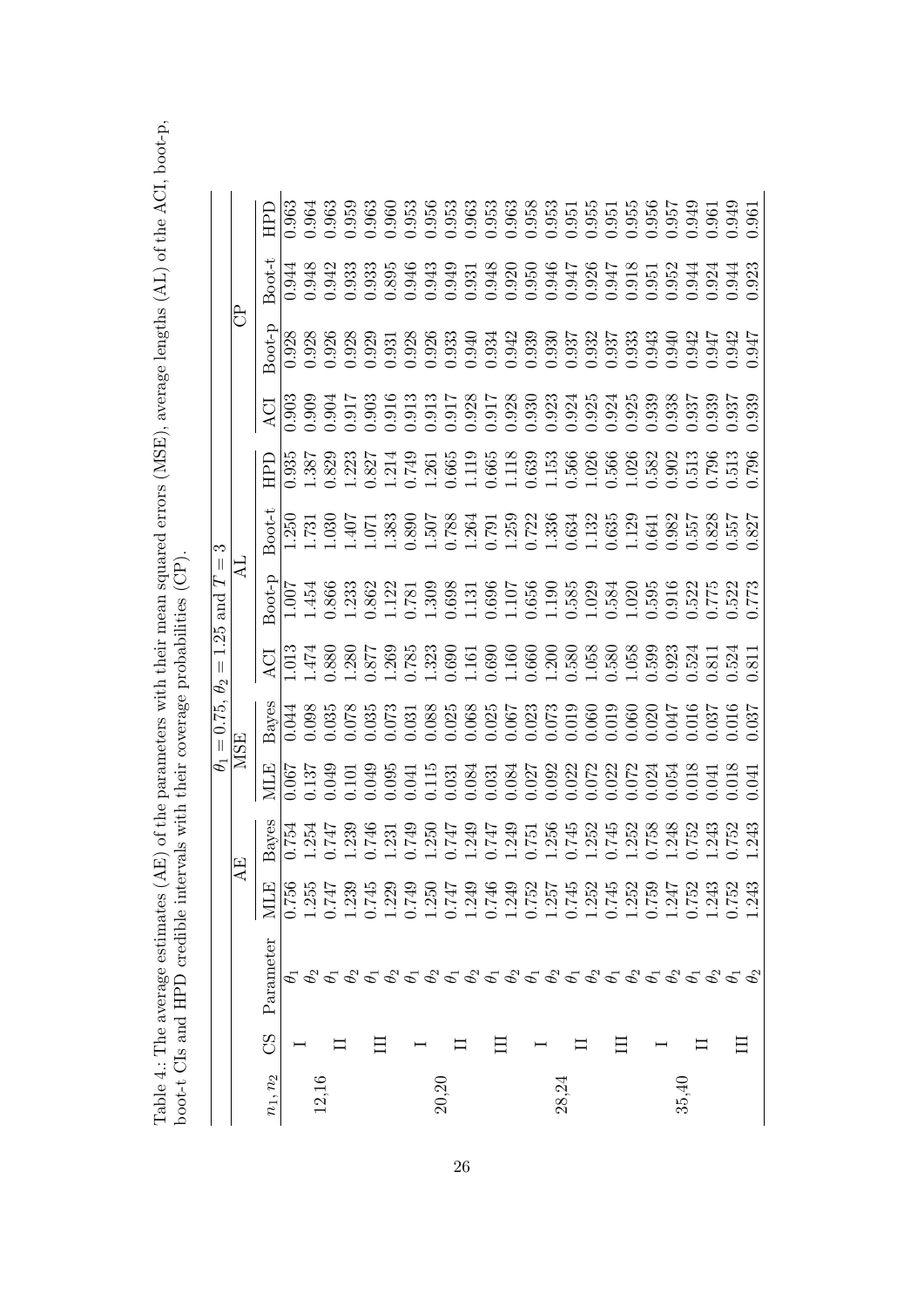#### 7. Data Analysis

In this section, we illustrated the theoretical outcomes on a numerical example. We used Nelson's data set (Nelson, [23]) which correspond to breakdown in minutes of an insulating fluid subjected to high voltage stress. This data set is also used by Abo-Kasem et al. [1] for jointly Type-I progressive hybrid censored exponential populations and by Krishna and Goel [19] for jointly Type-II censored Lindley populations, respectively. This data set of failure times are denoted by  $X$  and  $Y$ , respectively. The failure times with sample sized  $n_1 = n_2 = 10$  are given in the following

> Sam-1 (X): 1.99 0.64 2.15 1.08 2.57 0.93 4.75 0.82 2.06 0.49, Sam-2 (Y): 8.11 3.17 5.55 0.80 0.20 1.13 6.63 1.08 2.44 0.78.

We consider different J-GPHCS plans as given in the following:

CS-I:  $k = 12$ ,  $r = 14$ ,  $T = 3.5$ ,  $R = (0_{(13)}, 6_{(1)})$ . CS-II:  $k = 12$ ,  $r = 16$ ,  $T = 3$ ,  $R = (0_{(15)}, 4_{(1)})$ . CS-III:  $k = 14, r = 16, T = 4, R = (1_{(4)}, 0_{(12)})$ . CS-IV:  $k = 14$ ,  $r = 18$ ,  $T = 5$ ,  $R = (1_{(2)}, 0_{(16)})$ .

where  $R = (0_{(13)}, 6_{(1)})$  denotes the removals in progressive censoring schemes. For example;  $(0_{(13)}, 6_{(1)})$  denotes never withdraws in first 13 failures and 6 withdraws in r−th failure. Based on the proposed censoring schemes, joint censored data is given in Tables 5-8. In complete cases, parameter estimates of  $\theta_1$  and  $\theta_2$  are 1.748 and 2.989, respectively. Therefore, we used informative hyper-parameter values for Bayesian estimation and credible intervals as  $a_1 = a_2 = 2$ ,  $b_1 = 1.75$  and  $b_2 = 3$ . Based on the J-GPHCS which are given above, we obtained the estimates with their standard deviations and lengths of approximate confidence intervals. All results are reported in Table 9.

In this data example, sample sizes are smaller than the sizes are taken for simulation. As we expect, the Bayes' estimates have smaller standard deviations and biases than MLEs. We see that the performances of the estimations and the corresponding credible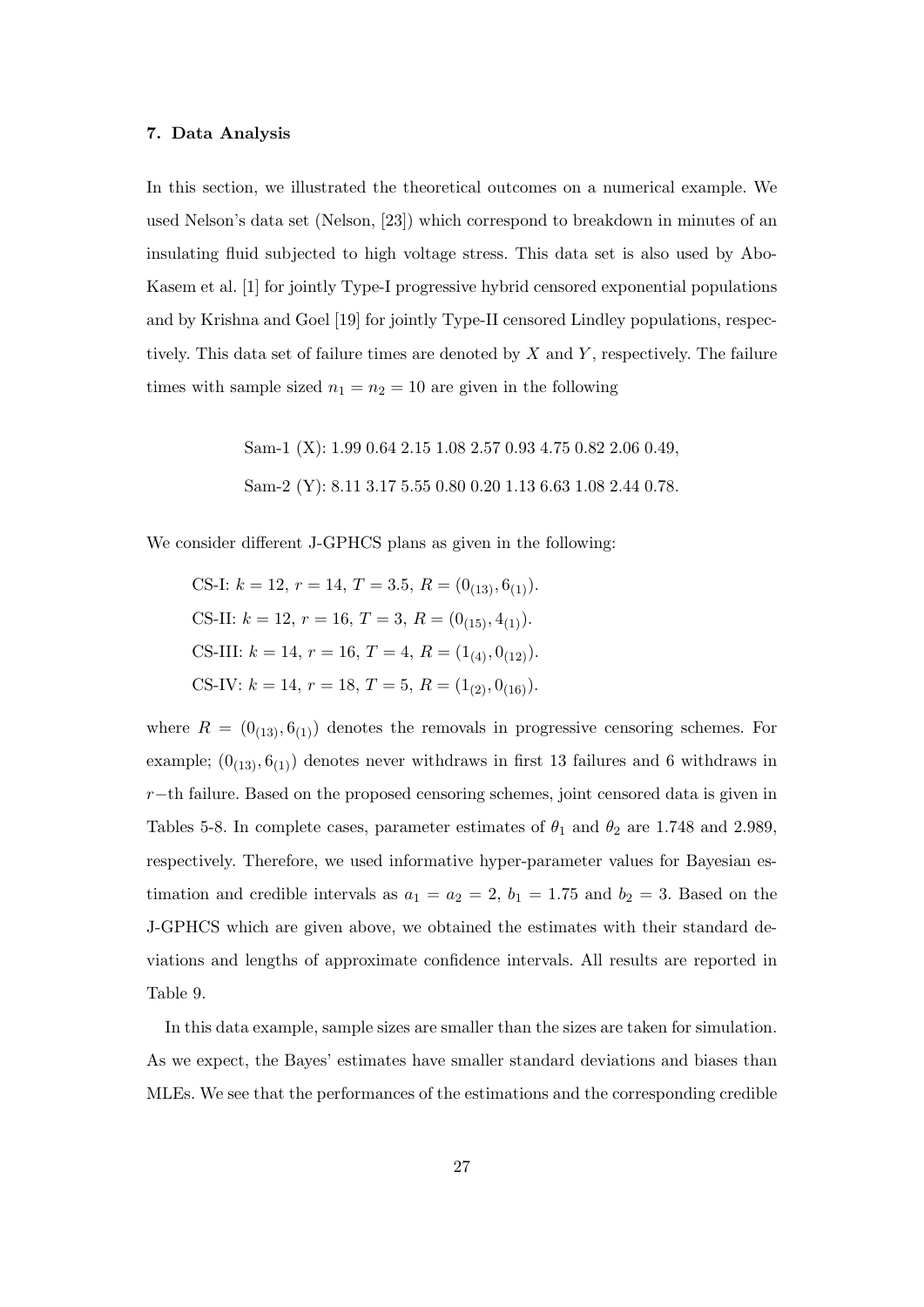intervals are not affected by only one failure point  $(k, r \text{ or } T)$ . The combinations of all pre-fixed values of the k, r, T and removal numbers,  $R_i$   $(i = 1, 2, \dots, r)$ , are effective on the performances of the estimates. It is observed that boot-t confidence intervals show the worst performance if the removals are determined in the last failures. Further, high standard deviations on MLEs affect the boot-t credible lengths. In this example, the forth censoring scheme is more suitable for better estimation performances among the four censoring schemes. We also performed simultaneous confidence intervals along with the separate intervals for the real data set and the results are reported in Table 10. The lengths of the intervals are larger in simultaneously confidence intervals. Therefore, we suggest using the approximate confidence intervals separately for each parameter. Table 5.: The jointly generalized progressive hybrid censored data based on CS-I.

|  |  |  |  | R 0 0 0 0 0 0 0 0 0 0 0 0 0 6 |  |  |                                                                          |
|--|--|--|--|-------------------------------|--|--|--------------------------------------------------------------------------|
|  |  |  |  | s 0 0 0 0 0 0 0 0 0 0 0 0 0 2 |  |  |                                                                          |
|  |  |  |  | q 0 0 0 0 0 0 0 0 0 0 0 0 0 4 |  |  |                                                                          |
|  |  |  |  |                               |  |  | $w$ 0.20 0.49 0.64 0.78 0.8 0.82 0.93 1.08 1.08 1.13 1.99 2.06 2.15 2.44 |
|  |  |  |  | z 0 1 1 0 0 1 1 1 0 0 1 1 1 0 |  |  |                                                                          |

Table 6.: The jointly generalized progressive hybrid censored data based on CS-II.

|  | R 0 0 0 0 0 0 0 0 0 0 0 0 0 0 0 4                                                |  |  |  |  |  |  |  |
|--|----------------------------------------------------------------------------------|--|--|--|--|--|--|--|
|  | s 0 0 0 0 0 0 0 0 0 0 0 0 0 0 0 1                                                |  |  |  |  |  |  |  |
|  | q 0 0 0 0 0 0 0 0 0 0 0 0 0 0 0 3                                                |  |  |  |  |  |  |  |
|  | w 0.20 0.49 0.64 0.78 0.8 0.82 0.93 1.08 1.08 1.13 1.99 2.06 2.15 2.44 2.57 3.17 |  |  |  |  |  |  |  |
|  | <i>z</i> 0 1 1 0 0 1 1 1 0 0 1 1 1 0 1 0                                         |  |  |  |  |  |  |  |

Table 7.: The jointly generalized progressive hybrid censored data based on CS-III.

|  |  |  |  |  | R 1 1 1 1 0 0 0 0 0 0 0 0 0 0 0 0 0                                               |  |  |  |
|--|--|--|--|--|-----------------------------------------------------------------------------------|--|--|--|
|  |  |  |  |  | s 1 0 0 1 0 0 0 0 0 0 0 0 0 0 0 0 0                                               |  |  |  |
|  |  |  |  |  | q 0 1 1 0 0 0 0 0 0 0 0 0 0 0 0 0 0                                               |  |  |  |
|  |  |  |  |  | w 0.20 0.49 0.64 0.78 0.80 0.82 0.93 1.08 1.08 2.15 2.44 2.57 3.17 4.75 6.63 8.11 |  |  |  |
|  |  |  |  |  | z 0 1 1 0 0 1 1 1 0 1 0 1 0 1 0 0                                                 |  |  |  |

Table 8.: The jointly generalized progressive hybrid censored data based on CS-IV.

|  |  |  | R 1 1 0 0 0 0 0 0 0 0 0 0 0 0 0 0 0 0 0                                                     |  |  |  |  |  |  |
|--|--|--|---------------------------------------------------------------------------------------------|--|--|--|--|--|--|
|  |  |  | s 1 0 0 0 0 0 0 0 0 0 0 0 0 0 0 0 0 0                                                       |  |  |  |  |  |  |
|  |  |  | q 0 1 0 0 0 0 0 0 0 0 0 0 0 0 0 0 0 0 0                                                     |  |  |  |  |  |  |
|  |  |  | w 0.20 0.49 0.64 0.78 0.82 0.93 1.08 1.08 1.13 1.99 2.06 2.44 2.57 3.17 4.75 5.55 6.63 8.11 |  |  |  |  |  |  |
|  |  |  | z 0 1 1 0 1 1 1 0 0 1 1 0 1 0 1 0 0 0                                                       |  |  |  |  |  |  |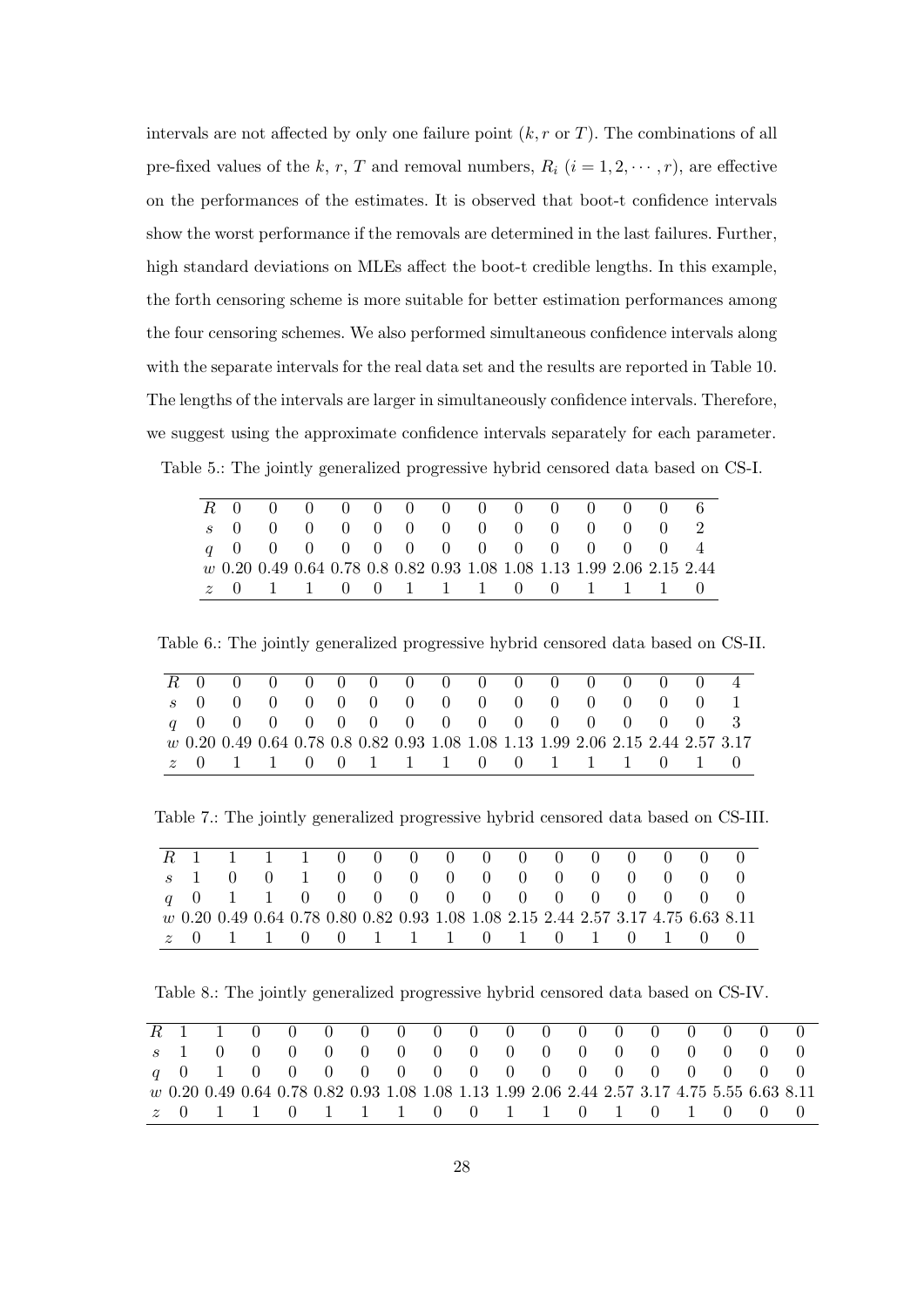|            |            | $CS-I$     |            | $CS-II$               |            | $CS$ -III  |                                                                                         | $CS$ -IV   |
|------------|------------|------------|------------|-----------------------|------------|------------|-----------------------------------------------------------------------------------------|------------|
|            | $\theta_1$ | $\theta_2$ | $\theta_1$ | $\theta$ <sub>2</sub> | $\theta_1$ | $\theta_2$ | $\theta_1$                                                                              | $\theta_2$ |
| MLE        | 1.8800     | 2.6983     | 1.7478     | 3.0717                | 2.1263     | 2.2262     | 1.4256                                                                                  | 3.2788     |
|            |            |            |            |                       |            |            | $(0.6647)$ $(1.1016)$ $(0.5826)$ $(1.2540)$ $(0.7517)$ $(0.7871)$ $(0.4752)$ $(1.1592)$ |            |
| Bayes      | 1.8656     | 2.7414     | 1.7480     | 3.0614                | 2.0844     | 2.3122     | 1.4580                                                                                  | 3.2478     |
|            |            |            |            |                       |            |            | $(0.4553)$ $(0.6258)$ $(0.4181)$ $(0.6613)$ $(0.4813)$ $(0.5069)$ $(0.3818)$ $(0.6007)$ |            |
| ACI.       | 2.6055     | 4.3182     | 2.2837     | 4.9156                | 2.9468     | 3.0854     | 1.8627                                                                                  | 4.5440     |
| Boot-p     | 2.5537     | 3.9874     | 2.4529     | 4.5969                | 2.7379     | 3.1044     | 1.8584                                                                                  | 3.9263     |
| Boot-t     | 3.1072     | 6.0027     | 3.1425     | 7.7469                | 3.6964     | 4.3245     | 2.4676                                                                                  | 5.5040     |
| <b>HPD</b> | 2.5185     | 4.2256     | 2.2328     | 4.7188                | 2.8140     | 3.1215     | 1.8624                                                                                  | 4.3846     |

Table 9.: Estimates for real data example with their standard deviations and lengths of approximate confidence intervals.

#### 8. Concluding Remarks

In this work, we have developed a newly joint generalized progressive hybrid censoring scheme (J-GPHCS) for two exponential populations. From the development of the model, it is clear that the experimenter always gets a pre-fixed number of failures at the end of the experiment. The principle behind the proposed J-GPHCS modeling approach is simple and appealing, possibly compared to the other existing approaches in the literature. We have considered the method of maximum likelihood estimator (MLE) and Bayes estimator for the model parameters. The exact distributions of the MLEs and the corresponding asymptotic, bootstrap and Bayesian credible intervals are constructed. Simulations and the real data studies show that theoretical findings perform well. In this plan, the censoring scheme and the removal times should have to be determined attentively. It is observed that the performances of the estimations are quite sensitive according to the location of the pre-fixed  $k$ ,  $r$ , and  $T$  values in the experiment. We handled many possible outcomes of these censoring schemes and observed that the both estimation methods give satisfactory results with small MSE values. Consequently, following the previous jointly censoring schemes, the J-GPHCS provide experimenters a certain number of failures and their lifetimes in the case of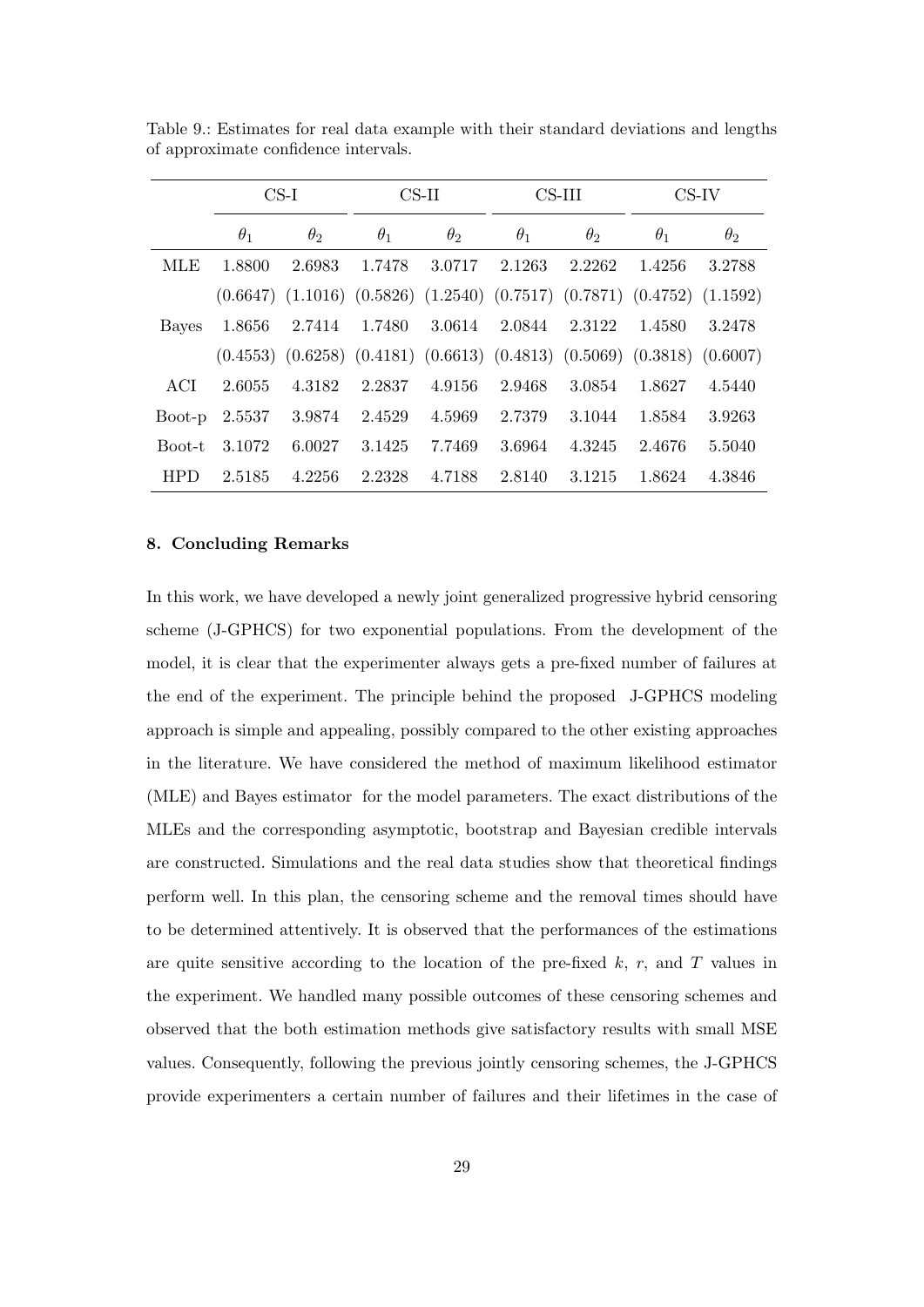Table 10.: Confidence intervals (CI) and simultaneously confidence intervals (SCI) for the parameter estimations of the real data example for the CS-I (first line) and CS-III (second line).

|     | CI of $\theta_1$ | CI of $\theta_2$ | SCI of $(\theta_1, \theta_2)$                                                                                                                                                                                                       |
|-----|------------------|------------------|-------------------------------------------------------------------------------------------------------------------------------------------------------------------------------------------------------------------------------------|
| ACI |                  |                  |                                                                                                                                                                                                                                     |
|     |                  |                  | $\label{eq:16} \begin{array}{c} (0.5773,\,3.1827) \;\; (0.5393,\,4.8574) \;\; (0.3935,\,3.3665); \; (0.2347,\,5.1620) \\ (0.6529,\,3.5996) \;\; (0.6836,\,3.7689) \;\; (0.4450,\,3.8075); \; (0.4659,\,3.9866) \end{array}$         |
|     |                  |                  |                                                                                                                                                                                                                                     |
|     |                  |                  | $\text{Boot-p} \begin{array}{l} (0.8308,\, 3.3845) \;\; (1.0428,\, 5.0302) \;\; (0.7694,\, 3.6727); \; (0.9458,\, 5.6384) \\ (0.9063,\, 3.6442) \;\; (0.8568,\, 3.9612) \;\; (0.7749,\, 3.9058); \; (0.7935,\, 4.1730) \end{array}$ |
|     |                  |                  |                                                                                                                                                                                                                                     |
|     |                  |                  | $\text{Boot-t}\ \begin{array}{c} (1.1233,\,4.2305)\ \ (1.5608,\,7.5635)\ \ (1.0880,\,4.7824);\,(1.4860,\,8.4595) \\[0.12919,\,4.9883)\ \ (1.3302,\,5.6547)\ \ (1.1911,\,5.7873);\,(1.2242,\,6.2428) \end{array}$                    |
|     |                  |                  |                                                                                                                                                                                                                                     |
|     |                  |                  | $\begin{array}{l} (0.9827,\, 3.5013) \;\; (1.3305,\, 5.5561) \;\; (0.9146,\, 3.9166); \; (1.2299,\, 6.3246) \\ (1.0981\,\, 3.9121) \;\; (1.2180,\, 4.3396) \;\; (1.0220,\, 4.3762); \; (1.1336,\, 4.8544) \end{array}$              |

few failures occurring before a pre-determined time. That is, this censoring scheme provides to observe  $r$  failures with willingness to accept minimum  $k$  failures for two exponential populations. One interesting topic in this direction will be to develop exact inference for the likelihood ratio tests for the joint censoring scheme recently proposed by Zhu et al. [29]. Work on this direction for this jointly GPHCS is currently under progress, and we hope to report these findings in near future.

# 9. Appendix

Now to compute each of the probability in the right hand side of equation (7), in Theorem 3.1, separately from the below Lemmas and finally add them together to get the proof of Theorem 3.1.

**Lemma 9.1.** The probability mass function of  $D_1 = \sum_{i=1}^k Z_i$  if  $T < W_{k:r:n} < W_{r:r:n}$ is given by

$$
P(D_1 = i) = \sum_{(z_1, \dots, z_k) \in Q_i^{(1)}(s_1, \dots, s_{k-1}) \in T_i^{(1)}} \prod_{j=1}^k P_j^{(1)} \prod_{l=1}^{k-1} P_{s_l | z_l^*; s_{l-1}^*}^{(1)},
$$
(12)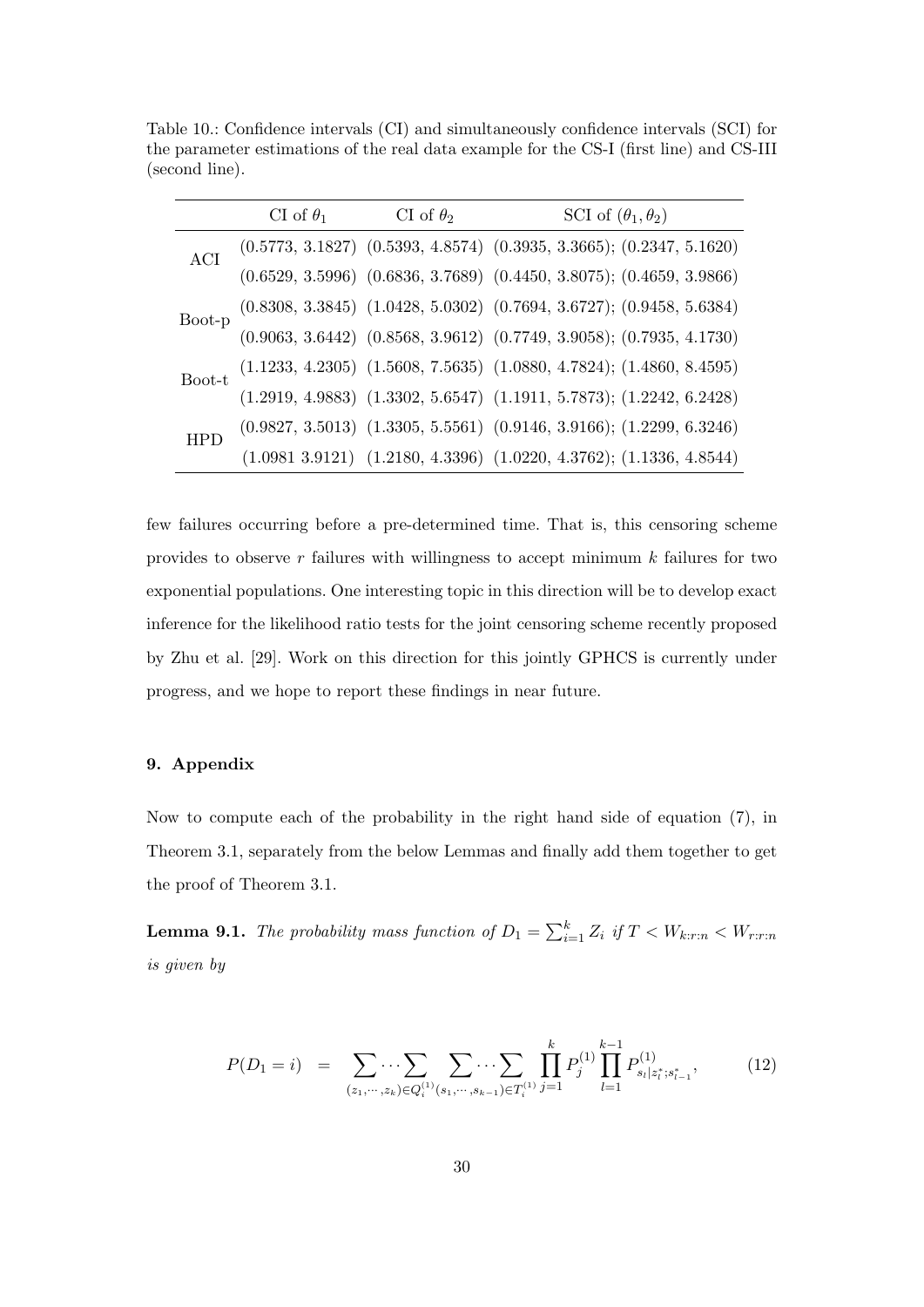where

$$
P_j^{(1)} = \frac{(n_1 - d_{1j-1} - \sum_{i=1}^{j-1} s_i) z_j + (n_2 - d_{2j-1} - \sum_{i=1}^{j-1} (R_i - s_i)) (1 - z_j)}{(n_1 - d_{1j-1} - \sum_{i=1}^{j-1} s_i) \theta_2 + (n_2 - d_{2j-1} - \sum_{i=1}^{j-1} (R_i - s_i)) \theta_1} \theta_1^{1 - z_j} \theta_2^{z_j},
$$

and

$$
P_{s_l|z_l^*;s_{l-1}^*}^{(1)} = P(S_l = s_l|Z_1 = z_1, \cdots, Z_l = z_l; S_1 = s_1, \cdots, S_{l-1} = s_{l-1})
$$
  
= 
$$
\frac{\binom{(n_1 - \sum_{i=1}^{l-1} z_i - \sum_{i=1}^{l-1} s_i)}{s_l} \binom{(n_2 - \sum_{i=1}^{l-1} (1 - z_i) - \sum_{i=1}^{l-1} (R_i - s_i))}{q_l}}{\binom{(n - l - \sum_{i=1}^{l-1} R_i)}{R_l}}.
$$

Proof:

$$
P(D_1 = i) = P(D_1 = i, T < W_{k:r:n} < W_{r:r:n})
$$
\n
$$
= \sum_{(z_1, \dots, z_k) \in Q_i^{(1)}} P(Z_1 = z_1, \dots, Z_k = z_k)
$$
\n
$$
= \sum_{(z_1, \dots, z_k) \in Q_i^{(1)}} \sum_{(s_1, \dots, s_{k-1}) \in T_i^{(1)}} P(Z_1 = z_1, \dots, Z_k = z_k; S_1 = s_1, \dots, S_{k-1} = s_{k-1})
$$
\n
$$
= \sum_{(z_1, \dots, z_k) \in Q_i^{(1)}(s_1, \dots, s_{k-1}) \in T_i^{(1)}} \sum_{(s_1, \dots, s_k) \in T_i^{(1)}} P(Z_1 = z_1) P(S_1 = s_1 | Z_1 = z_1)
$$
\n
$$
\times P(Z_2 = z_2) P(Z_1 = z_1; S_1 = s_1) \times \dots \times
$$
\n
$$
P(Z_r = z_r) P(Z_1 = z_1, \dots, Z_l = z_l; S_1 = s_1, \dots, S_{l-1} = s_{l-1}).
$$
\n
$$
= \sum_{(z_1, \dots, z_k) \in Q_i^{(1)}(s_1, \dots, s_{l-1}) \in T_i^{(1)}} \prod_{j=1}^{k} P_j^{(1)} \prod_{l=1}^{k} P_{s_l | z_l^*; s_{l-1}^*}^{(1)}
$$

For details one can see the results by Balakrishnan and Rasouli [9]. Therefore, in the similar direction we can write the next two Lemmas for Case-II and Case-III below.

**Lemma 9.2.** The probability mass function of  $D_1 = \sum_{i=1}^{D} Z_i$  if  $W_{k:r:n} < T < W_{r:r:n}$ is given by

$$
P(D_1 = i) = \sum_{(z_1, \dots, z_D) \in Q_i^{(2)}(s_1, \dots, s_{D-1}) \in T_i^{(2)}} \prod_{j=1}^D P_j^{(2)} \prod_{l=1}^{D-1} P_{s_l | z_l^*; s_{l-1}^*}^{(2)},
$$
(13)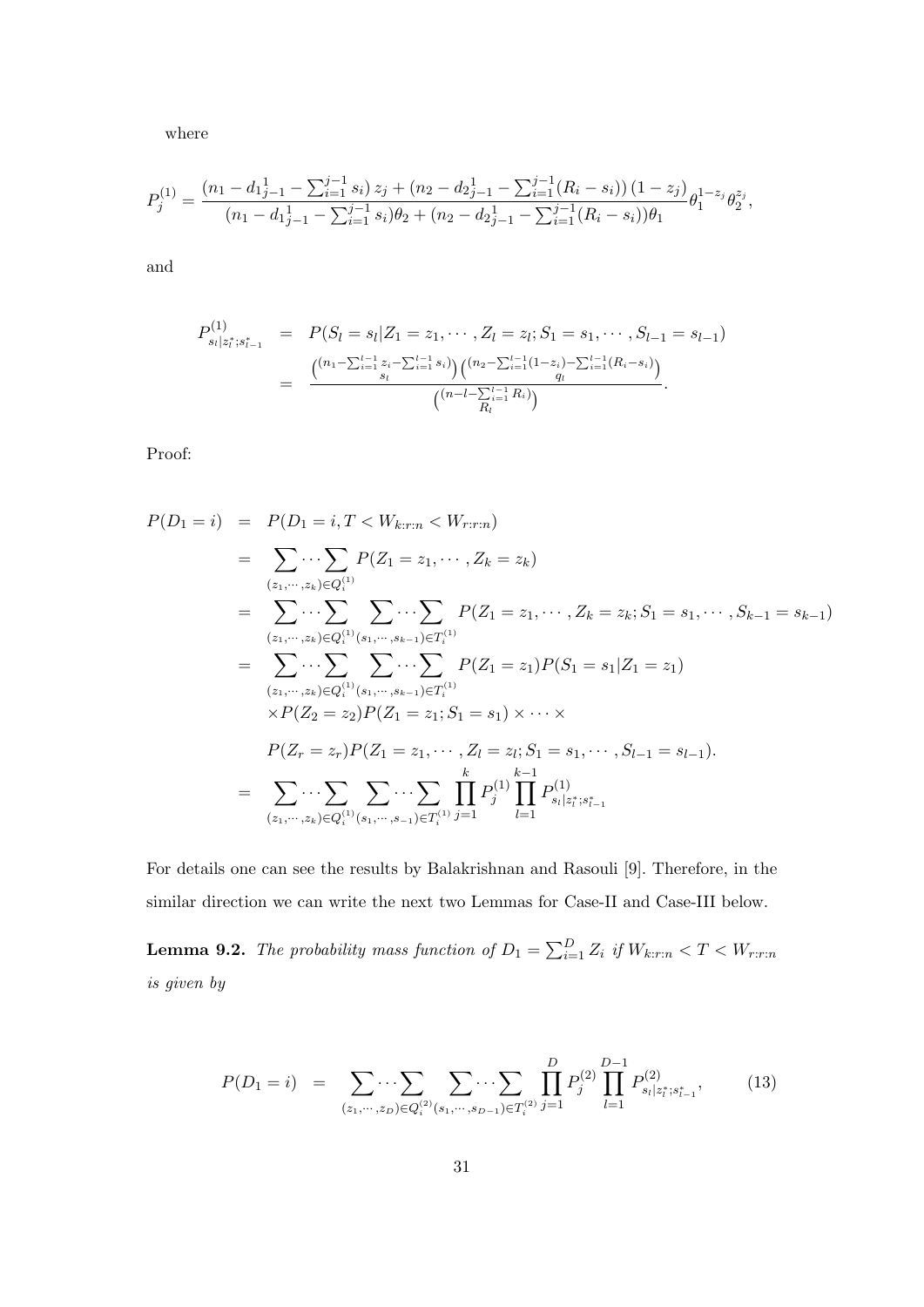where

$$
P_j^{(2)} = \frac{(n_1 - d_{1j-1}^2 - \sum_{i=1}^{j-1} s_i) z_j + (n_2 - d_{2j-1}^2 - \sum_{i=1}^{j-1} (R_i - s_i)) (1 - z_j)}{(n_1 - d_{1j-1}^2 - \sum_{i=1}^{j-1} s_i) \theta_2 + (n_2 - d_{2j-1}^2 - \sum_{i=1}^{j-1} (R_i - s_i)) \theta_1} \theta_1^{1-z_j} \theta_2^{z_j},
$$

and

$$
P_{s_l|z_l^*;s_{l-1}^*}^{(1)} = P(S_l = s_l|Z_1 = z_1, \cdots, Z_l = z_l; S_1 = s_1, \cdots, S_{l-1} = s_{l-1})
$$
  
= 
$$
\frac{\binom{(n_1 - \sum_{i=1}^{l-1} z_i - \sum_{i=1}^{l-1} s_i)}{s_l} \binom{(n_2 - \sum_{i=1}^{l-1} (1 - z_i) - \sum_{i=1}^{l-1} (R_i - s_i))}{q_l}}{\binom{(n - l - \sum_{i=1}^{l-1} R_i)}{R_i}}.
$$

Proof: The proof is similar to Lemma 9.3.

**Lemma 9.3.** The probability mass function of  $D_1 = \sum_{i=1}^r Z_i$  if  $W_{k:r:n} < W_{r:r:n} < T$ is given by

$$
P(D_1 = i) = \sum_{(z_1, \dots, z_r) \in Q_i^{(3)}(s_1, \dots, s_{r-1}) \in T_i^{(3)}} \prod_{j=1}^r P_j^{(3)} \prod_{l=1}^{r-1} P_{s_l | z_l^*; s_{l-1}^*}^{(3)},
$$
(14)

where

$$
P_j^{(3)} = \frac{(n_1 - d_1_{j-1}^3 - \sum_{i=1}^{j-1} s_i) z_j + (n_2 - d_2_{j-1}^3 - \sum_{i=1}^{j-1} (R_i - s_i)) (1 - z_j)}{(n_1 - d_1_{j-1}^3 - \sum_{i=1}^{j-1} s_i) \theta_2 + (n_2 - d_2_{j-1}^3 - \sum_{i=1}^{j-1} (R_i - s_i)) \theta_1} \theta_1^{1 - z_j} \theta_2^{z_j},
$$

and

$$
P_{s_l|z_l^*;s_{l-1}^*}^{(3)} = P(S_l = s_l|Z_1 = z_1, \cdots, Z_l = z_l; S_1 = s_1, \cdots, S_{l-1} = s_{l-1})
$$
  
= 
$$
\frac{\binom{(n_1 - \sum_{i=1}^{l-1} z_i - \sum_{i=1}^{l-1} s_i)}{s_l} \binom{(n_2 - \sum_{i=1}^{l-1} (1 - z_i) - \sum_{i=1}^{l-1} (R_i - s_i))}{q_l}}{\binom{(n - l - \sum_{i=1}^{l-1} R_i)}{q_l}}.
$$

Proof: The proof is similar to Lemma 9.3.

Proof of Theorem 3.2: For proof of this Theorem 3.2, we have to compute each part of the right hand side of the above theorem separately. Here, we only calculate the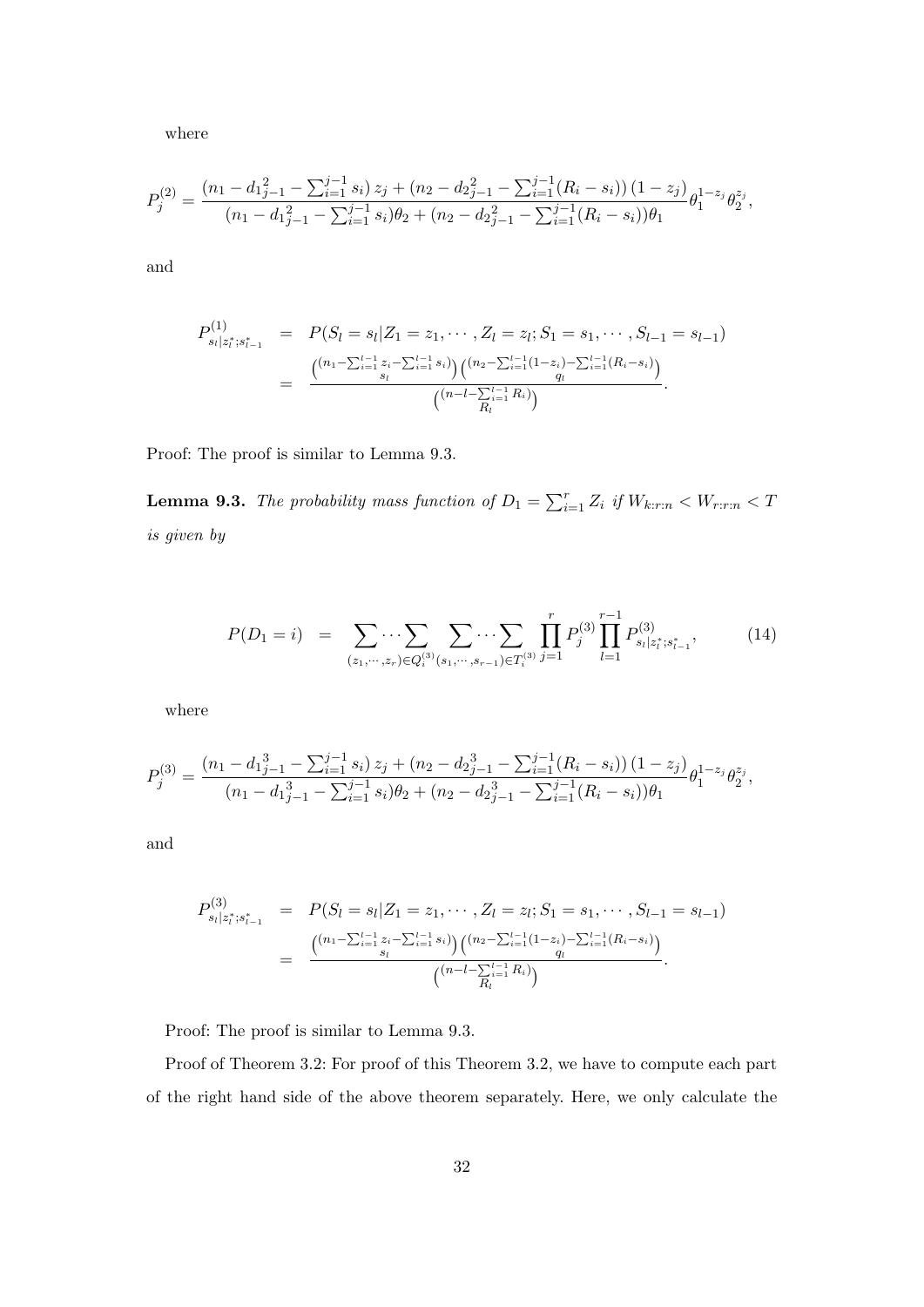Case-II part and other two cases are similar of this proof. For more details see Rasouli and Balakrishnan [21].

The basic idea of the proof is we first, conditioning on the value of  $D_1$  for Case-II where  $1 \le D_1 \le D-1$  and then on conditioning on  $\mathbf{Z} = (Z_1, \cdots, Z_D)$  and,  $\mathbf{S} = (S_1, \cdots, S_D),$  we obtain

$$
M_{\hat{\theta}_1}(t) = E(e^{t\hat{\theta}_1}|1 \leq D_1 \leq D-1)
$$
  
\n
$$
= \sum_{i=1}^{D} E(e^{t\hat{\theta}_1}|D_1 = i)P(D_1 = i|1 \leq D_1 \leq D-1)
$$
  
\n
$$
= \sum_{i=1}^{D-1} \sum_{(z_1, \dots, z_D) \in Q_i^{(2)}} E(e^{t\hat{\theta}_1}|D_1 = i, \mathbf{Z} = \mathbf{z})P(\mathbf{Z} = \mathbf{z}|D_1 = i)P(D_1 = i|1 \leq D_1 \leq D-1)
$$
  
\n
$$
= \sum_{i=1}^{D-1} \sum_{(z_1, \dots, z_D) \in Q_i^{(2)}(s_1, \dots, s_{D-1}) \in T_i^{(2)}} \cdots \sum_{k=1}^{D-1} E(e^{t\hat{\theta}_1}|D_1 = i, \mathbf{Z} = \mathbf{z}, \mathbf{S} = \mathbf{s})
$$
  
\n
$$
\times P(\mathbf{Z} = \mathbf{z}, \mathbf{S} = \mathbf{s}|D_1 = i)P(D_1 = i|1 \leq D_1 \leq D-1)
$$
  
\n
$$
= \frac{1}{P(1 \leq D_1 \leq D-1)} \sum_{i=1}^{D-1} \sum_{(z_1, \dots, z_D) \in Q_i^{(2)}(s_1, \dots, s_{D-1}) \in T_i^{(2)}} \frac{1}{\theta_1^i \theta_2^{D-i}}
$$
  
\n
$$
\times \int_0^\infty \cdots \int_{w_{D-1}}^\infty exp\left(t \frac{\sum_{j=1}^D w_j(z_j + s_j) + T R_0^*}{i} - \frac{\sum_{j=1}^D w_j(z_j + s_j) + T R_0^*}{\theta_1}\right)
$$
  
\n
$$
\times exp\left(-\frac{\sum_{j=1}^D w_j(1 - z_j) + \sum_{j=1}^D (R_j - s_j) + T R_0^*}{\theta_2}\right) dw_D \cdots dw_1.
$$

This expression can be simplified as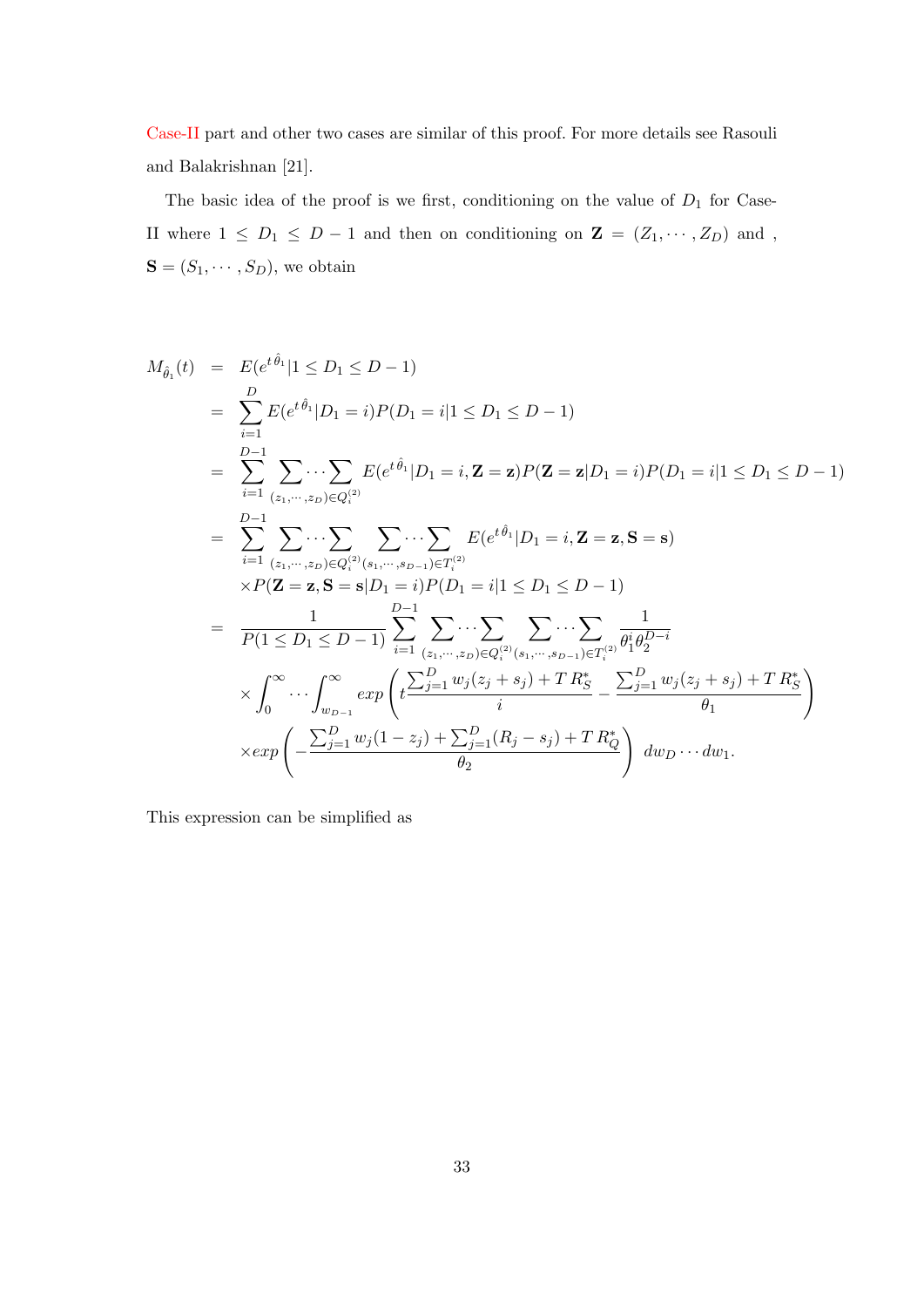$$
M_{\hat{\theta}_1}(t) = \frac{e^{-\left(\frac{T R_S^*}{\theta_1} - \frac{T R_S^* t}{i} + \frac{T R_Q^*}{\theta_2}\right)} D - 1}{P(1 \leq D_1 < D - 1)} \sum_{i=1}^{n} \sum_{(z_1, \dots, z_D) \in Q_i^{(2)}(s_1, \dots, s_{D-1}) \in T_i^{(2)}} \frac{1}{\theta_1^i} \frac{1}{\theta_2^{D-i}} \\
\times \int_0^\infty exp \left\{-\left(\frac{w_1(z_1 + s_1)}{\theta_1} + \frac{w_1((1 - z_1) + (R_1 - s_1))}{\theta_2} - \frac{w_1(z_1 + s_1)}{i}t}{\theta_2}\right)\right\} \\
\times \int_{w_1}^\infty exp \left\{-\left(\frac{w_2(z_2 + s_2)}{\theta_1} + \frac{w_2((1 - z_2) + (R_2 - s_2))}{\theta_2} - \frac{w_2(z_2 + s_2)}{i}t}{\theta_2}\right)\right\} \\
\times \dots \\
\times \int_{w_{D-1}}^\infty exp \left\{-\left(\frac{w_D(z_D + s_D)}{\theta_1} + \frac{w_D((1 - z_D) + (R_D - s_D))}{\theta_2} - \frac{w_D(z_D + s_D)}{i}t\right)\right\} \\
\times dw_D \dots dw_1.
$$

Therefore, by the method mentioned in Rasouli and Balakrishnan [21] and Koley and Kundu [18] we can separately calculate the three cases and add them to get the above theorem.

# References

- [1] Abo-Kasem OE, Nassar M, Dey S, Rasouli, A. Classical and Bayesian Estimation for Two Exponential Populations based on Joint Type-I Progressive Hybrid Censoring Scheme. American Journal of Mathematical and Management Sciences. 2019; 38(4), 373-385.
- [2] Ashour SK, Abo-Kasem OE. Parameter estimation for multiple Weibull populations under joint type-II censoring. International Journal of Advanced Statistics and Probability. 2014a;  $2(2), 102-107.$
- [3] Ashour SK, Abo-Kasem OE. Parameter estimation for two Weibull populations under joint Type II censored scheme. International Journal of Engineering. 2014b; 5(4), 8269.
- [4] Ashour SK, Abo-Kasem OE. Bayesian and non–Bayesian estimation for two generalized exponential populations under joint type II censored scheme. Pakistan Journal of Statistics and Operation Research. 2014c; 57-72.
- [5] Ashour SK, Abo-Kasem OE. Statistical inference for two exponential populations under joint progressive type-I censored scheme. Communications in Statistics-Theory and Methods. 2017; 46(7), 3479-3488.
- [6] Balakrishnan N. Approximate maximum likelihood estimation of the mean and standard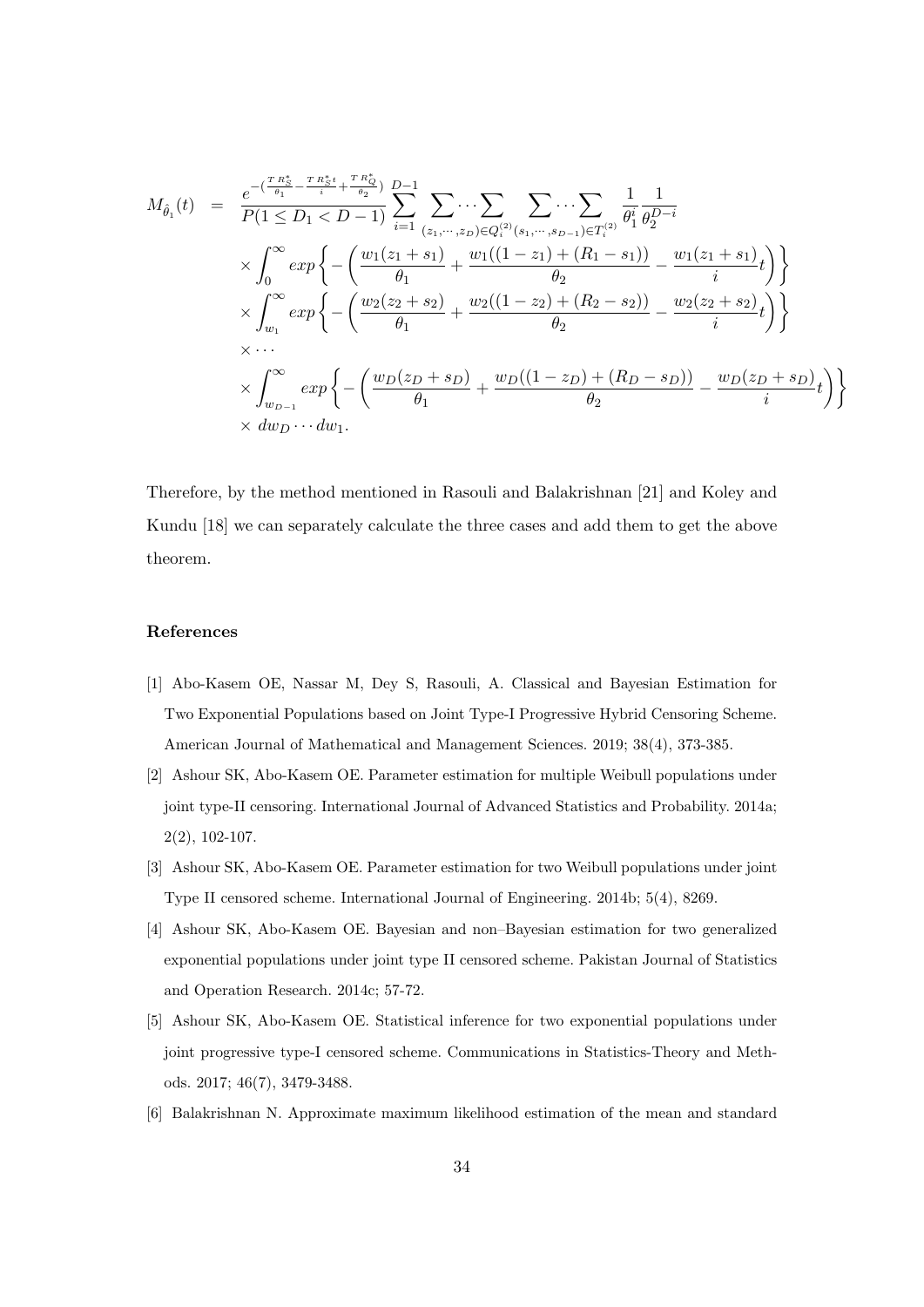deviation of the normal distribution based on type II censored samples. Journal of Statistical Computation and Simulation. 1989; 32(3), 137-148.

- [7] Balakrishnan N, Cramer E. The art of progressive censoring. Statistics for industry and technology. New York: Springer; 2014.
- [8] Balakrishnan N, Xie Q, Kundu D. Exact inference for a simple step-stress model from the exponential distribution under time constraint. Annals of the Institute of Statistical Mathematics. 2009; 61(1), 251-274.
- [9] Balakrishnan N, Rasouli A. Exact likelihood inference for two exponential populations under joint type-II censoring. Computational Statistics & Data Analysis. 2008; 52, 2725- 2738.
- [10] Balakrishnan N, Su F, Liu KY. Exact likelihood inference for k exponential populations under joint progressive type-II censoring. Communications in Statistics-Simulation and Computation. 2015; 44(4), 902-923.
- [11] Balakrishnan N, Su F. Exact likelihood inference for k exponential populations under joint type-II censoring. Communications in Statistics-Simulation and Computation. 2015; 44(3), 591-613.
- [12] Childs A, Chandrasekar B, Balakrishnan N, Kundu D. Exact likelihood inference based on Type-I and Type-II hybrid censored samples from the exponential distribution. Annals of the Institute of Statistical Mathematics. 2003; 55(2), 319-330.
- [13] Cho Y, Sun H, Lee K. Exact likelihood inference for an exponential parameter under generalized progressive hybrid censoring scheme: Statistical Methodology. 2015; 23, 8-34.
- [14] Doostparast M, Ahmadi MV, Ahmadi J. Bayes estimation based on joint progressive Type II censored data under LINEX loss function. Communications in Statistics-Simulation and Computation. 2013; 42(8), 1865-1886.
- [15] Epstein B. Truncated life tests in the exponential case. The Annals of Mathematical Statistics. 1954; 555-564.
- [16] Efron B, Tibshirani RJ. An introduction to the bootstrap. New York: Chapman & Hall; 1994.
- [17] Gunasekera S. Inference for the Burr XII reliability under progressive censoring with random removals. Mathematics and Computers in Simulation. 2018; 144, 182-195.
- [18] Koley A, Kundu D. On generalized progressive hybrid censoring in presence of competing risks. Metrika. 2017; 80, 401–426.
- [19] Krishna H, Goel R. Jointly type-II censored Lindley distributions. Communications in